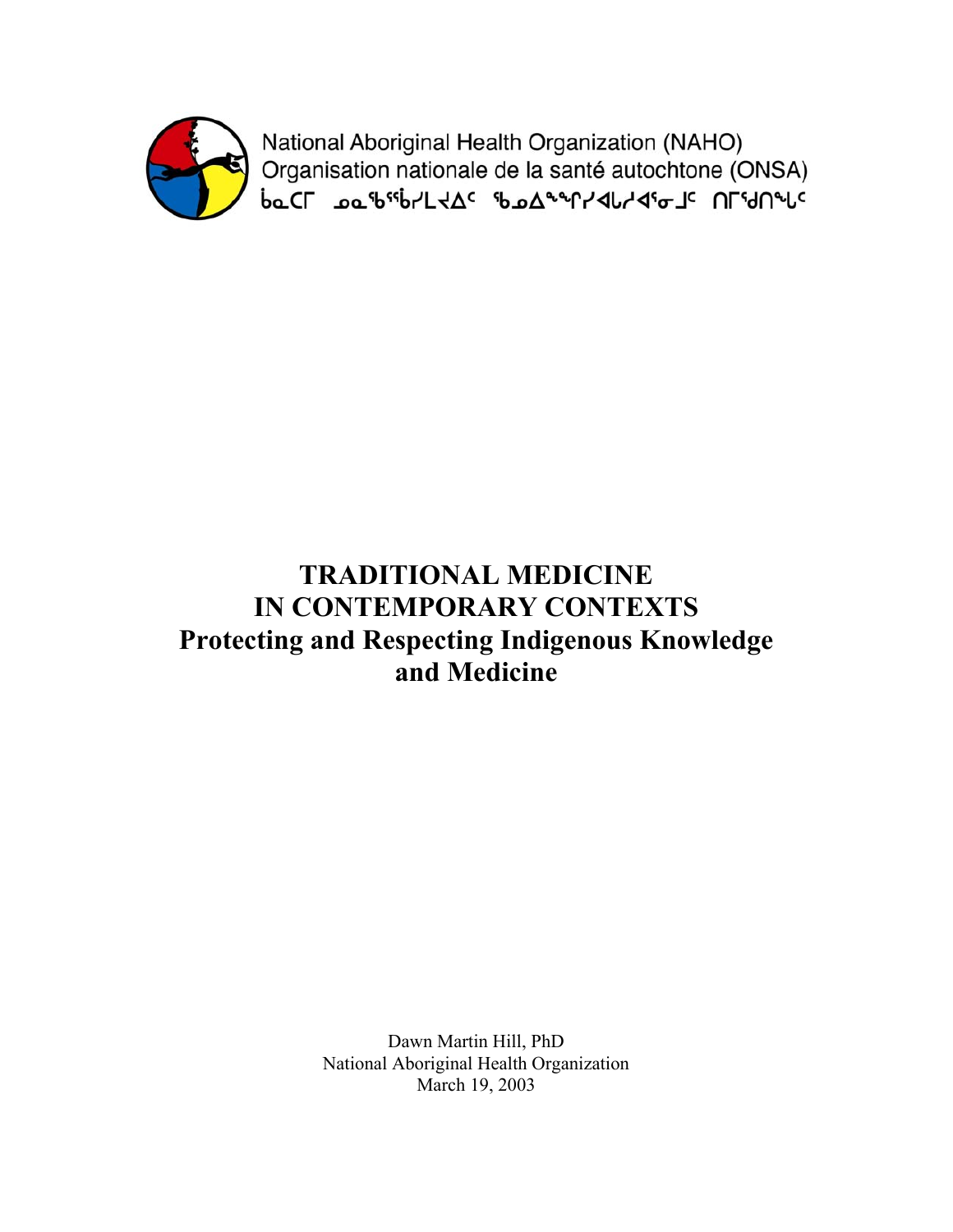## **TABLE OF CONTENTS**

| Protecting Traditional Medicine from Exploitation and Appropriation  14 |
|-------------------------------------------------------------------------|
|                                                                         |
|                                                                         |
|                                                                         |
| Where Traditional Medicine, Identity and Faith Healing Intersect  21    |
|                                                                         |
|                                                                         |

## **SECTION II – Elders and Healers Provide Direction in Traditional Medicine**

An Analysis, Summary and Recommendations of Elders/Healers Consultation

|--|--|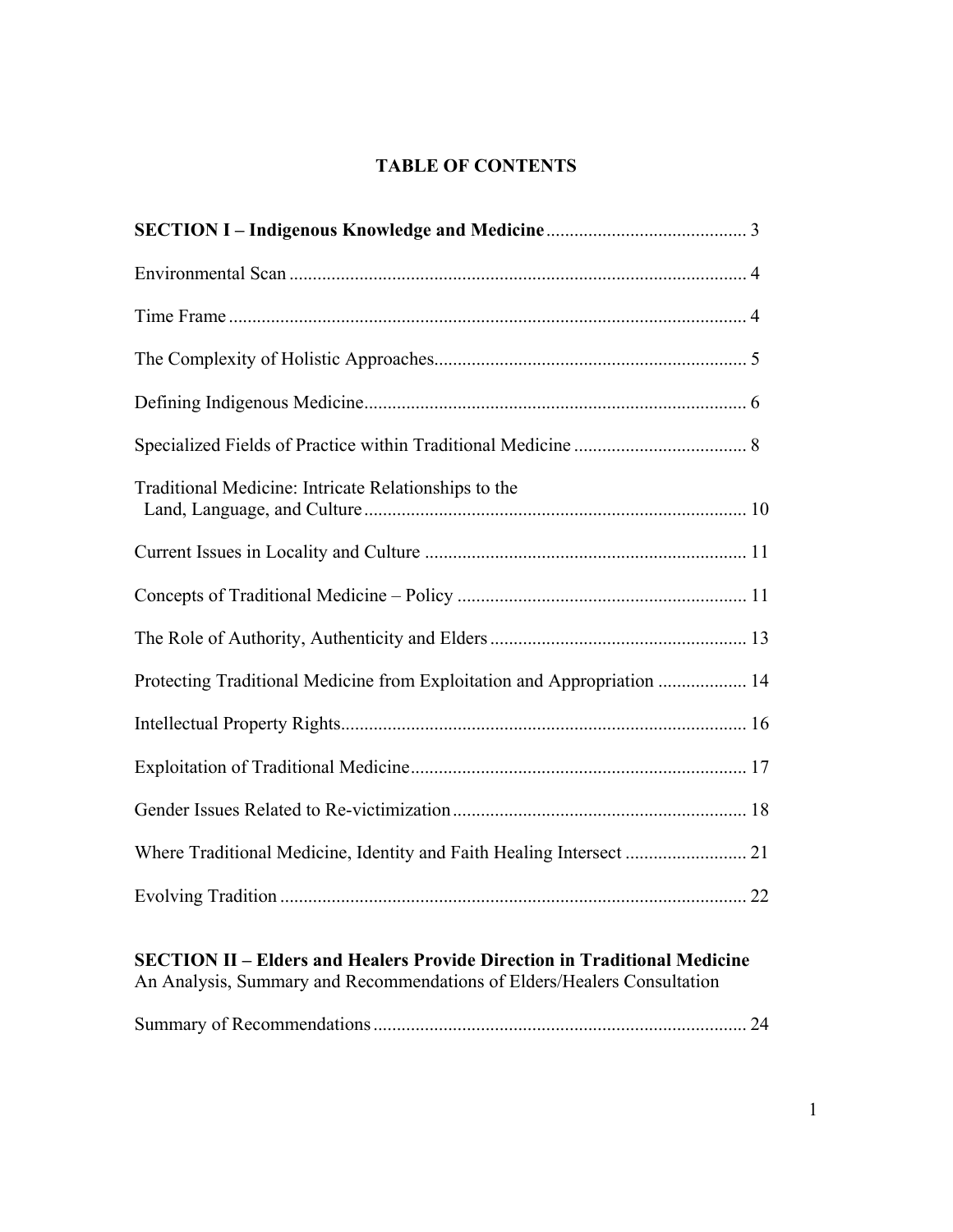| A. Community Education and Decolonization of Traditional Medicine           |  |
|-----------------------------------------------------------------------------|--|
|                                                                             |  |
|                                                                             |  |
|                                                                             |  |
| Create an educational space for western biomedicine, naturopathic           |  |
|                                                                             |  |
|                                                                             |  |
|                                                                             |  |
| <b>B.</b> Intellectual Property Rights                                      |  |
| Developing appropriate policies and protection for Indigenous knowledge  28 |  |
|                                                                             |  |
|                                                                             |  |
| C. Maintaining Indigenous Medicine's Autonomy from the State                |  |
|                                                                             |  |
|                                                                             |  |
|                                                                             |  |
|                                                                             |  |
|                                                                             |  |
|                                                                             |  |
|                                                                             |  |
|                                                                             |  |
|                                                                             |  |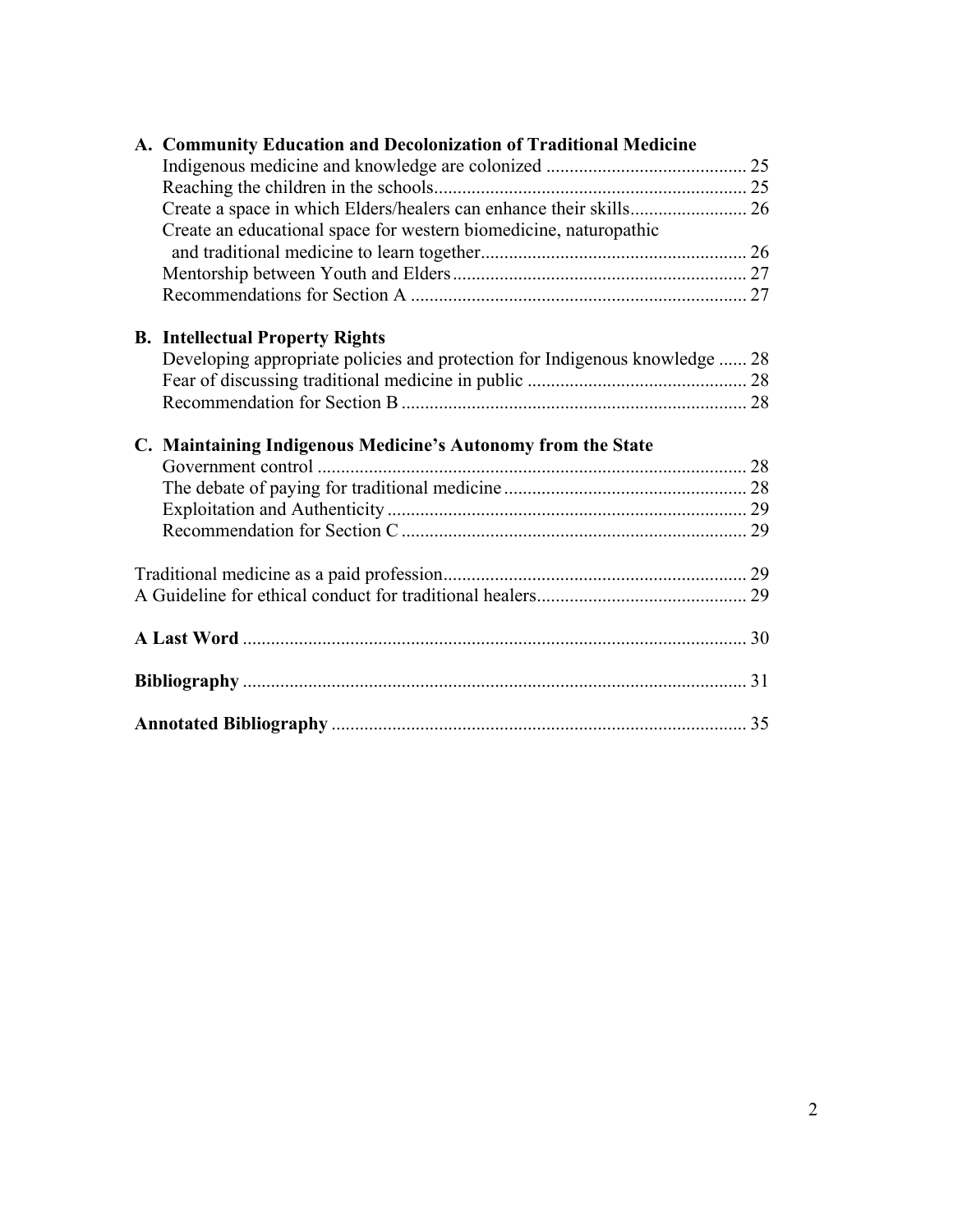#### **SECTION I Indigenous Knowledge and Medicine**

Indigenous pedagogy acknowledges diverse ways of knowing and respects the pluralism of knowledge. There is no uniform approach or generic label assigned to traditional medicine; rather, it is an acknowledgment of the geographic and cultural diversity within Indigenous knowledge. The examination of traditional medicine includes articulating an Indigenous knowledge approach to understanding what traditional medicine is and why it historically existed outside dominant institutions, biomedical models, and Eurocentric paradigms. As defined in the Report on the Protection of Heritage of Indigenous People, "Indigenous knowledge is a complete knowledge system with its own epistemology, philosophy, and scientific and logical validity... which can only be understood by means of pedagogy traditionally employed by the people themselves" (Battiste and Henderson, 2000: 41).

There are three common sources within Indigenous knowledge inquiry. Mohawk scholar Marlene Brant Castellano suggests that Indigenous knowledge has a multiplicity of sources, including traditional, spiritual, and empirical (Dei, Hall and Rosenthal, 2000). The plurality of Indigenous knowledge engages a holistic paradigm that acknowledges the emotional, spiritual, physical, and mental well-being of a people. An Indigenous knowledge framework is developed to address critical issues of colonialism appropriating Indigenous authority, of misrepresentation, and of using western cultural constructs of "valid empirical research" to marginalize Indigenous ways of knowing (Dei, Hall and Rosenburg, 2000; Battiste and Henderson, 2000; Smith, 1999)**.**

The term "traditional medicine," as identified by the World Health Organization,

"*is the sum total of knowledge, skills, and practices based on the theories, beliefs, and experiences Indigenous to different cultures, whether explicable or not, used in the maintenance of health as well as in the prevention, diagnosis, improvement of treatment of physical and mental illness."* 

(WHO/EDM/Traditional Medicine/Definitions, modified: Tuesday, 30 October 2001)

The National Aboriginal Health Organization (NAHO), governed by First Nations, Métis, and Inuit organizations of Canada, is embarking on a new journey that positions traditional medicine as central to their mandate. A summary will be provided of key issues that evolved from an environmental scan of traditional medicine conducted for NAHO, and from focus groups with Elders and healers. An examination of emergent concerns identified through the environmental scan of Aboriginal organizations, traditional medicinal studies and literature identified a number of critical issues. The cultural diversity of Indigenous Peoples is addressed through the recognition that Indigenous knowledge is attached to the language, landscapes, and cultures from which it emerges. Scholar Vandana Shiva states,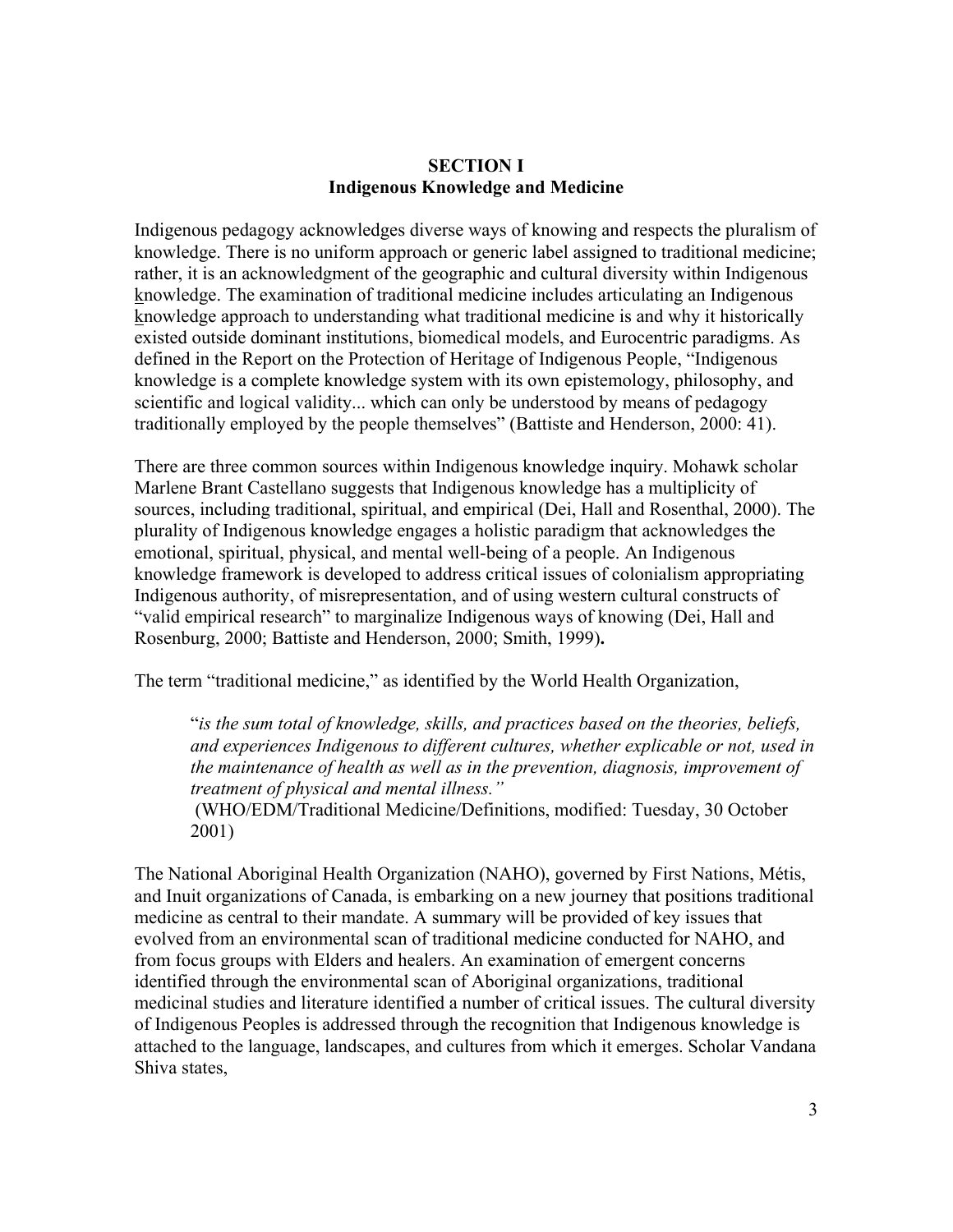However, under the colonial influence the biological and intellectual heritage of non-western societies was devalued. The priorities of scientific development...transformed the plurality of knowledge systems into a hierarchy of knowledge systems. When knowledge plurality mutated into knowledge hierarchy, the horizontal ordering of diverse but equally valid systems was converted into vertical ordering of unequal systems, and the epistemological foundations of western knowledge were imposed on non-western knowledge systems with the result that the latter were invalidated (Shiva, 2000: vii in Dei, Hall and Rosenburg).

The framework to which the environmental scan and research with Elders and healers adhered is also elaborated upon by Battiste and Henderson:

Indigenous peoples regard all products of the human mind and heart as interrelated within Indigenous knowledge. They assert that all knowledge flows from the same source: the relationships between global flux that needs to be renewed, the people's kinship with the spirit world. Since the ultimate source of knowledge is the changing ecosystem itself, art and science of a specific people manifest these relationships and can be considered as manifestations of people's knowledge as a whole (Battiste and Henderson, 2000: 43).

#### **Environmental Scan**

The preliminary work consisted of archival literature and organizational searches. Conferences on the topic of traditional medicine were hosted across North America, including New Mexico, Arizona, British Columbia, and Washington. These were key opportunities to attend conferences that yielded a great deal of information on the subject of traditional medicine. The resultant discussions raised themes that ranged from government policy to contemporary implementations of strategies used by both healers and Indigenous medical practitioners. The conferences allowed space for a network of policy makers, healers, researchers and academics to share information on traditional medicine, healing, and research.

#### **Time Frame**

Another important aspect of the environmental scan on traditional medicine involves alerting people to the limitations of a time frame*.* The scope of the scan and of research with Elders was impacted by the limitation of a very short time period (from August 2001 to December 2002). The diversity of Indigenous people within Canada also posed a variety of geocultural challenges; for example, literature by or about Métis was very scarce, partly due to lack of existing information or researchers' limited ability to travel for extended periods of times. In the United States a sizable contribution to academic literature has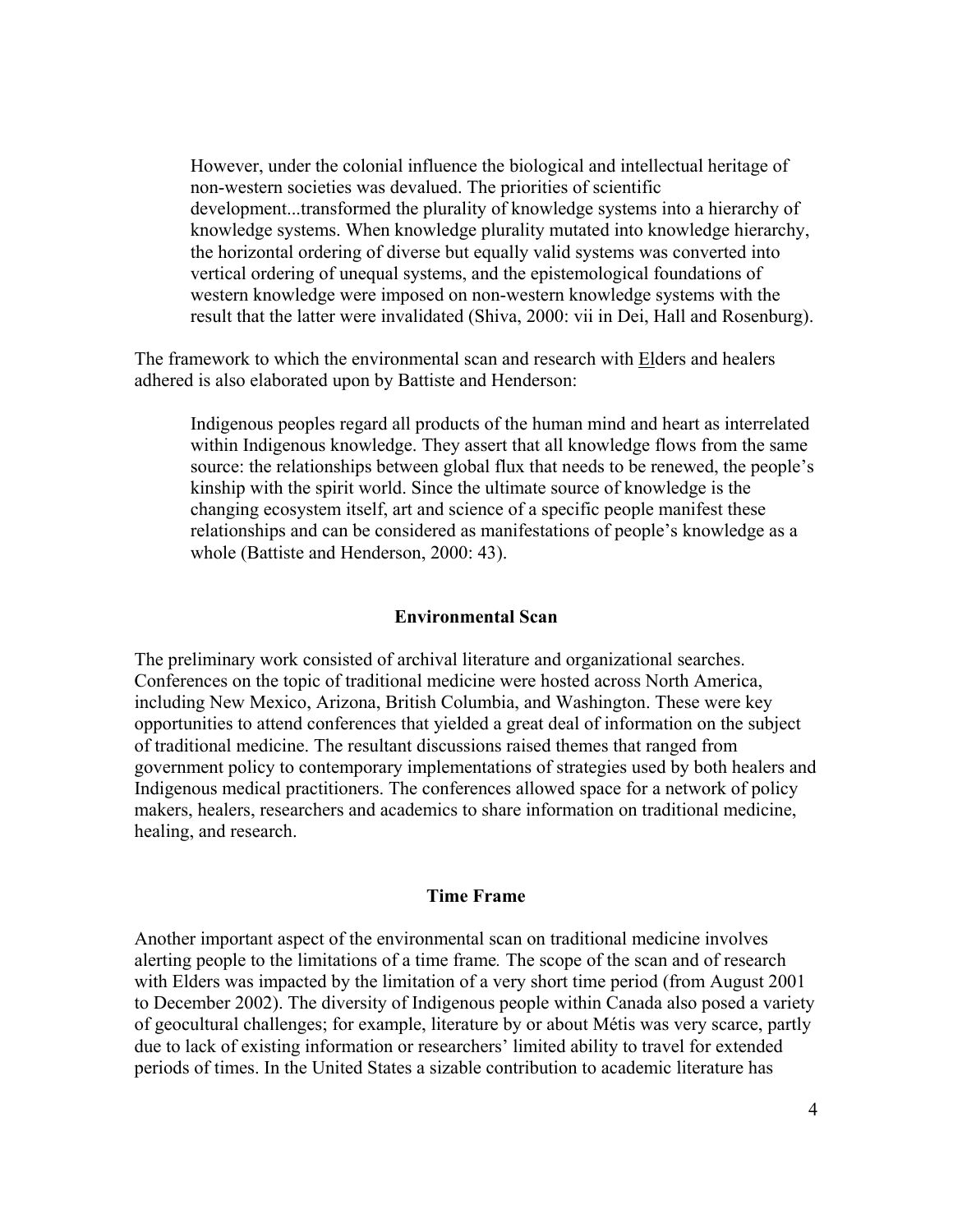emerged on the topic of traditional medicine compared to Canada. Most of this literature is focused on the Southwest (particularly the Navajo) and Plains Indians of South and North Dakota. Significantly, very little of the empirical research is by Indigenous scholars, community practitioners, or Elders*.* Only three of the 30 empirical studies analyzed were designed, implemented and articulated by Aboriginal scholars, Elders/traditional practitioners or communities. Of the three, two were doctoral dissertations by Aboriginal students who used their people and or community to support their research. Métis people are under-represented in all areas of the research and literature.

Through a literature overview and an examination of Aboriginal organizations traditional medicine policies and protocols, several central questions emerge. What is "traditional medicine" according to the literature and academics? What is a "traditional healer" and how do we identify a healer? How are existing Aboriginal organizations using traditional medicine and practitioners, and how does this compare to academic research? What are the emergent issues in the field of traditional medicine?

In the spirit of plurality and diversity, we frame traditional medicine as a practice of healing that is valid and diverse. There is no intention to establish a monolithic representation of what traditional medicine is or how Indigenous knowledge contextualizes these practices. The differences contained in this framework are best summed up by Marlene Brant Castellano:

The knowledge valued in aboriginal societies derives from multiple sources, including traditional teachings, empirical observation, and revelation...Aboriginal knowledge is said to be personal, oral, experiential, holistic, and conveyed in narrative or metaphorical language... (Castellano, 2000: 25).

The acknowledgment that there are multiple sources of knowledge assists us in how to explore traditional medicine. The development of an Indigenous discourse creates a greater presence in research priorities, academia and policy making. It is crucial that Indigenous scholars have the space and support to initiate an Indigenous research agenda that will foster a holistic approach to health and wellness.

#### **The Complexity of Holistic Approaches**

Since traditional medicine is firmly grounded in holistic beliefs and practices, any research must have a multidisciplinary focus. The primary research analyzed emerged from diverse western academic disciplines that included anthropology, sociology, Native studies, social work, psychology, history, western biomedicine, religion, and philosophy. One interesting fact is that some of the most developed literature was found within Native justice research – it's ironic that traditional medicine was often found in prison.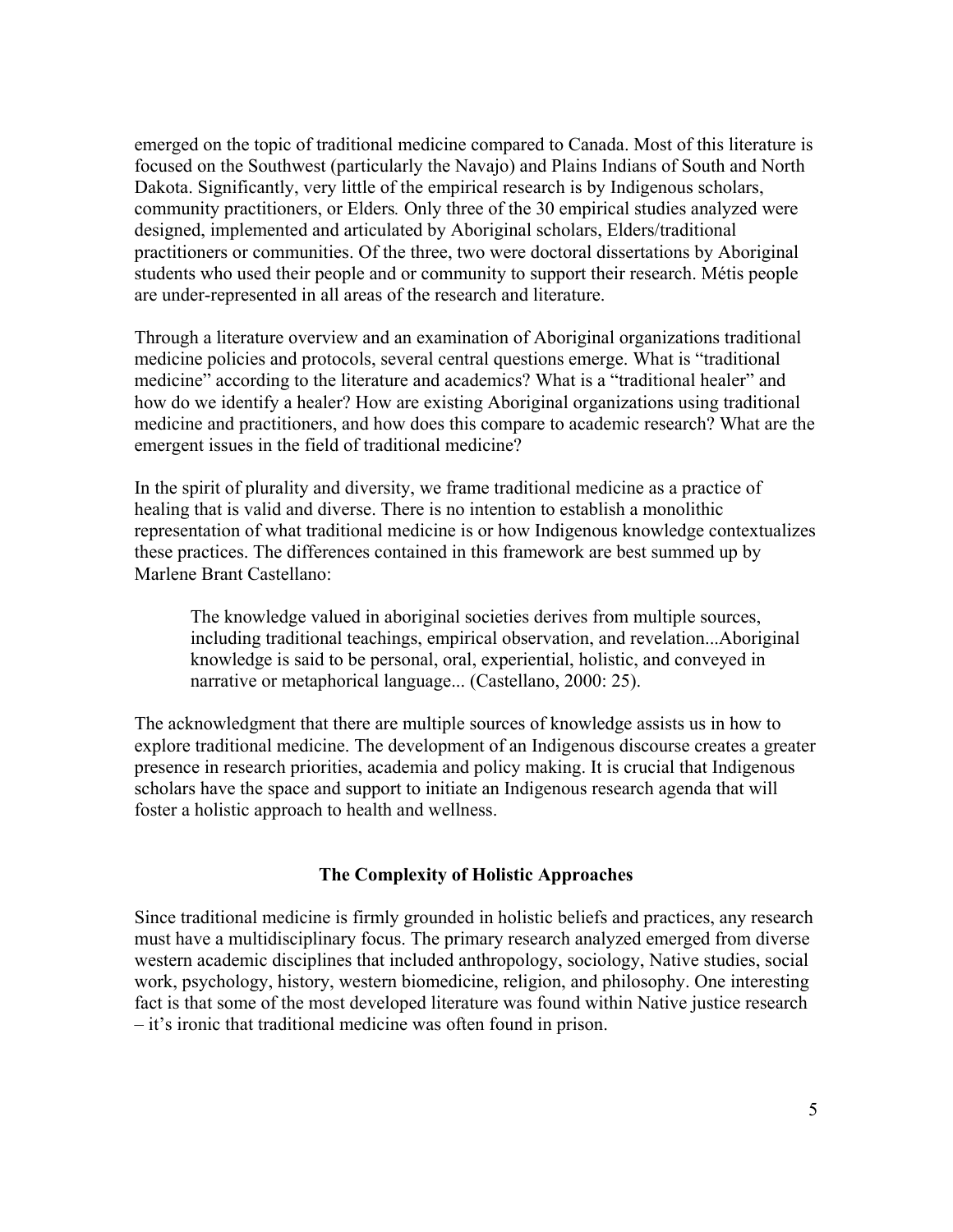Other non-academic sources (i.e. "non-peer-reviewed" journals) further complicated the literature search of traditional medicine. The key host site for traditional medicine exists "outside" of western academic or medical institutions and within Indigenous communities, urban or otherwise. Indigenous organizations such as the Aboriginal Healing Foundation, Métis Resources Center and Inuit Arctic College or Indigenous journals provided some literature; these formed the Indigenous presence within the literature overview in the study. A related finding of the preliminary environmental scan is that traditional medicine is fragmented and through colonial history has been hidden by Indigenous Peoples from church, government, and educational institutions for fear of retribution or even imprisonment (RCAP, 1996). Historian Maureen Lux elaborates upon the history of this relationship between church, government, and Indigenous communities:

The stated rationale for repressing the dances was that they interfered with farm work and 'unsettled' the people. In truth Native people's special knowledge of healing, which they gained through visions and experience and passed on through the transfer of bundles at ceremonial dance camps, was being actively suppressed... The construction of the healer as quack and the dances as a barbaric waste of time served to justify repression of both (Lux, 2001: 84).

Only recently have Indigenous Peoples in North America begun to revitalize traditions openly and without fear of persecution. We must remember that it is only since the 1970s that legal bans on healing/religious ceremonies such as the Sundance have been lifted.

This Indigenous literature is often found outside of academia and within Native organizations and their resource libraries, research reports (founded either by government or community bodies) and Web sites such as American Indian Physicians Association, the World Health Organization and Pan American Health Organization. The latter is not an exhaustive account of where to research traditional medicine; it is an indication of the complexity and global nature of the subject.

### **Defining Indigenous Medicine**

Another challenge of researching traditional medical practices is the lack of consistency and clarity in the terminology used by authors to describe various beliefs and practices. Often the term "traditional medicine" is loosely applied to a variety of diverse activities that are not always uniformly acknowledged among Indigenous practitioners and their clients. It is a useful exercise to discuss the variety of definitions that traditional medicine is, or is not accorded, the latter being the case in most academic and non-academic journals.

Of all the literature reviewed, only a handful of sources offered general descriptions of the characteristics of traditional medicine and rarely defined the term. When reviewing the literature, it is important to consider two points: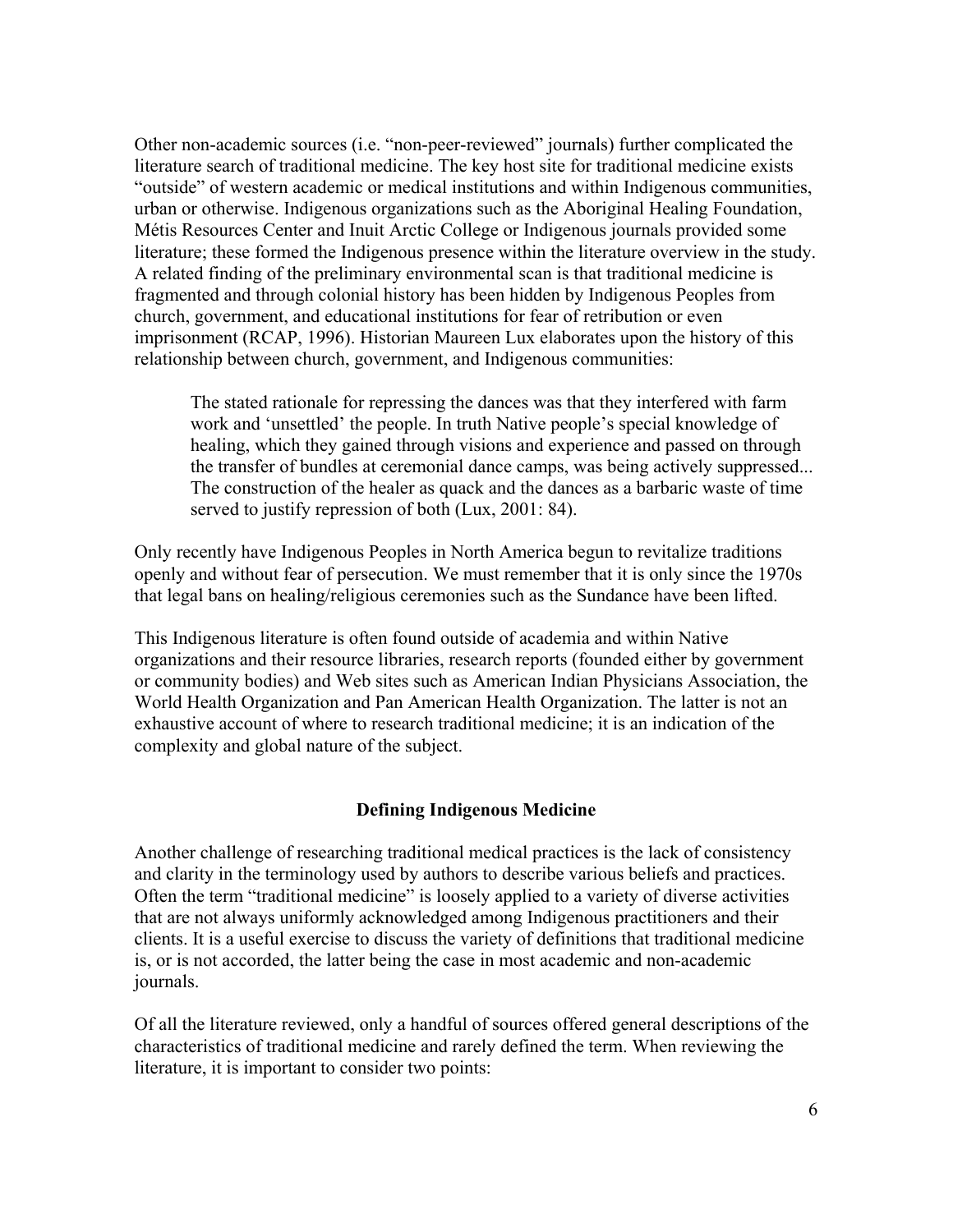- I. The term "traditional" is a British colonial concept, disliked by many Indigenous groups.
- II. Academic and institutional scholars introduced the term to Indigenous Peoples of North America. Most Indigenous groups would have relied on a complex set of medical practices and beliefs referred to simply as "medicine." Only the Europeans, with a mandate to separate and prioritize beliefs that were not their own, utilized the term "traditional."

A few academic articles attempted to "operationalize" the term "traditional" in their empirical studies and cited a number of definitions. The authors tended to divide their discussion of medical practices into two time periods, pre- and post-contact. The term "traditional medicine" has therefore been conceptualized in several ways*.* The *Report of the Royal Commission on Aboriginal Peoples* (1996) defines traditional healing:

Traditional healing has been defined as "practices designed to promote mental, physical and spiritual well-being that are based on beliefs which go back to the time before the spread of western 'scientific' bio-medicine. When Aboriginal Peoples in Canada talk about traditional healing, they include a wide range of activities, from physical cures using herbal medicines and other remedies, to the promotion of psychological and spiritual well-being using ceremony, counseling and the accumulated wisdom of *elders* (RCAP, 1996, Vol.3: 348).

Within the literature reviewed, different aspects of traditional medicine were discussed. A common term used by anthropologists is "shaman" or shamanic healing. According to William Lyon's *Encyclopedia of Native American Healing* (1998),

This is the first scholarly work to survey the mystery powers of Native American shamans with respect to healing. It's long overdue. … In sifting through this evidence one sees that shamanism has very definite cross-cultural patterns. That is, it is an organized system with definite rules of operation…because our understanding of shamanic healing is rudimentary at best…. (Lyon, 1998: xv).

Lyon situates shamanic healing as "irrational" but effective, and he is concerned with ritual whereas other texts are focused on botany. Sometimes the discussion focuses on ritual practices and other times on the pharmacology and botanical knowledge. Below are some examples of the range of categories discussed in the literature overview under the term "traditional medicine" or "shamanism." South and Central Americans use the term "shaman" more frequently than do Indigenous Peoples of North America. In a text titled, *Gathering of Shamans in the Columbian Amazon* (1999), the authors state:

The word 'shaman' is fashionable today. Originally, it referred to the way the Tungus (a Siberian people with linguistic ties to the Manchurians) referred to those individuals responsible for the health of the community and their relationship to the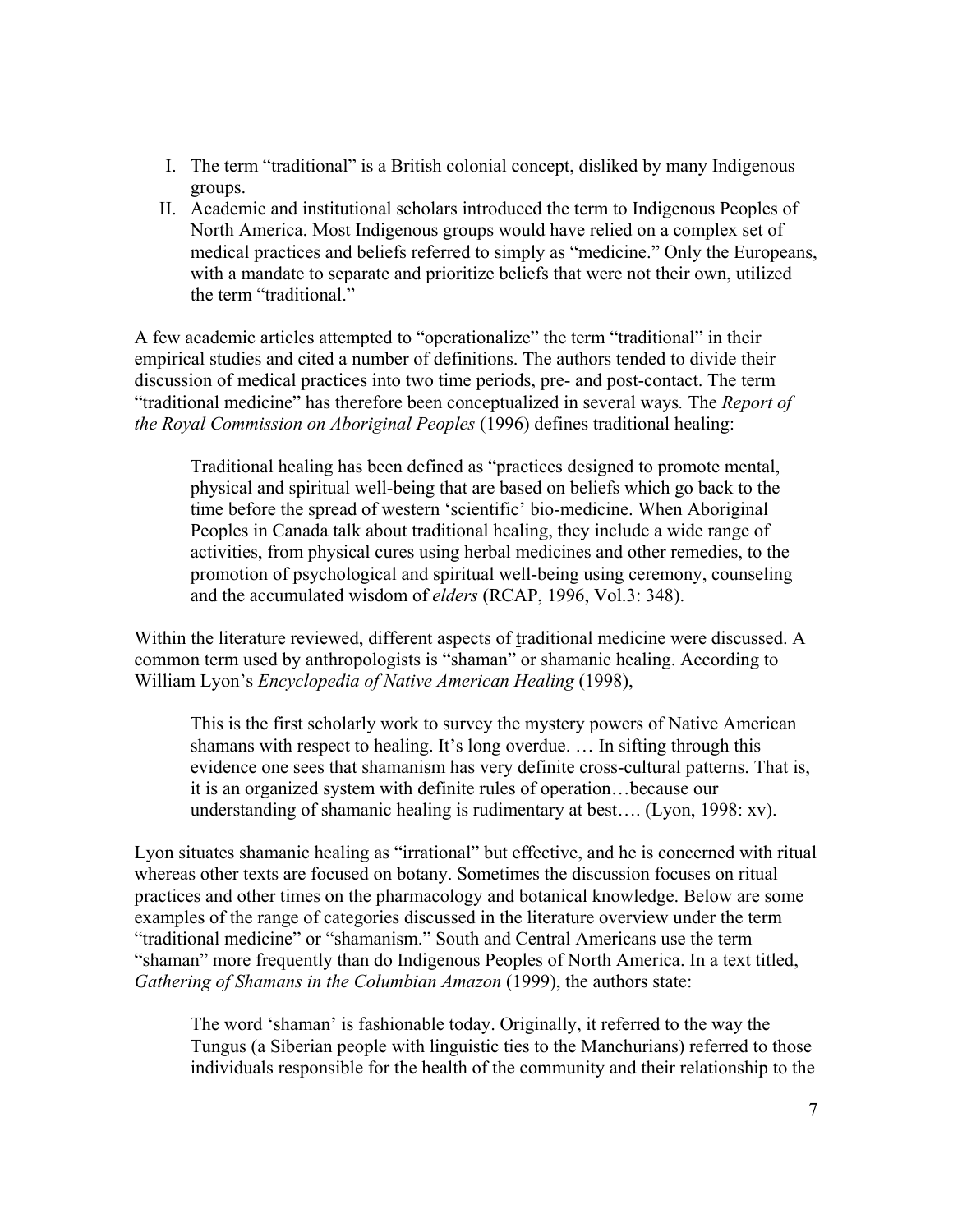supernatural world. Today the term shaman, as used by anthropologists, has been extended to cover herbalists, traditional healers, and priests of Native peoples throughout the world... (Union of Traditional Yagé Healers of the Columbian Amazon Umiyac, 1999: 45).

Through the environmental scan which includes the Americas, New Zealand and Australia, and India, a few specialized fields within traditional medicine practice emerged – while each remained interdependent on the other.

### **Specialized Fields of Practice within Traditional Medicine**

**Spiritualist –** a practice that focuses on the spiritual health of an individual and intervenes on his or her behalf. Diagnosis often includes lifestyle changes of the individual or family and offerings to various benevolent spirits. Also, this person often serves as a counsellor, mentor or teacher to individuals and families. Their primary focus is on the spiritual wellbeing of people.

Their knowledge of cultural spiritual practices is expansive and highly respected by the community, and they often carry titles of honour such as "Faithkeeper, Holy Person or in South America, (Traditional) Priest."

**Herbalist –** a practice that emphasizes botanical and pharmacology knowledge of the indigenous plants and fauna. Often these individuals work closely with other Indigenous doctors and assist in providing remedies for individuals whom they or others have diagnosed. Their practice can be highly specialized in one field, such as remedies for snakebites, or as diverse as the illnesses themselves.

**Diagnosis specialist** – a practice that often involves communication with spirits, the supernatural and the physical entities that assist in the diagnosis. Diagnosticians are often the "seers" or communicators through ceremony who identify the ailments, remedies or ceremonies that are required to restore good spiritual, emotional, and physical health, and well-being. Often they work as referrals to other specialists.

**Medicine man/woman –** a practice that may and often does possess all of the above gifts and more. Their work usually engages in ritual, ceremonial activity and prayer. In some societies they are identified as "medicine men/women" because they possess sacred bundles, sacred pipes, sacred masks, and the rights to rituals, songs and medicines that have been inherited from their parents, grandparents, or that they earned through apprenticeship with a respected medicine man or woman. Depending on their nation, they are also conductors of community ceremonies such as Sundance, Dark Dances, Horse Dance, False Face, Shaking Tent, and Sweat Lodge, to name a few. It is normative for these individuals to sacrifice their daily lives to ritual, prayer and healing.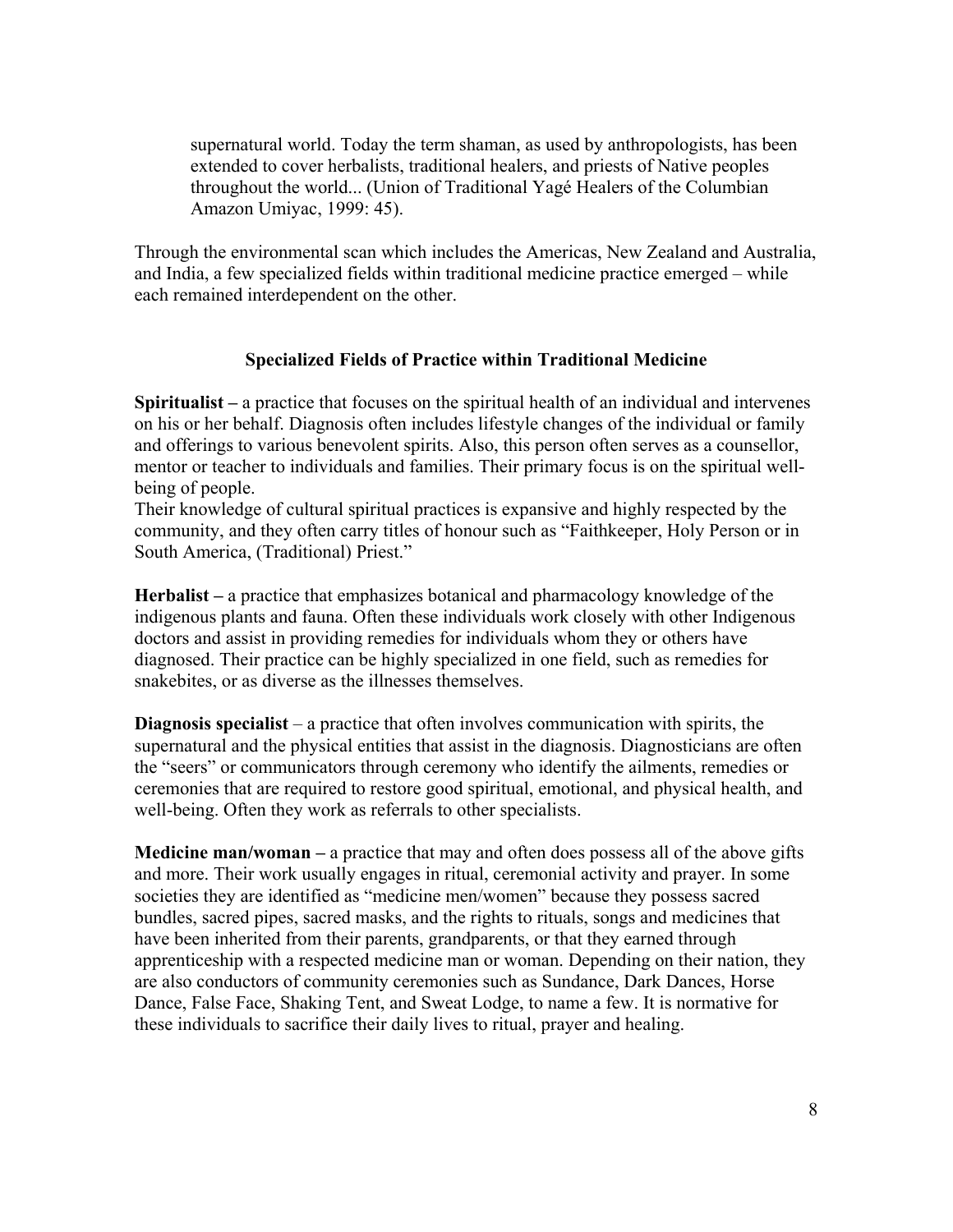**Healer –** a gifted individual who may heal in a variety of ways, including all of the above and or a "gift" of touch, or energy work – meaning that ritual is not always needed. Healers can be ritualistic, but also may have an ability to use a variety of therapies to heal people spiritually, emotionally or physically.

**Midwife** – Often, these practitioners are women with specialized knowledge in prenatal care, birthing assistance and aftercare. The midwife may employ the use of massage, diets, medicines and ritual, prayers and/or counselling. Traditional midwifery exists worldwide and involves a variety of skills, often biophysical, but can also include spiritual and ritual activity as well.

None of the specialized categories are solely exclusive; rather, they are often interdependent and some practitioners may hold a number of specialized knowledges. In this sense, the literature suggests that traditional medicine is similar to Western medicine in the range and variety of special knowledge/training of caregivers (Coulehan, 1980; Waldram, 1990; McWhorter and Ward, RCAP: 1996). A word of caution – the focus groups with Elders and healers expressed concern regarding the "clinicalization" of traditional medicine as a means of transforming the practice from cultures to institutions.

The Maori have developed a number of components for traditional healing, as Aroha Mead states in her paper, "A Policy and Ethical Framework to Improve Maori Health Through Maori Traditional Healing." Traditional healing comprises a number of components, each one requiring the following specialist knowledge:

| <b>Mirimiri</b> | massage, physiotherapist, chiropractor                         |
|-----------------|----------------------------------------------------------------|
| Rongoa          | ethnobotany – medicines derived from Native flora and fauna    |
| Karakia         | spiritual well-being of the person, their family and immediate |
|                 | environment; protection (Mead, 2000: 4).                       |

It can be said that in North American healing traditions, there are many specialized fields. Catherine Kim's article, "*Navajo Use of Native Healers*" (1998), points out that there are several categories of healers which *range from diagnostician such as hand tremblers, crystal gazers, and 'listeners', to individuals who perform ceremonies...* (Kim, 1998: 1).

In *American Indian Medicine* (1992), the authors point out that there were bone setters who were "state of the art among American Indians when Europeans came. The Aleuts washed wounds and sutured with bone needle and sinew thread; the Koniags surgically removed stones from the distal urethra... "(McWhorter and Ward, 1992: 625). The range of knowledge and medical specialties has narrowed over time since colonialism and modernization have supplanted the use of Indigenous methods of obstetrics, bone setting, and surgery. However, the specific categories do not always capture the entire spectrum of traditional medicine. Nunavut Arctic College published five volumes of Inuit Elders' knowledge ranging in subjects from *Childrearing Practices* (2001) to *Cosmology and Shamanism* (2001). The innovative approach to the research and work with Elders heralded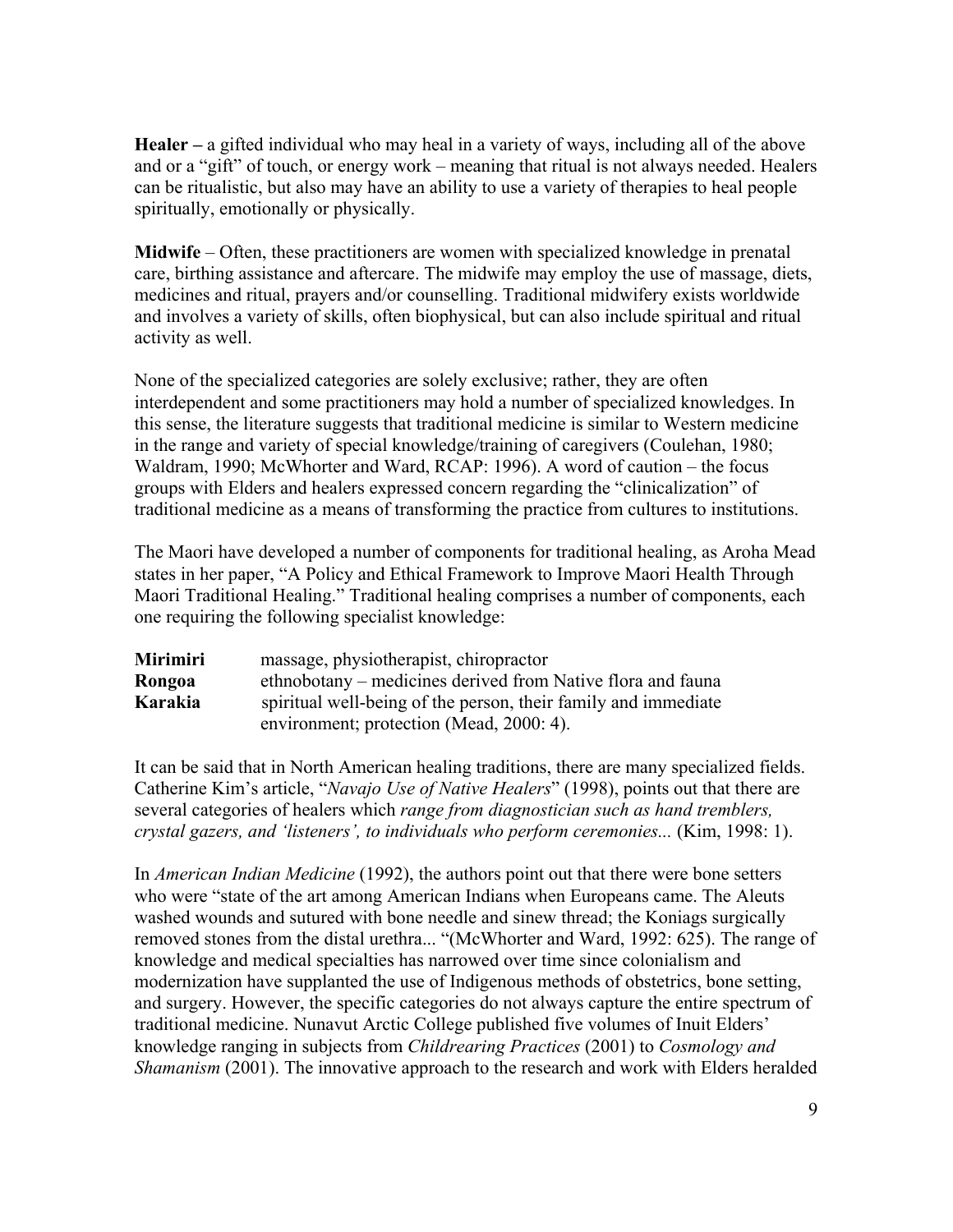extremely worthwhile data on these subjects. In *Perspectives on Traditional Health* (2001), the authors state,

While discussing traditional health practices and medical knowledge, one could expect elders to give a list of the best techniques to cure sickness depending on the various types of health problems or injuries they were facing in the past: how to deal with boils, infections, fever, eye infections, colds, broken bones, drowning, and so on. But the Inuit perspective encompasses much more. Along with techniques to heal cuts and wounds, and to cure sickness...elders discussed recollections of how to have a strong mind and a resilient body.... It is important to make clear that in Inuit societies medical knowledge never existed as an autonomous and formal body of knowledge as in modern Western societies (Ootoova, Atagutsiak, Ijjngiaq, Piteolak, Joamie and Papatsie, 2001: 1).

The holistic approach of Indigenous medicine is both its genius and its ultimate complexity.

### **Traditional Medicine: Intricate Relationship to Land, Language, and Culture**

Indigenous literature on the topic of Indigenous medicine emphasizes the ties to land, language, and culture. The natural environment shapes the medical expertise and practices employed by each Indigenous group. For example, the Hopi knowledge of medicine for venomous snakebites would likely not be known or practised in the Northwest Territories; similarly, the Hopi might not have developed any medicines for frostbite. Battiste and Henderson articulate the cultural approach to knowledge applied by Indigenous people.

The traditional ecological knowledge of Indigenous people is scientific, in the sense that it is empirical, experimental, and systematic. It differs in two important respects from western science, however; traditional ecological knowledge is highly localized and it is social. Its focus is the web of relationships between humans, animals, plants, natural forces, spirits, and land forms in particular locality, as opposed to the discovery of universal laws (Battiste and Henderson, 2000: 44).

Another Indigenous scholar, Gregory Cajete, coined the term "ethnoscience" in his book, *Look to the Mountain* (2001). He articulates Indigenous epistemology as tied to the land, the spiritual laws that govern that land, and how co-existence between animal, plant and human life interrelate to a collective balance. He explores how ethnoscience reflects the uniqueness of place and thus, Indigenous knowledge of traditional medicine would inherently be tied to land and expressed through language and culture.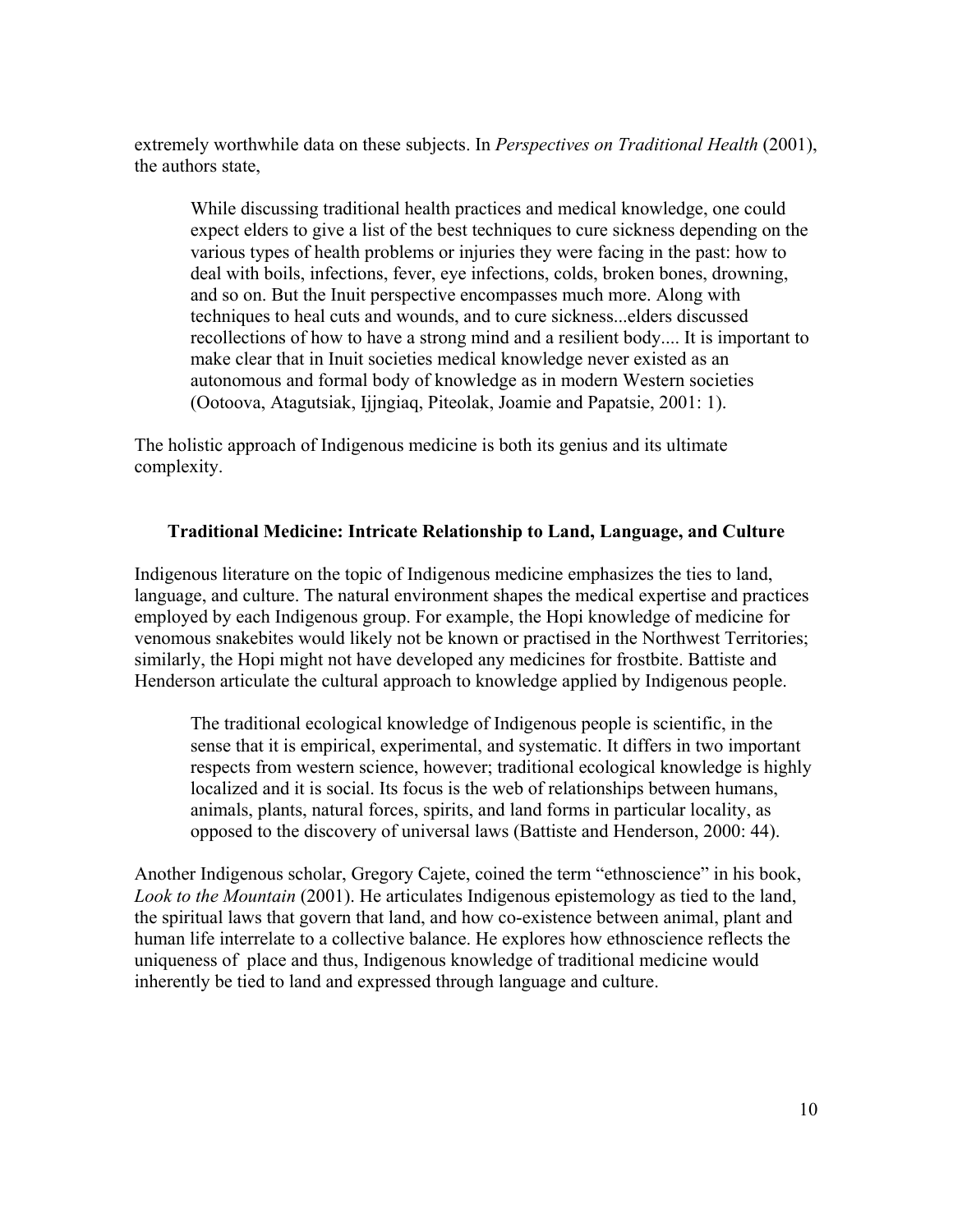#### **Current Issues in Locality and Culture**

The recent charges faced by two healers from Ecuador for "criminal negligence causing death and administering, trafficking in and importing into Canada a controlled substance," (Carr: 3 November 2002, Canadian Press) have widespread implication for traditional healers. The two medicine men are currently facing lengthy court cases as a result of the death of an individual during a ceremony in the community of Wikwemikong. The case of the men from Ecuador rests in the notion of "trafficking controlled substances." The controlled substance in question, ayahuasca, is well documented in anthropological and ethnobotanical literature. Issues related to the Ecuadorian healers and use of substances will be revisited throughout the paper in appropriate topical areas.

The key issue that emerges relates to the notion that Indigenous healing practices are localized and culturally specific. This issue therefore has implications for transplanting traditional medicine to culturally diverse peoples. The question that constantly arises is: do traditional medicine's methods restrict Indigenous knowledge to locality or culture?

#### **Concepts of Traditional Medicine – Policy**

According to Wade Davis (a renowned anthropologist and ethnobotantist who may shed some light on "contextualizing" both the use of ayahuasca and the vast gaps between western and Indigenous approaches to medicine):

> To understand the role of the shaman, and to know anything of his genius in using plants, one must be prepared to accept the possibility that when he tells of moving into realms of the spirit, he is not speaking in metaphor. This was perhaps the most difficult lesson for me to learn as an ethnobotanist schooled in science... With the dexterity of a modern chemist, they recognized that the different compounds in relatively small concentrations might effectively potentiate one another. In the case of ayahuasca, some twenty-one mixtures have been identified, including most notably Psychotria viridis... "Now I ask you," Dennis said, "how on earth did they figure it out?" What are the odds against finding in a forest of fifty thousand species, two plants, totally different, one vine, the other shrub, and then learning to combine them in such a precise way that their unique and highly unusual chemical properties complement each other perfectly...? (Davis, 2001: 75).

The geographic location of a healer is the defining characteristic. Both Indigenous and non-Indigenous Peoples agree on this point. The question of transporting healers from nation to nation is at the heart of the traditional medicine contemporary issues. Perhaps the case of the two shamans now charged in Canada is a cautionary tale demanding further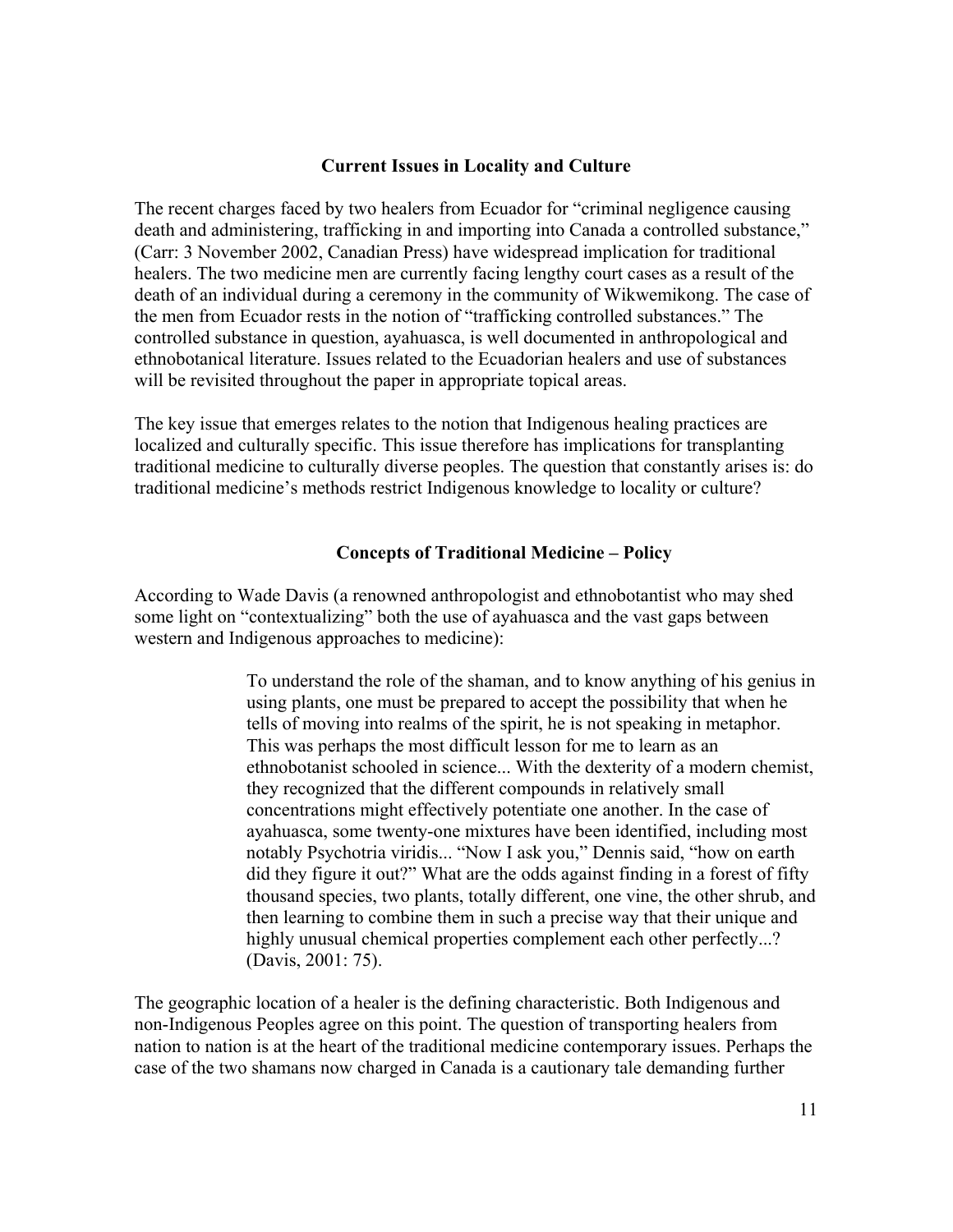exploration. Limited exemptions for traditional healers exist in some jurisdictions. For example, the *Regulated Health Professions Act,* 1991, Statutes of Ontario, states that: "This Act does not apply to, (a) aboriginal healers providing traditional healing services to aboriginal persons or members of the aboriginal community." The issue that emerges is: should national, or even international exemptions exist for traditional healers?

"Healer" is a term used to describe traditional healing practitioners, shamans or "doctors" in the literature. This is in contrast to descriptions of western biomedicine which rarely self-defines "physicians, doctors or surgeons" as "healers." Most references to western biomedicine do not refer to curing as healing since, as one author states, "both terms have a somewhat unscientific aura about [them], conjuring up a vague notion of quackery" (Coulehan, 1976: 93). Indigenous literature suggests they are not looking for validation by biomedical models.

Front-line institutions that provide various forms of traditional healing are struggling with defining healer; for example, the correctional services of Canada and Justice Inquiries have ironically been leaders in developing definitions related to traditional healing. Waldrum's *The Way of the Pipe: Aboriginal Spirituality and Symbolic Healing in Canadian Prisons*  (1997) states:

The healer is central to the process of symbolic healing, and in this sense Aboriginal Elders are central to Aboriginal spirituality. However, the status of "healer" or "Elder" is ambiguous and never clearly defined. Indeed, it must be negotiated in each therapeutic or spiritual encounter. The question of who is an "Elder" is a thorny one. The general standard is acceptance by the 'community' as an "Elder" (Waldrum, 1997: 109).

Another author, Rupert Ross, explores the philosophy of the justice system and how Aboriginal people transform a "criminal" into an unhealthy person in need of healing or counsel; its logic and rationale are tied to traditions in *Returning to the Teachings* (1996). Healing is almost an omnipotent entity within Aboriginal society.

As the modern era has ended formal assimilation policies and introduced multicultural policies that support Indigenous traditionalism, an interesting challenge is now faced by Indigenous Peoples, the institutionalization of tradition! (RCAP, 1996; Waldrum, 1997; Frideres, 1993). The fact that government agencies "support" the revitalization of Aboriginal "culture and heritage" creates the need to analyze what kind of impact these new policies will have on specific areas, most critically, traditional medicine. The *Regulated Health Professions Act*, 1991 defines "Aboriginal healer" as an Aboriginal person who provides Aboriginal healing services (Chapter 18, 1991). This open-ended definition can become a double-edged sword, since the vague definition of healer is both a protection of Indigenous autonomy and a potential danger that could allow the opportunist to pose as authentic healer and re-victimize Aboriginal people.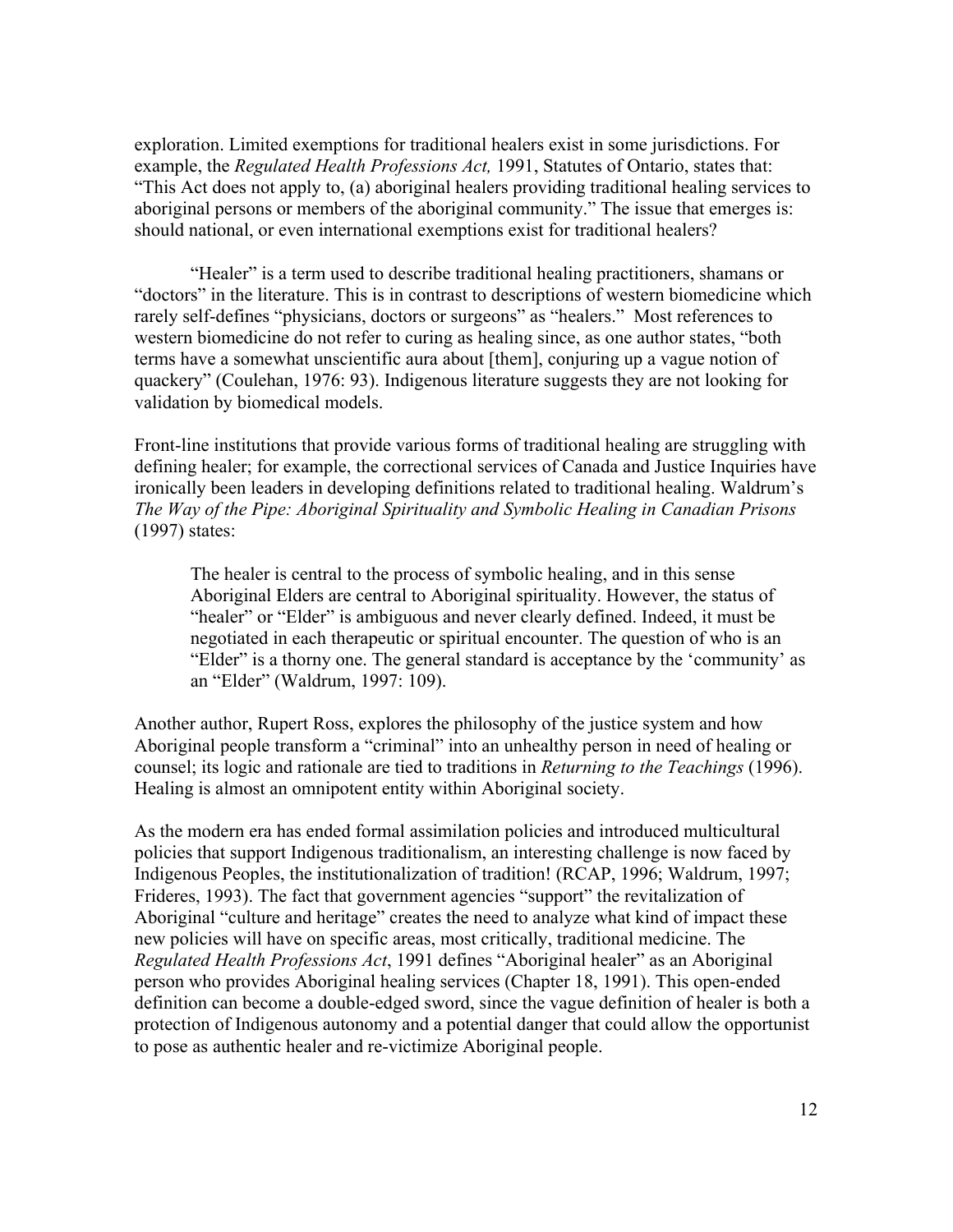### **The Role of Authority, Authenticity and Elders**

Within the literature, the terms "Elder" and "healer" are used interchangeably since traditional teachings are considered healing for the mind. "Elder" is another term attached to traditional medicine that is discussed in a vague and inconsistent manner. The *Gathering Strength* volume of the *Report of the Royal Commission on Aboriginal Peoples* (1996) states that Elders are:

Keepers of tradition, guardians of culture, the wise people, the teachers. While most of those who are wise in traditional ways are old, not all old people are elders, and not all elders are old (RCAP, 1996, Vol.3: 527).

There is an abundance of literature that refers to Elders, but within the literature the authors offer no definitions for the term. One exception is *Gwitch'in Native Elders* by Shawn Wilson (1996). The author writes,

What is an Elder? What are the characteristics of elders that differentiate them from simply being elderly persons? ...With increasing frequency, elders are being recognized as those who hold the power to carry communities back to a place of synergism and well-being (Katz, 1984; Katz and Seth, 1986)... The elder defends the values of family, not only through words and thoughts but through deeds (Wilson, 1996: 7).

Some authors describe the characteristics attributed to Elders, but neglect to define the concept. The *Report of the Royal Commission on Aboriginal Peoples* (1996) has taken on the task of answering the question, "Who are Elders?" The authors state:

Elders are respected and cherished individuals who have amassed a great deal of knowledge, wisdom and experience over the period of many, many years. They are individuals who have also set examples, and have contributed something to the good of others. In the process, they usually sacrifice something of themselves, be it time, money or effort... Elders, Old ones, Grandfathers and Grandmothers don't preserve the ancestral knowledge. They live it (RCAP, 1996, Vol.4: 109).

Inuit refer to the elderly as "inutuquak," but those considered Elders are referred to as "angijukqauqgatigiit," which translated means a "union of elders" (RCAP, 1996). According to the guidelines developed by Correctional Services Canada, an Elder:

...is any person recognized by an external Aboriginal community as having knowledge and understanding of the traditional culture of the community, including the physical manifestations of the culture of the people and their spiritual and social traditions. Knowledge and wisdom, coupled with the recognition of respect of the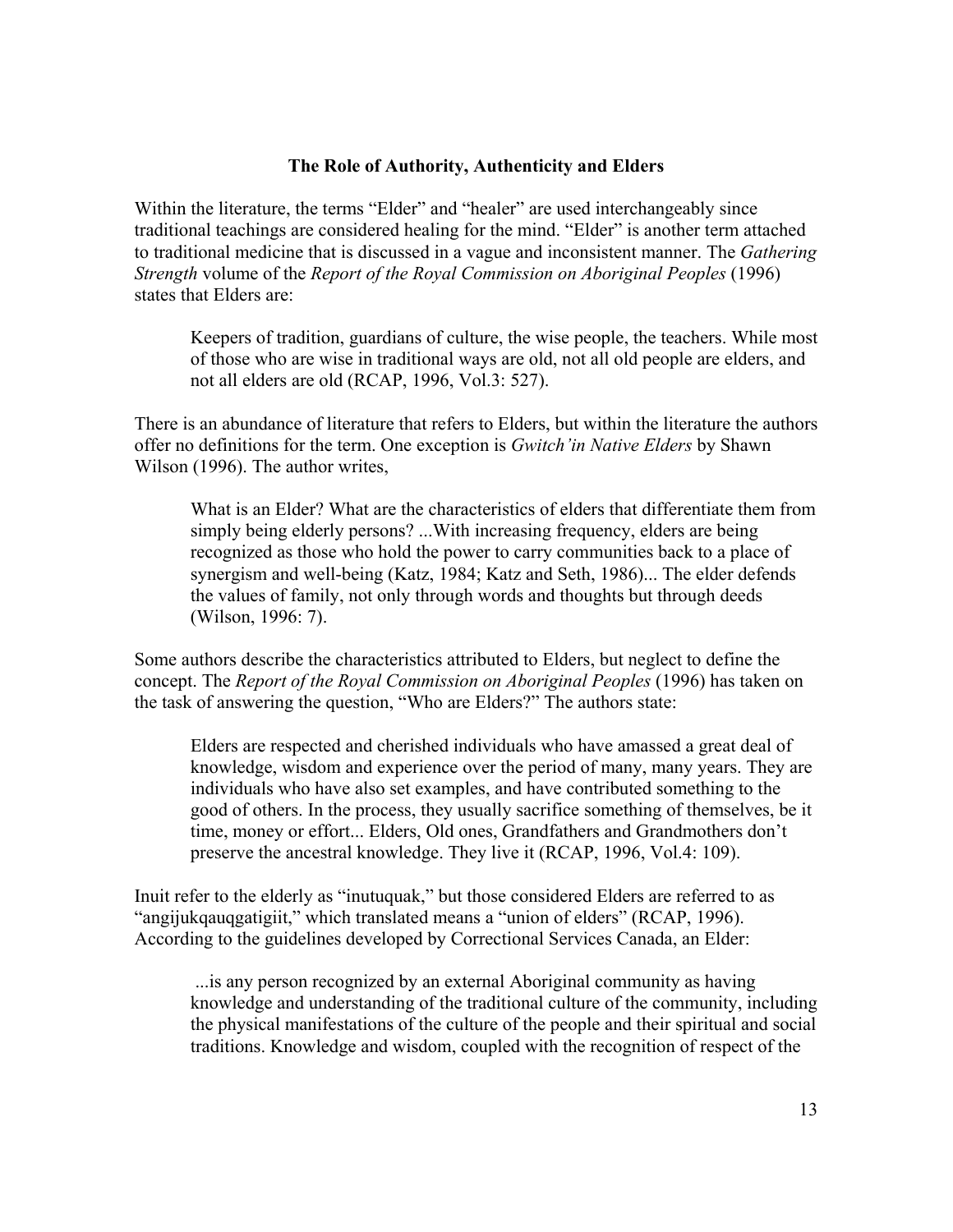people of the community, are essential for defining characteristics of an Elder/spiritual Advisor" (CSC, 2001: 4).

The Métis posed the question to a group of Métis Elders during a recent conference, and their definition was,

 Traditionally, we referred to these individuals as "old folks." They were really clan leaders and they had to earn the respect of others and to have good sound reputation. They were also our historians.... (Shore and Barkwell, 1997: 206).

A key characteristic is that Elders do not seek status; instead, it flows from the people. The numerous terms used within the Native languages refer to people who have earned their title (Meili, 1992).

Within the practice of traditional medicine and healers, Elders are practitioners, often serving as "psychologists, spiritual leaders or counsellors" who are parts of a living, evolving belief system. Amongst Indigenous societies, multiple components are not fixed or static. It would be safe to suggest the concepts are evolving, while the characteristics remain steeped in cultural principles, values and beliefs. The goal of medicine, and the role of the healers and Elders, are to care for the mind, body and spirit of the people. The needs of the people have changed over time. The challenge is adapting the concepts to fit new and different circumstances. Healer, Elder and medicine may not always remain solely attached to tradition. The diversity of healers and Elders not only emerges from their cultural diversity, but also from their colonial history and location; urban, rural and remote Indigenous communities have very different expectations and approaches in identifying and accessing Elders and healers.

### **Protecting Traditional Medicine from Exploitation and Appropriation**

With Respect to Indigenous Knowledge, we stress the necessity of recognition and respecting, in both national legislation and international law, the principle that any acquisition, publication, scientific use, or commercial application of Indigenous knowledge must be in accordance with the customary laws of the peoples concerned, as determined by them (Battiste and Henderson, 2000: 269).

A critical debate taking place within Indigenous communities on a global scale involves concerns over the transformation of ceremony, ritual and healing into commodities. We are now entering a new era with the selling of what was traditionally considered sacred knowledge offered to all for a fee.

There is not enough research or literature to fully examine the issue of commodification of ceremony. There is some historical documentation on performing ceremonies for trade or a fee in early ethnographical literature. One of the earliest written accounts regarding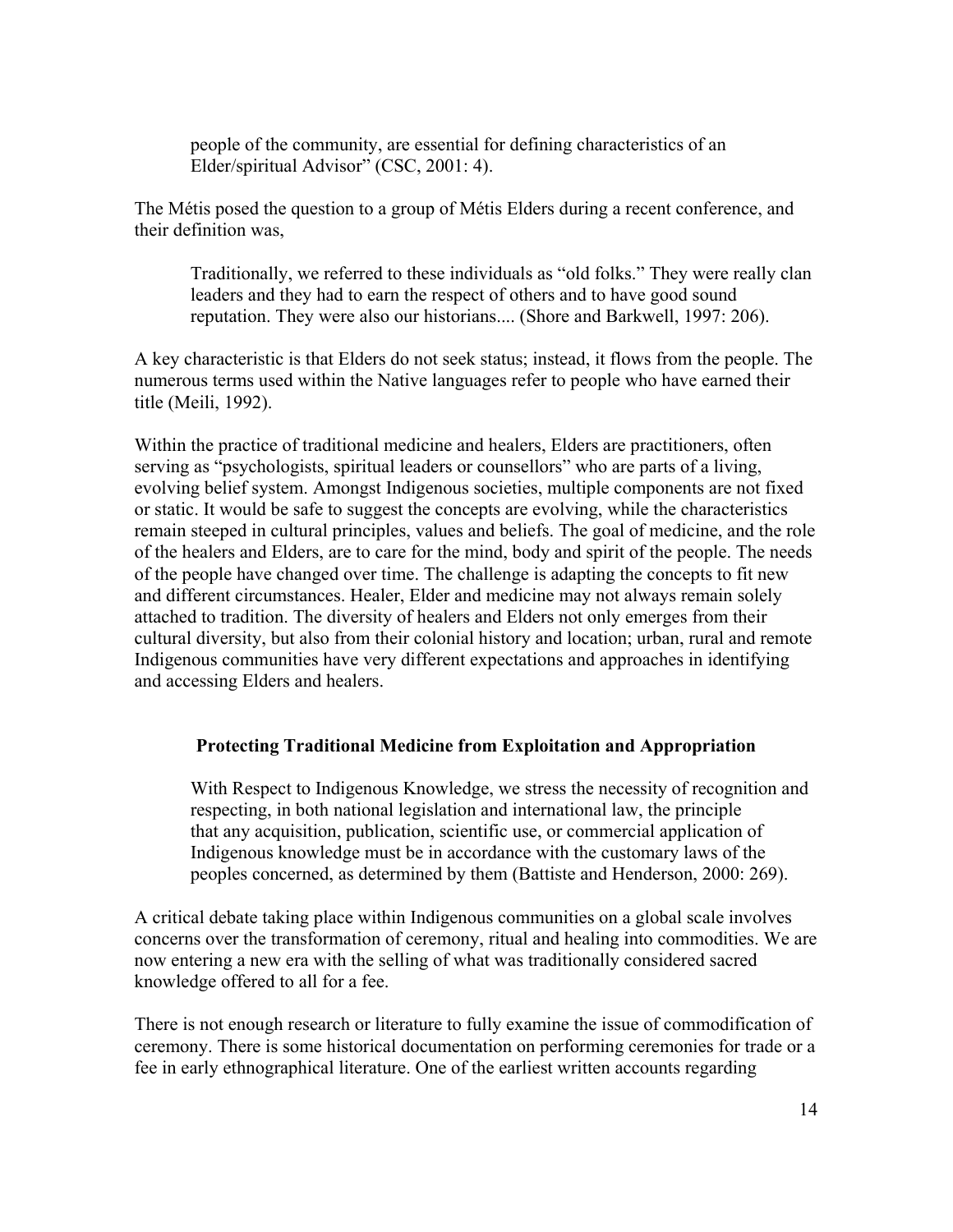ceremony in exchange for monies involved a fur trader and a trapper. While the fur trader was skeptical of the abilities of the medicine man to locate his "lost fur traders," he was desperate enough to barter the exchange. The medicine man did perform the shaking tent ceremony and did locate (accurately) the fur traders, and received some goods and monies for his service. By Nelson's own accounts, the medicine man continued to offer his services for trade (Nelson, 1989). Other accounts of medicine men/women engaging in ceremony for wages can be found in early ethnographies, such as Mendleblum's *Western Woods Cree* (Mendleblum, 1934).

The issue of exchanging ritual services for wages is not new. The more interesting question is: how does it impact the integrity of the social fibre of Indigenous societies and authenticity of modern traditional medicine practitioners? In Christopher Ronwanien:te Jock's article, "Spirituality for Sale: Sacred Knowledge in the Consumer Age" in *Native American Spirituality* (2000), he cites a statement of The Center for the Support and Protection of Indigenous Religions and Indigenous Traditions presented in 1993,

Traditional ceremonies and spiritual practices... are precious gifts given to Indian people by the Creator. These sacred ways have enabled us as Indian people to survive –miraculously – the onslaught of five centuries of continuous effort by non-Indians and their government to exterminate us by extinguishing all traces of our traditional ways of life. Today, these precious sacred traditions continue to afford American Indian people of all [nations] the strength and vitality we need in the struggle we face everyday; they also offer us our best hope for a stable and vibrant future. These sacred traditions are an enduring and indispensable "life raft" without which we would be quickly overwhelmed by the adversities that still threaten our survival. Because our sacred traditions are so precious to us, we cannot allow them to be desecrated and abused (CSPIRIT, 1993 in Jock, 2001: 66).

The concern about traditional ceremonies being transformed into a commodity for sale erodes traditional ideals and values. The traditional practice of offering a gift to practitioners, usually in the form of food or other practical items, is no longer sufficient in a wage economy. Few of the articles reviewed discussed the impact of wage economy on traditional medicine. However, intellectual property rights are a major concern for Indigenous people, Battiste and Henderson state:

The various legal regimes that we call intellectual property attached exclusive property rights to this autonomous culture to enhance its commodification – culture could then be bought and sold in the marketplace (Battiste and Henderson, 2000: 250).

The marketing of traditional knowledge poses one of the central concerns for traditional healers, knowledge carriers and Elders. *Commodification of ceremony* and traditional medicine will continue to frame the discourse of traditional medicine in public domains for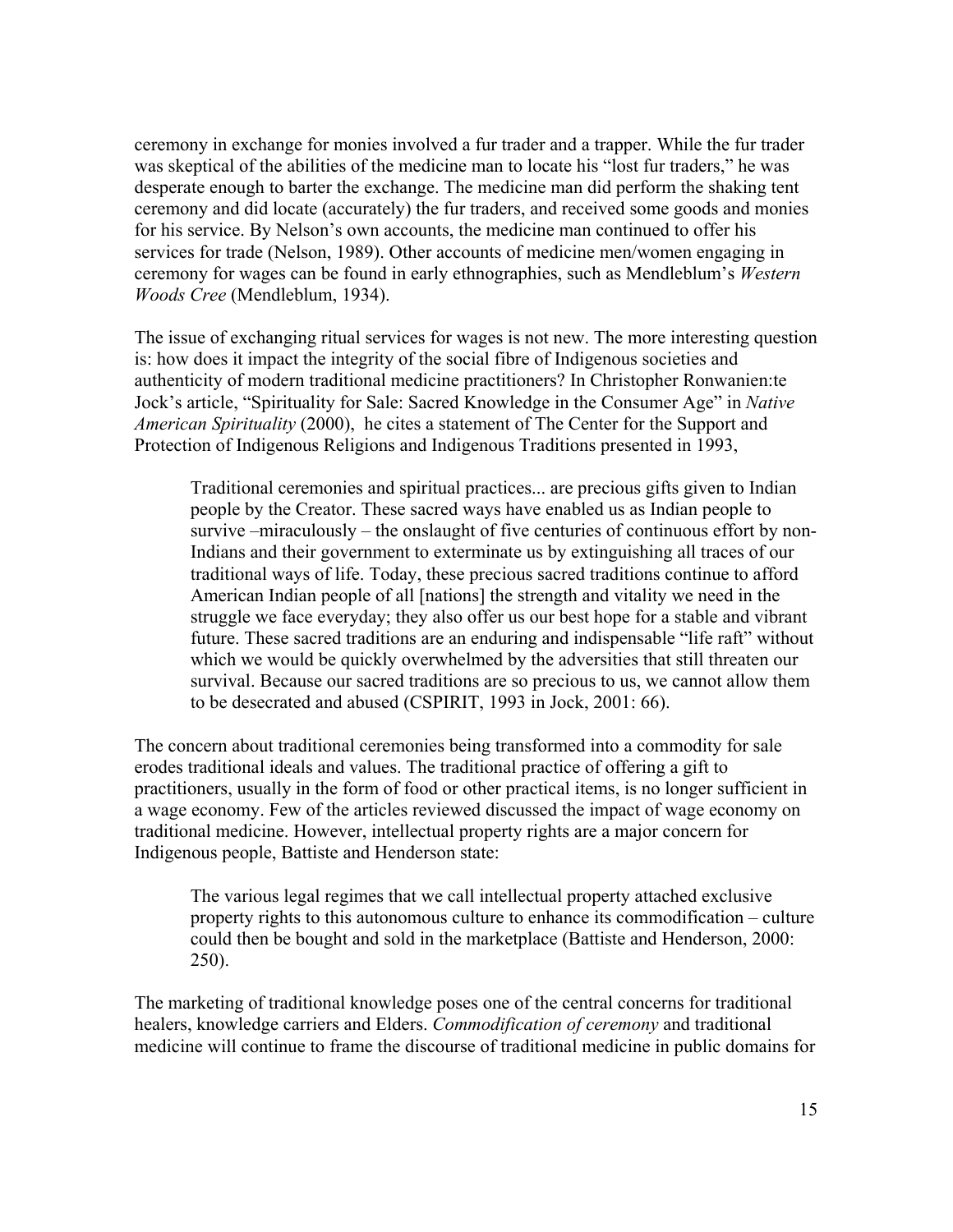the capitalist markets. As cited in testimony of the *Report of the Royal Commission on Aboriginal Peoples:* 

We have also come across many self-proclaimed healers who have abused and exploited traditional spirituality in their Aboriginal people (Sanderson, 1993) (Castellano in Dei Hall and Rosenburg, 2000: 32).

Jock argues that the role of authenticity and lineage descent of what he calls, "plastic medicine men," are not always falsely claimed identity. The consumerism by New Age enthusiasts and others of Native spirituality holds real consequences for Indigenous cultural survival that includes spirituality and healing. Jock articulates that the reaction to commodifying culture from traditional practitioners or community is uniform, as is the ostracism of those who sell sacred knowledge for profit. The Union of Yagé Healers of the Columbian Amazon gathered to deal with many of these issues; they resolved that:

Non-Indigenous people are realizing the importance of our wisdom and the value of our medicinal and sacred plants. Many of them profane our culture and our territories by commercializing yage and other plants; dressing like indigenous people and acting like charlatans. We view with concern a new type of tourism being promoted... (UMIYAC, 1999: 110).

### **Intellectual Property Rights**

According to the Rural Advancement Foundation Institute Report to the United Nations, over 80 per cent of the world's people depend on Indigenous knowledge for health and security and 50 per cent rely on Indigenous knowledge for crops and food (Dei, Hall and Rosenburg, 2000). The United Nations subcommission on Prevention of Discrimination and Protection of Minorities reports,

The annual market value of pharmaceutical products derived from medicinal plants discovered by Indigenous peoples exceeds US\$43 billion, but the profits are rarely shared with Indigenous Peoples. Traditional healers have employed most of the 7000 natural compounds used in natural medicine for centuries; 25 percent of American prescription drugs contain active ingredients derived from Indigenous knowledge of plants (Daes, 1993: 1; Battiste and Henderson, 2000: 124).

Intellectual property rights regarding traditional medicine are highly controversial, stemming from the historical and continued exploitation of Indigenous knowledge by Eurocentric *prospectors*. Today, large pharmaceutical companies mine Indigenous knowledge, acquiring patents and profit from it. According to the Indigenous People's Council on Biocolonialism *Life, Lineage and Sustenance Primer and Resource Guide*  (2001),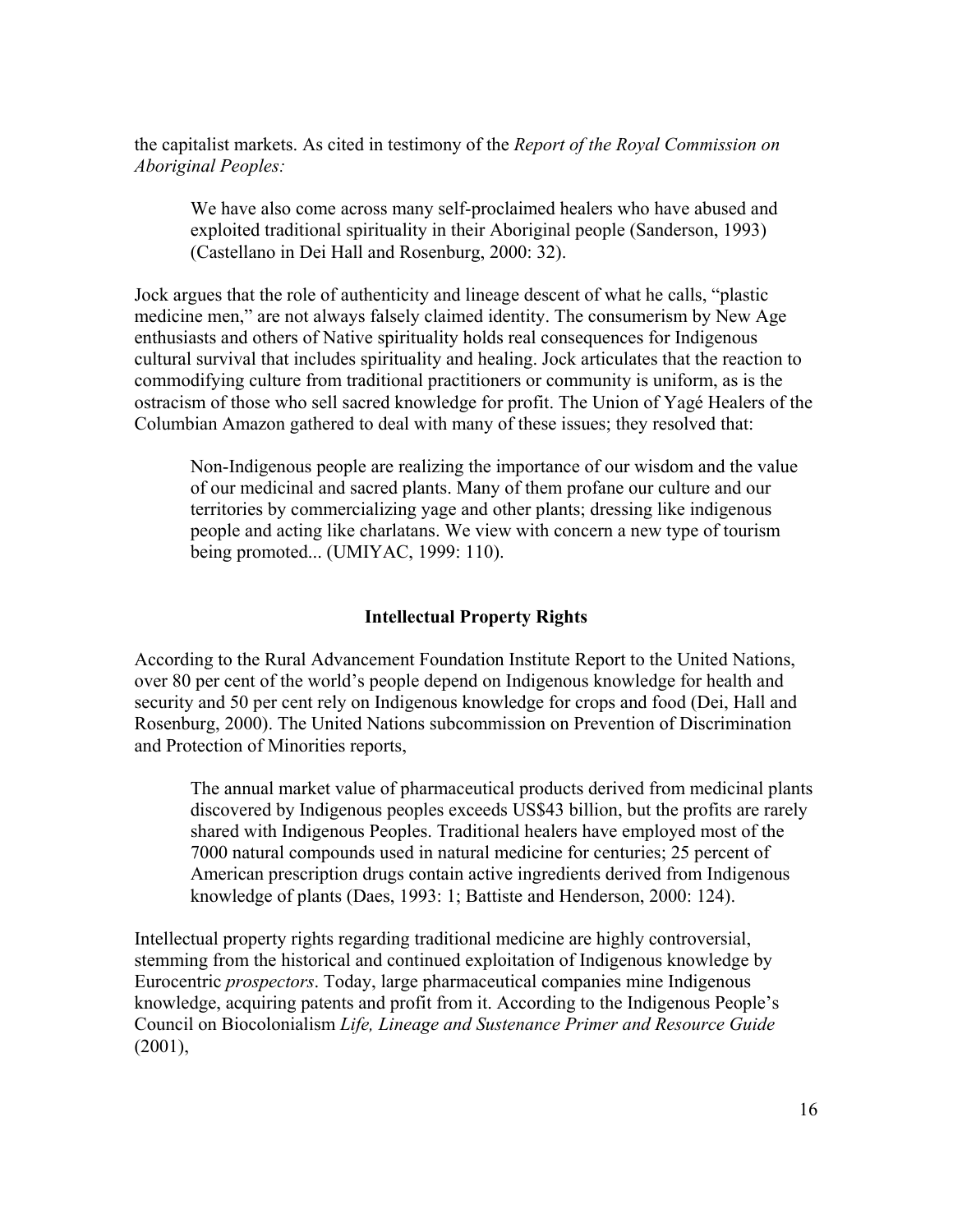As plants and animals have been pirated from their communities, indigenous peoples have been forced to respond to protect the life in their territories and their traditional knowledge. In many cases, communities are finding out as much as a decade later that one of their sacred plants, animals, or methods has been patented. Some indigenous peoples have been developing mechanisms to protect collective community based rights over plants, animals, human genetic material, and traditional medicinal and agricultural knowledge (Harry and Shelton, 2001: 12).

There are a number of cases successfully fought by Indigenous groups for protecting their traditional medicinal knowledge. In 1986 an American, Loren Miller, was awarded the patent for the vine banisteriopsis caapi, the bark used to make the ceremonial drink ayauasca. In 1999, the Coordinating Body of Indigenous Organizations of the Amazon Basin, together with the Coalition for Amazonian Peoples and Their Environment successfully challenged the patent. They claimed that there was no *invention* since the plant has been used by the Indigenous Peoples living in the Amazon Basin for generations (Harry and Shelton, 2001: 14).

Another case of patenting Indigenous knowledge involves the neem tree of India, which has been used for a number of medicinal purposes for over 2000 years. The patent of the neem tree by U.S. agrochemical giant W.R. Grace Corporation was successfully challenged in May 2000 (Ibid.). The historical and contemporary struggle for protection of Indigenous knowledge from exploitation by industry and private miners is of critical importance to the traditional medicinal literature.

#### **Exploitation of Traditional Medicine**

Access to sacred knowledge is ordinarily restricted to particular individuals and organization within Indigenous communities, such as initiated men or women, or to members of special religious societies.... The Navajo Nation, the largest Indigenous people in the United States... has adopted laws to punish Navajos and physically remove non-Navajos who engage in unauthorized research or trade in cultural property... (Battiste and Henderson. 2000: 142-3).

Unemployment levels in many Indigenous communities reach as high as 95 per cent. As a result, the poverty experienced by many Indigenous families leaves esteemed Elders and spiritual leaders vulnerable to intellectual mining or pirating and economic exploitation of culture and tradition. Also, the co-option of many healing initiatives by New Age movements has become epidemic in some regions of the United States.

Today, the revitalization of traditional medicinal healing practices is going public or mainstream, which opens new challenges for traditional knowledge keepers and traditional healing practitioners. The New Age movement is a multimillion-dollar industry, Myke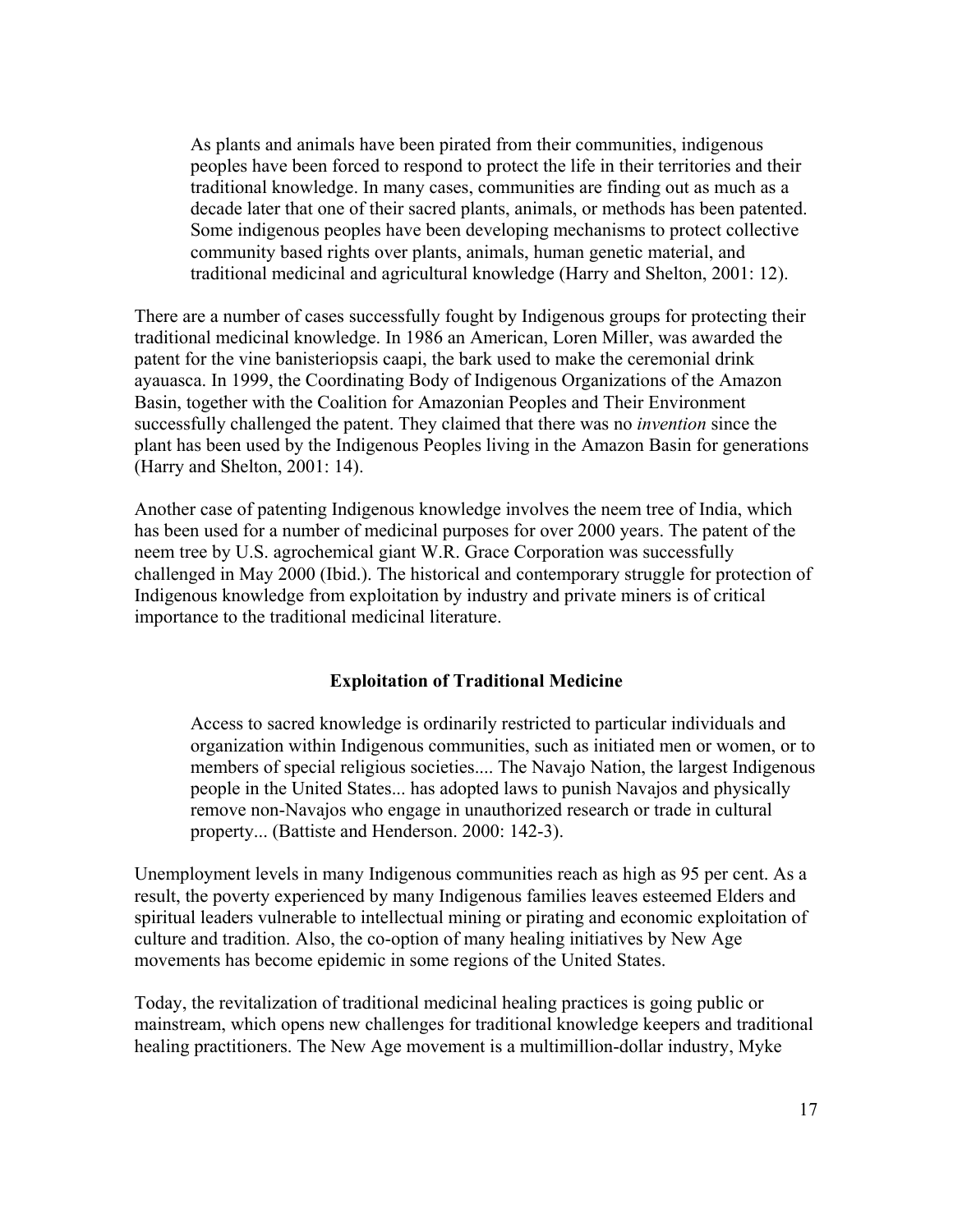Johnson's article, "Wanting to be Indian: When spiritual teachings turn into cultural theft," warns:

How is this similar to the cultural appropriation of Native images and practices by the New Age movement? I will use the example of one practice, "the vision quest," a ritual found in Lakota culture.... When this ritual is brought into New Age context, its meaning and power are altered. The focus shifts to white people's needs and vision, which in most New Age venues are about individual growth and prosperity. There is no accountability to a community, particularly any Native community. Rather, White people get to experience their own distorted idea of being spiritual and "Indian," without any sense of responsibility which is fundamental to Native religion (Johnson, 1995).

This level of exploitation and appropriation of spiritual knowledge can be referred to as the *Last Frontier* (Hill, 1992). A number of articles discuss the ramifications of pop culture consumerism of ceremony and ritual historically attached to traditional medicinal practices.

#### **Gender Issues Related to Re-victimization**

In light of the current tragedy in British Columbia, where over 50 women are missing or have been murdered, it is critically important to acknowledge the existence of discrimination towards and treatment of Aboriginal women by both dominant society and some people in Aboriginal communities. The World Summit of Indigenous Women held in Mexico in December 2000, revealed that over 500 Aboriginal women in Canada are missing. The current status of Aboriginal women must be addressed within any health research of Aboriginal people (*Toronto Star*, November 2002). Unfortunately the environmental scan research suggests that Aboriginal women are further victimized in their inability to access traditional medicine as a healing tool. Cynthia Kasee's article, "Identity, recovery, and religious imperialism: Native American women and the new age," in *Women & Therapy* (1995) states:

Just when a wave reconversion (back to the blanket) is taking hold among Native women substance users/abusers, the even more prevalent commercialization of Indian religion and pseudo-religion are denigrating these recaptured sources of dignity and pride (Kasee, 1995*).* 

The re-victimization of Native women through their lack of economic means to access traditional medicine is directly related to poverty, identity, and gender issues. There is an increasing trend where New Age, non-Native and privileged women are monopolizing a rare resource in the form of traditional practitioners, spiritual leaders and Elders. Kasee demonstrates the unequal power-relations found within the New Age movement in regard to Native American women. Indigenous women need access to traditional healing due to their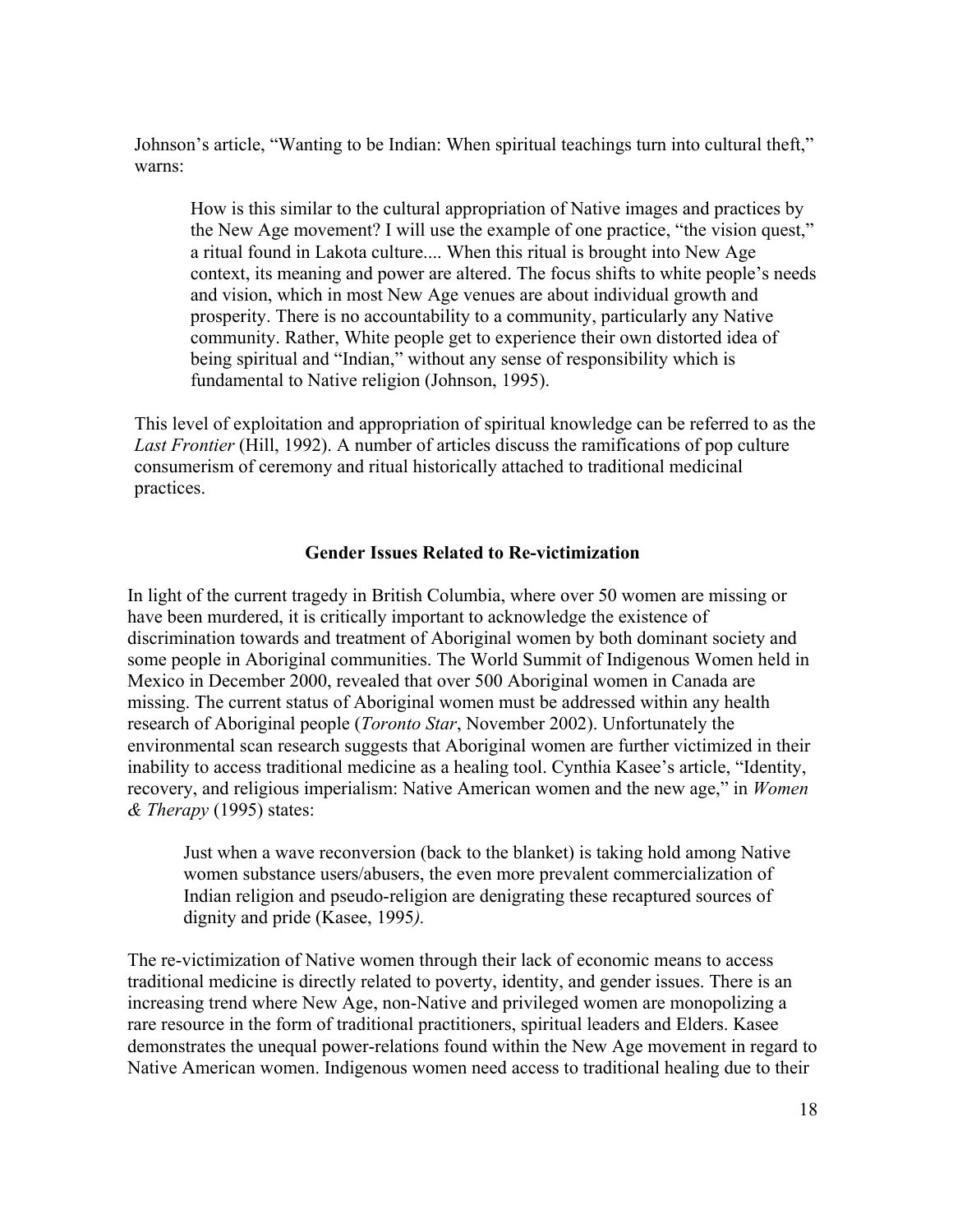very poor health, which is identified in numerous studies on Aboriginal women (McGillvray and Comasky, 2001; Anderson, 2000). Aldred and Johnson both explore the social injustice created by the New Age movement and particularly, the consequences for Aboriginal women.

The appropriation of culture has had impacts on tradition as we currently understand it. The question of tradition and the role of women has become a significant debate within traditional discourse. Brant Castellano refers to testimonials given by Métis women for the Royal Commission on Aboriginal Peoples; she states:

In briefs and oral presentations to the royal commission, aboriginal women in particular cautioned against accepting tradition at face value claims to authority asserted on the basis of tradition. Examples: "tradition is invoked by most politicians in defense of certain choices. Women must always ask – Whose tradition? Is 'tradition' beyond critique? How often is tradition cited to advance or deny our women's positions? (Women of the Métis Nation, 1993: 25, 27).

The impact of missionaries, residential schools, the *Indian Act*, and internalized colonialism upon several generations of women has been severe. This impact has affected the social, political, economic and spiritual well-being of Aboriginal women. The authority and the esteemed positions that Aboriginal women held in their societies have been severely eroded. However, Indigenous women are involved in addressing ways to repair and rebuild their families' lives and their traditional positions (Alfred, 1999; Anderson, 2000; Gunn Allen, 1996). According to Dorothy Rosenburg's article, "Feminist Praxis in Transformative Learning:"

In traditional matriarchal cultures, healing was associated with the life giving capacities of women (Eisler, 1987). For most of human history holistic healing was practiced largely by women... For many women, knowledge of herbal preparations was as common as knowledge of cooking today (Greggs, 1982) ...In addition, indigenous healing practices maintained by lay women for thousands of years remain among the most important healing practices in most rural parts of the world. According to WHO [World Health Organization], these practices provide 95 per cent of the world's needs... (Die, Hall: 7; Rosenburg: 140 and 147).

The conscious or subconscious adoption of western patriarchal ideologies by Indigenous Peoples cannot be measured, but is worth acknowledgment. The best indicator of how patriarchy has transformed traditional Indigenous systems is measurable by analyzing Indigenous women's economic status and social standing. This has been evidenced by Anderson, Gunn Allen and McGillivray and Comaskey as critically poor.

The text*, Medicine that Walks by Maureen Lux* (2001), cites numerous examples of historical records and archives documenting the traditional medical knowledge women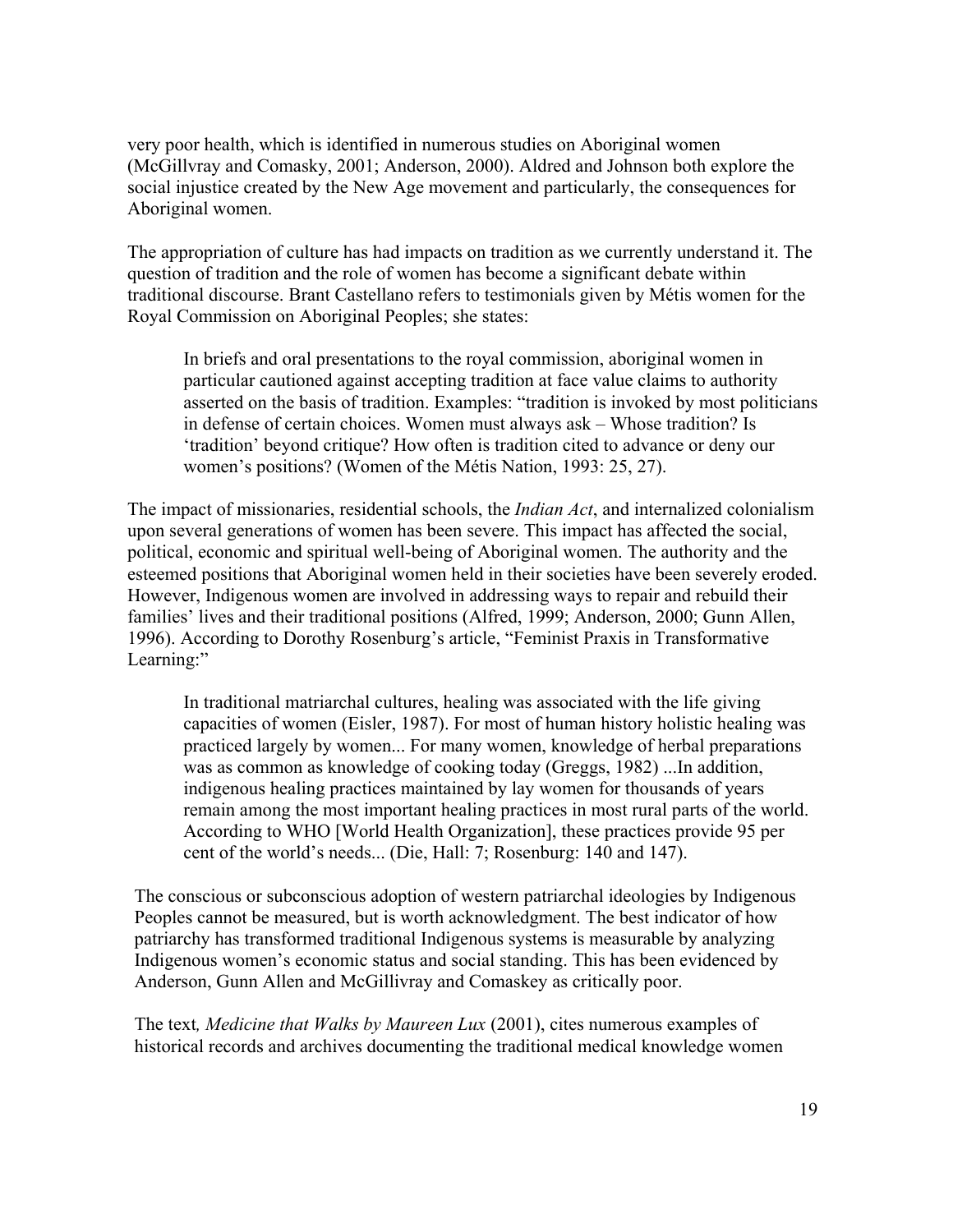practised in Plains cultures. She cites historical accounts of McClintok's 1890s recording of a Blackfoot ceremony.

Ekitowaki began to brew herbs from her medicine pouch, and while purifying herself with incense, beseeched the bison spirit to help her find the source of the disease... Her fingers danced over Stuyimi's body until she announced the illness was in his chest... she danced in imitation of the bison (Lux, 2001: 76).

Lux discusses the spiritual nature of healing in Plains culture and how one Blackfoot woman, Last Calf, contracted tuberculosis and dreamt of a cure. She was instructed to boil pitch of the lodgepole pine and drink the brew. She was recorded as vomiting profusely until her chest was cleared. Last Calf's remedy was widely used for tubercular cough. Lux also elaborates on the high social standing of Plains midwives and how they not only performed prenatal care, but also postnatal care for the woman and her child months after the baby was born.

Sarah Carter's article, "First Nations Women in Prairie Canada" in *Women of the First Nations* (1996), elaborates on the traditional medicinal knowledge of Prairie Aboriginal women as widespread. Historical written documentation by local doctors suggests that medical doctors and settlers' use of traditional midwives and healers was a common practice in the frontier. She cites a number of examples of Indigenous women assisting medical doctors with births for Native and non-Native women alike, "administering brew for jaundice and other ailments" (Carte, 1996: 62). A passage Carter cites from the archives of 1880, brings to life Aboriginal women's historical role in healing:

The Indian woman took in the situation at a glance. She pushed aside the terrified mother and picked up the ailing child. By signs she indicated hot water from the kettle on the stove. Into it she put a pinch of herbs from the pouch slung around her waist. She cooked a brew and forced some of it between the blue lips of the infant. Soon the gasping subsided, and a sweat broke to cool the fevered skin. The baby relaxed into a peaceful sleep. Cradled in the arms of the crooning Indian women... That mother to her dying day remained grateful (Carter, 1996: 63).

Sarah Carter also notes that Aboriginal women were both formally and informally marginalized through legal, social and economic intrusion. Colonialism's impact on Indigenous women's role in traditional medicine/ceremonial has not been addressed specifically by any of the literature. This notifies us of a gap in the traditional medicine literature, historically often generated by Eurocentric male patriarchal writers who dismissed women's work altogether (Smith, 1999; Anderson, 2000; Gunn Allen, 1986; Rosenburg, 2000).

Elder and healer Rose Auger states in Dianne Meili's *Those Who Know: Profiles of Alberta's Native Elders* (1991):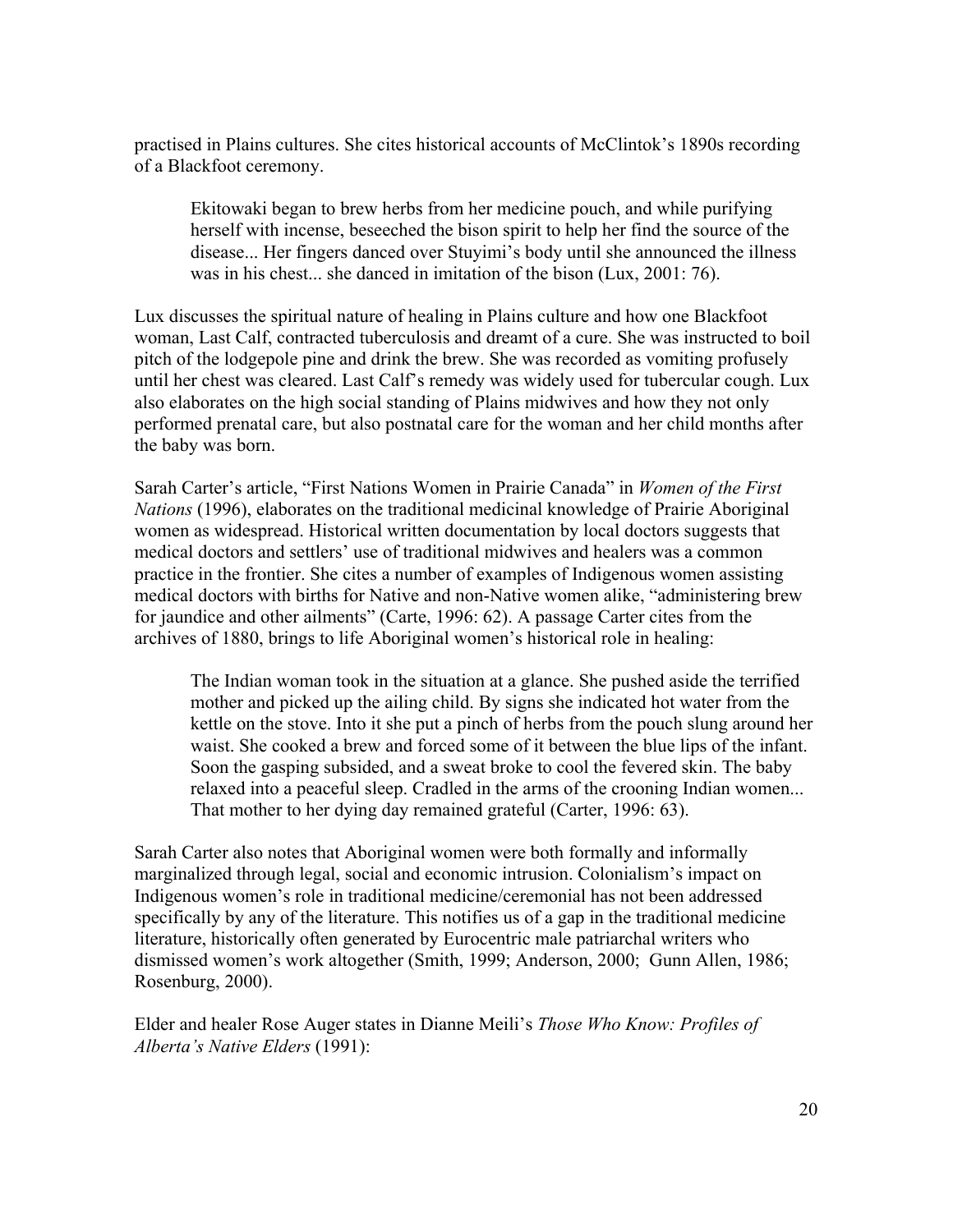Part of this waking up means replacing women to their rightful place in society. It's been less then one hundred years that men lost touch with reality. There's no power or medicine that has all the force unless it's balanced. The women must be there also, but she has been left out! When we still had our culture, we had balance. The women made ceremonies, and she was recognized as being united with the moon, the earth, and all forces on it. Men have taken over. Most feel threatened by holy women. They must stop and remember the loving power of their grandmothers (Auger in Meili, 1991: 25).

Today, a sensitive debate is taking place across the continent about women's roles in ceremonies. There are Elders, healers and spiritualists who do not allow women in healing ceremonies, pipe ceremonies or other spiritual activity. Gender issues should also be explored when researching and writing about traditional medicine.

### **Where Traditional Medicine, Identity and Faith Healing Intersect**

The literature from the United States suggests there are a number of distinct developments that have occurred within Indigenous healing practices. The first change we will examine is the central role the Native American Church has taken in caring for the health and wellbeing of Native Americans. There have been several American studies examining the influence of faith-based healing. The articles, "Big and Little Moon Peyotism as Health Care Delivery Systems" (Weidman: 1990) and "The Indian Shaker Church and Alcoholics Anonymous: Revitalistic Curing Cults" (Slagle and Weible-Orlando, 1986) are in-depth accounts of spiritual-based belief systems intersecting with health care delivery. Slagle and Orlando describe in their paper, how the Indian Shaker Church, a century-old, intertribal religious movement and curing cult, functions as a culture-based alcoholism intervention [system] (Slagle and Orlando, 1986: 10).

The concept of identity plays a key role in the delivery of health care, especially if individuals do not identify with "traditional as in pre-contact ceremonies, ritual and beliefs." The authors describe the Handsome Lake movement among the Iroquois as a reformative movement that addressed modern issues of alcoholism and family violence that previous traditions had not specifically targeted. The authors position new adaptations of traditions as both reformative and revivalistic. Again, the Native American Church movement, which dates back to 1885, is described as an intertribal religion with Christian elements (Weidman, 1990: 371). The Native American Church, like its Shaker counterpart, has remained dedicated to curing and sobriety and historically has been involved in substance abuse treatments in the USA.

Elizabeth Lewton's dissertation, "Living Harmony: The transformation of self in three Navajo religious healing traditions" (1998), is an in-depth examination of healing traditions and the self-transformations that they lead to in health. All the authors agree that adaptations of revivalist movements by some members of a community must be accepted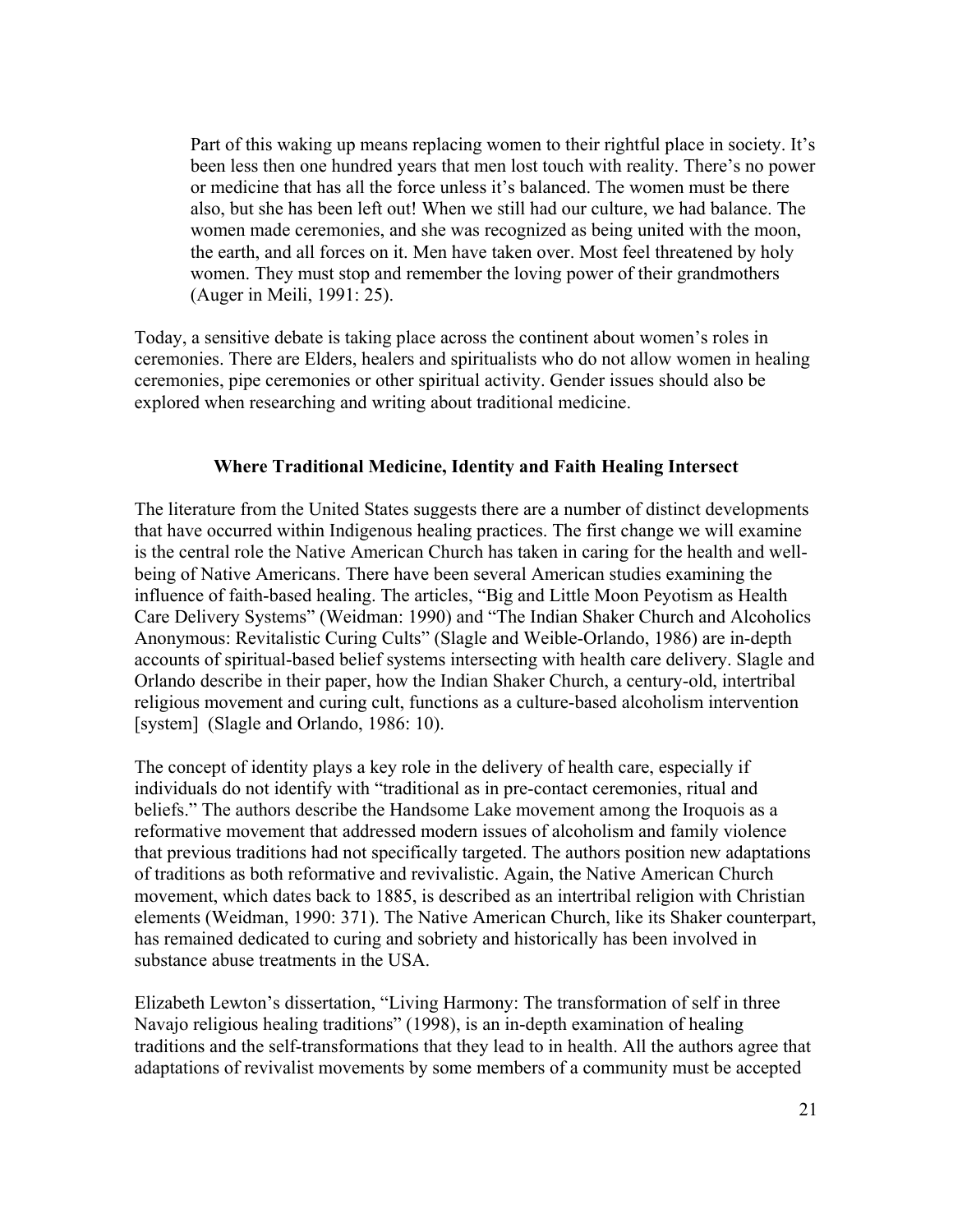in the delivery of health care. They also agree that traditional ceremonies and practices are largely ineffective in treating substance abuse or family violence and rape. The church or curing cults have intervening status that does not co-exist well with traditional ethics. Many of the faith-based healing practices are effective in the treatment and intervention of substance abuse and violence, and the religious practitioners continue to work with health care personnel and staff (Ibid, 1998).

Identity then becomes an issue of traditional medicine and healing. Waldram's study, conducted in Saskatoon with 147 Aboriginal people, found that there were a number of factors that influenced the individuals' choice and usage of traditional medicine. Waldram identified at least six distinct cultural groups in Saskatoon. One group in the study had concerns over the use of "bad" medicine. If there is a differentiating characteristic between traditional medicine and biomedicine, it is the duality that many Indigenous groups believe exists in "medicine." Respondents to the questionnaire clearly indicated that they would use a traditional healer, but the issue of "bad medicine" is a complex belief that clearly demarcates traditional medicine from western biomedicine (Waldram, 1990). Also, people who have adopted a variety of beliefs, such as Pentecostalism, Catholicism and other organized religious beliefs, would not support traditional ritual healing. Religious affiliation, however, may not prevent all the people from accessing specialty services outside of the ceremonial realm within traditional medicine, such as herbalism and midwifery.

### **Evolving Tradition**

In the USA, the changing nature of disease has led to alterations in traditional ceremonies and medical practices. For example, the Indian Health Service conducted several focus groups with Elders and spiritual leaders in order to address the growing concerns over the impact of AIDS/HIV in Sundance ceremonies. The Elders agreed to have the person who cuts or handles the offering of flesh wear surgical gloves and use sterilized razors and needles. The Indian Health Service office provides free gloves, razors and needles during the Sundance season (Looking Horse, 1996).

Among some other changes which have been adopted, Vision Quest, Sundance and other fasting ceremonies now allow diabetics to access needles and a base supply of sugar (Ibid., 1996). The Indian Health Service has provided a local process to assist Elders and spiritual leaders to find solutions to modern challenges and "simply assists them by providing their health needs" (Ibid., 1996).

In summary, the overview of traditional medicine provided a glimpse into the myriad complex conceptual interdisciplinary and geocultural issues emerging from traditional medicine. Even the term "traditional medicine" begs for introspection and interrogation; the danger was raised of adapting a colonial concept that inherently denigrates the validity and value of Indigenous knowledge. The need to investigate the spectrum of issues – from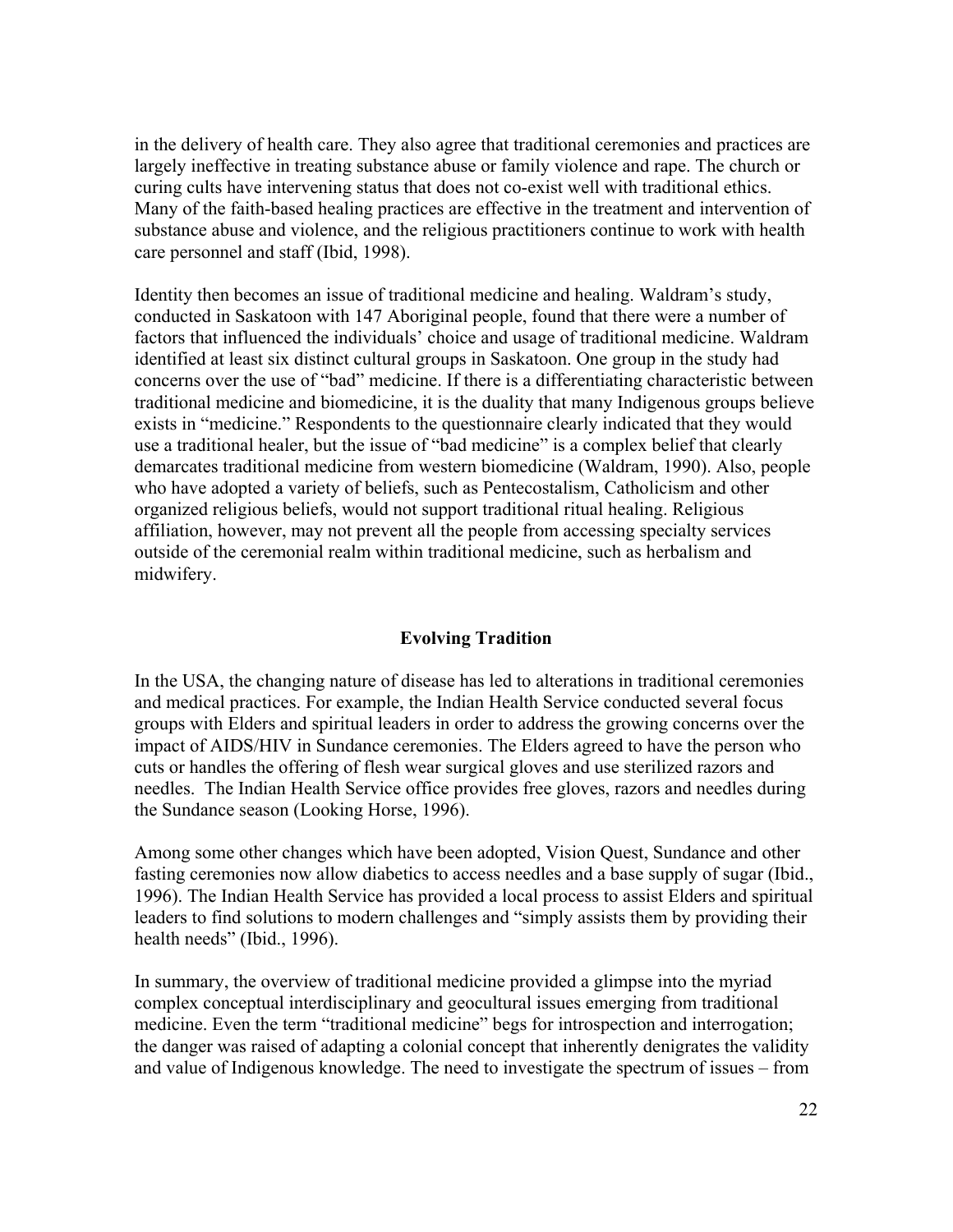intellectual property rights, definitions, gender, and authenticity, to the exploitation and protection of traditional medicine – is nested in the creation of an Indigenous framework.

The needs of Métis, Inuit and First Nations are diverse, but remain closely interwoven in many areas, including gender, the matter of articulating holistic medicine, and cultural survival. The "ethnoscience," or ecological nature of traditional medicine, guides us to pose research questions regarding globalization's impact on traditional medicinal practices.

The diversity of Indigenous Peoples' cultures and histories should not be presented as a barrier but as an opportunity to demonstrate the strength of plural knowledges in contemporary contexts.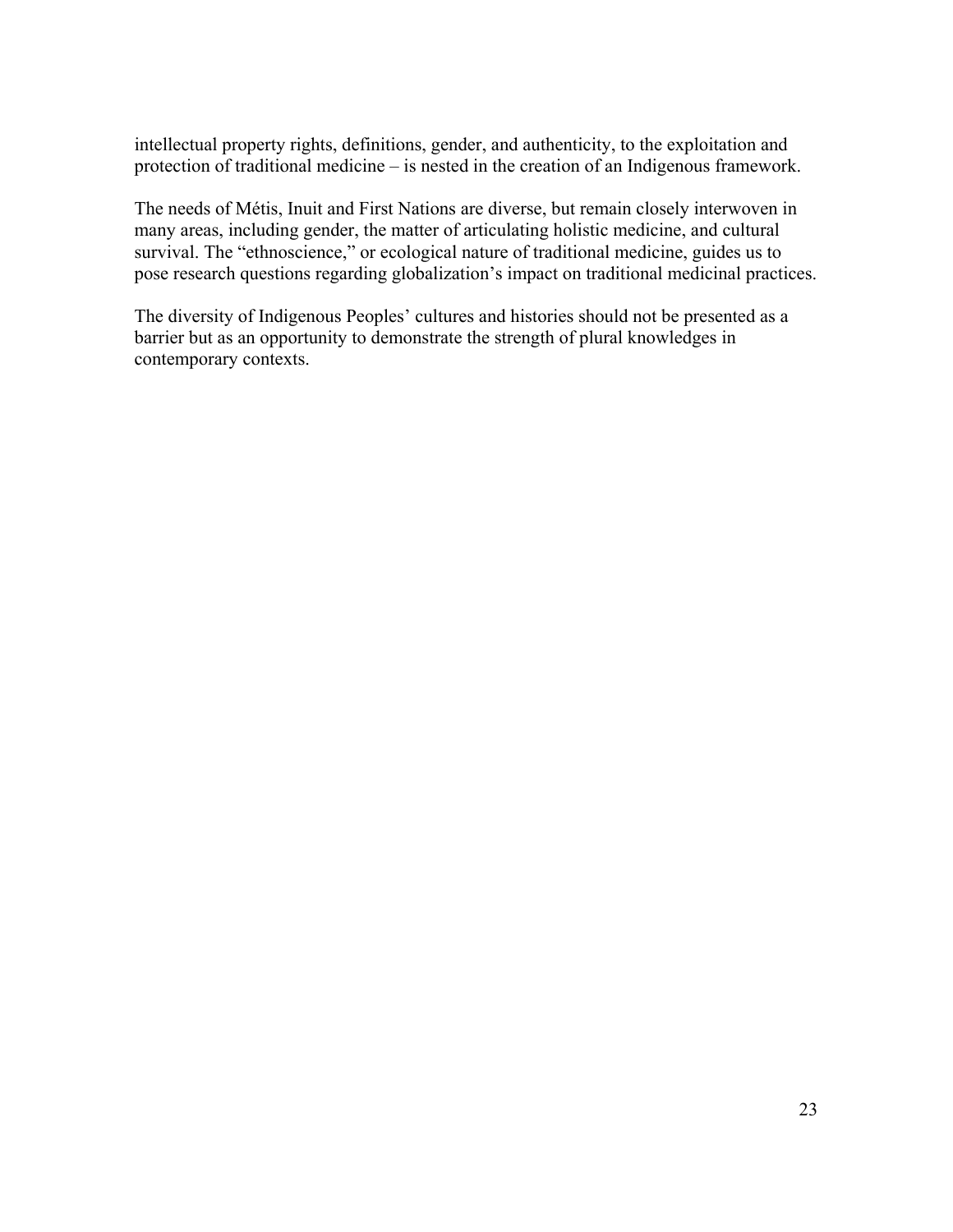### **SECTION II ELDERS AND HEALERS PROVIDE DIRECTION IN TRADITIONAL MEDICINE An Analysis, Summary and Recommendations of Elders/Healers Consultation**

#### **Summary of Recommendations**

The environmental scan assisted in identifying key issues related to traditional medicine. The next phase for NAHO was to begin a two-tier strategy to both dialogue with community about traditional medicine and establish focus groups, workshops and interactive healers study groups to provide both direction and feedback. From January 2002 through to December 2002 Elders and healers were asked to gather and offer their wisdom in guiding the development of the traditional medicine component. NAHO partnered with local Aboriginal organizations across the country and attended several Elders' gatherings requesting input. Information was gathered at conferences, gatherings and hosted workshops across Canada with Elders and healers. The first of these series of interactions took place at Prince Albert's Elders Council Meeting in Saskatchewan, Spiritual Unity  $26<sup>th</sup>$  Annual Elders' Conference, Brentwood Bay, B.C., the Treaty Six Elders Council, Big Island Lake Saskatchewan, an interactive Elders Study Group at Six Nations and Anishnawbe Health, Toronto, and an Elders and Healers Workshop, Nova Scotia.

The direction and guidance from the consultation process with Elders and healers are analyzed by identifying the most common assertions and direction given by a diverse group of Elders and healers. Also, a summary of their views will provide a framework for their recommendations and direction.

It was made clear that Elders and healers were uncomfortable with the term "traditional medicine." They expressed various views regarding the English term and thought it was not an Indigenous concept. For lack of a better term, they pursued identifying what traditional medicine was, and is today. Traditional medicine is seen as a way of life and a collective dynamic. It is spiritual, expressed through the land and ceremonies, and therefore holistic. Definitions included everything from diet, lifestyle, identity, knowledge of language and culture and expressions of love and comfort (hugging and smiling), positive verbal reinforcement, herbal and ritual knowledge, and spiritual doctoring. In short, traditional medicine is connected to all spheres of human activity and good medicine is laughter, good thoughts and a good state of being. Elders and healers were frequently reminding one another that it is not a western "medical" concept disconnected from culture, families and community.

The nebulous term "traditional medicine" fell short of engaging the full spectrum of Elders and healers' identification of its richness and complexity. Several warned NAHO and other health services not to transform traditional medicine into a western biomedical model by reducing it to the moment of interaction between healer and individual and a "treatment."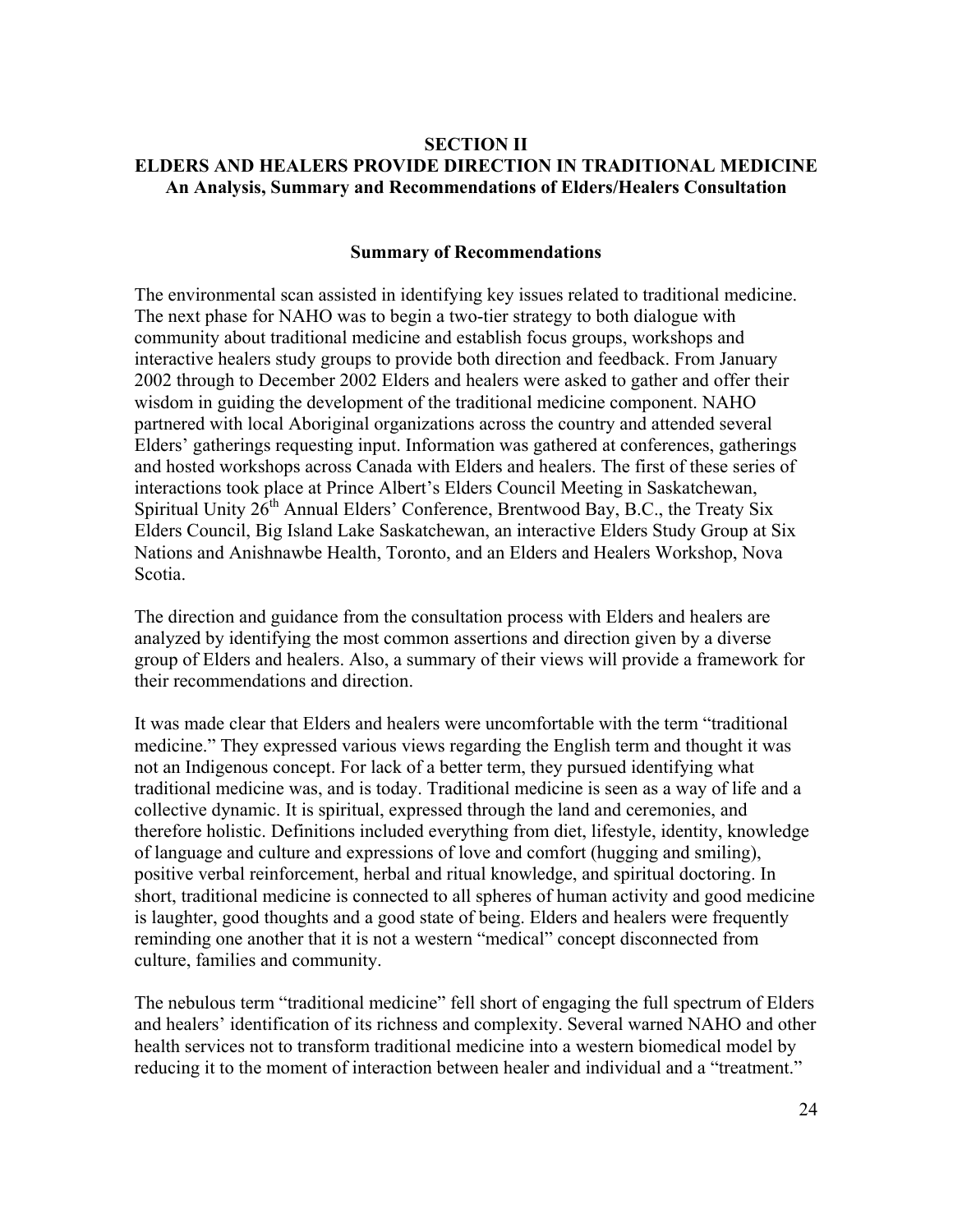Rather, many Elders/healers asserted the need to protect the spiritual foundation of traditional medicine as an ongoing healing journey of an individual in his/her pursuit in acquiring restoration and balance. Secondly, education and children were a key theme brought up in a multitude of ways.

### **A) COMMUNITY EDUCATION AND DECOLONIZATION OF TRADITIONAL MEDICINE**

### **1. Indigenous medicine and knowledge are colonized**

First and foremost, there was a general consensus that throughout history, Eurocentric education curriculums and residential schools regarded Indigenous knowledge as unscientific and superstitious. Further, the consensus is that Indigenous knowledge of medicine has suffered even greater stigmatization through missionaries, and through Indian agents who successfully outlawed ceremonies from being practised in 1884, and even jailed many political and spiritual leaders up until the mid-1900s (Cummins and Steckley, 2000). A century of persecuting Indigenous Peoples' spiritual practices has left many communities traumatized and fearful of traditional beliefs, practices and medicine. The most consistent request was for NAHO and "educated" people to work towards restoring the respect and honour of Indigenous knowledge and medicines. The "de-stigmatization" of traditional medicine is critical since its essential philosophy is the belief system of the individual, and the individual's subsequent willingness to take responsibility for his or her own well-being. Secondly, many leaders, health care providers and other decision makers in the community do not respect traditional medicine; it is tolerated and/or its practitioners humoured. The need to assist in nurturing a healthy respect for traditional medicine by health care providers/leaders and community is essential.

### **2. Reaching the Children in Schools**

 *"Our children were taken from us, we need to get their minds back"* (B.C. Elder).

There were numerous acknowledgments that the children are no longer being taught by their grandparents and are therefore unable to respect Indigenous knowledge of medicines. Also, Elders and healers considered schools to be a primary place to begin teaching children healthy lifestyle habits and attitudes. The high rates of diabetes in children were a common concern and a few noted that schools were often bringing in pizza, hot dogs and candy for sale as fund-raisers. A few Elders thought school is where they should be learning about good diets and traditional knowledge of medicines. There were several grandmothers who expressed concern about low self-esteem, suicide and self-destructive behavior that may be due to the lack of love and positive encouragement in the schools. One Elder suggested that they be recruited as volunteers to work in schools as grandmothers and offer the children emotional and psychological support. She felt Elders were underutilized by their educational and health systems; this would also restore their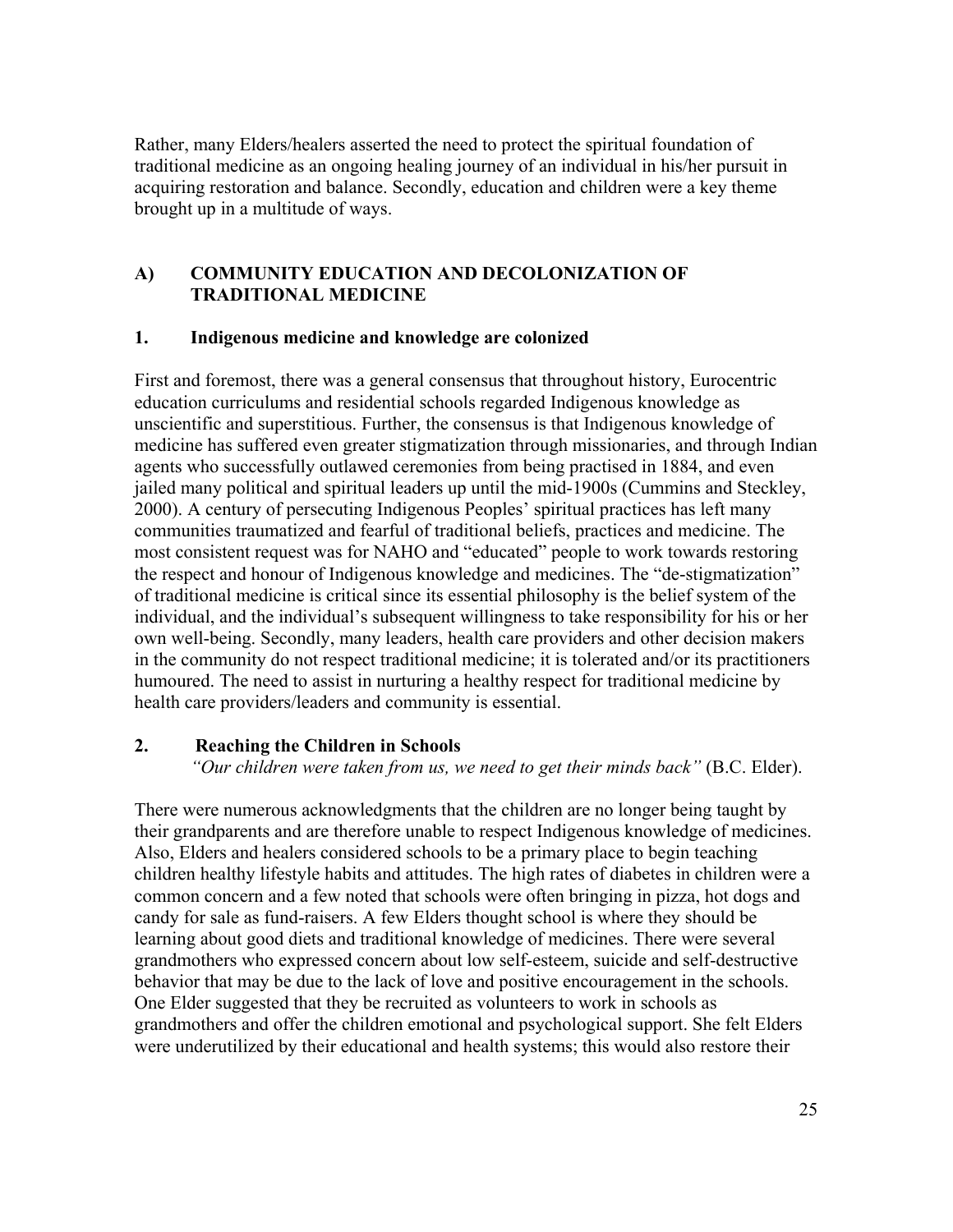traditional roles as mentors, offer them something positive to do and provide higher selfesteem.

**3. Create a space in which Elders/healers can enhance their skills and knowledge** "*We want to learn too, we missed out, we would like to know more as Elders, we need to learn and we can pass it on"* (Dene Elder, Prince Albert).

Several Elders and healers really enjoyed the workshops and especially the interactive study group. Each suggested that NAHO develop ways that they could continue their input into, and discussions of this very important issue. They expressed a desire to maintain a relationship with NAHO and work towards networking, conferencing and ongoing dialogue with one another. The suggestion did arise to find a place either in educational institutions or health institutions, to *"learn from other healers, develop our knowledge base and skills; doctors get to learn about the latest diseases and cures, why can't we*?" (Six Nations). Professional and intellectual development was a key finding in the workshops, since it has been traditionally assumed that we will learn from Elders, not that they would like to learn from one another. Elders and healers discussed how reciprocity is better than payment for services; they believe that structurally, they deserve greater consideration than what is currently given by health and education services.

### **4. Create an educational space for western biomedicine, naturopathic and traditional medicine to learn together**

*They throw them all in one place together and they never learned about each other's ways, so of course they don't understand, they need to learn each other's ways before they get these health centres"* (Ojibway and Cayuga Elders, Six Nations).

Another educational directive involved the sensitivity that many Elders felt towards alternative medicine models; several identified naturopathic medicines as more compatible with traditional medicine. They felt that the problem of healing centres, which were finding it difficult for the three approaches to medicine to work together, was due to these approaches' lack of knowledge of each other *"and then there* [sic] *thrown together and expected to work together and that's not going to happen, they need to be educated in the same place, to learn how to really work together* (Interactive Study Group). Also, many felt naturopathic approaches held promise for improving the quality of life for Aboriginal people because they incorporate the holistic model and do not "just medicate the problem."

Lastly, support for alternative medicine is key, given the emotional, psychological, and physical trauma experienced by so many Aboriginal people. This trauma is normally not incorporated by biomedical practitioners who discount the historical context from which ill health arises. For example, internal check-ups for Aboriginal women can be traumatizing due to early experiences of sexual abuse. Alternative medicine would accommodate such emotional barriers to check-ups.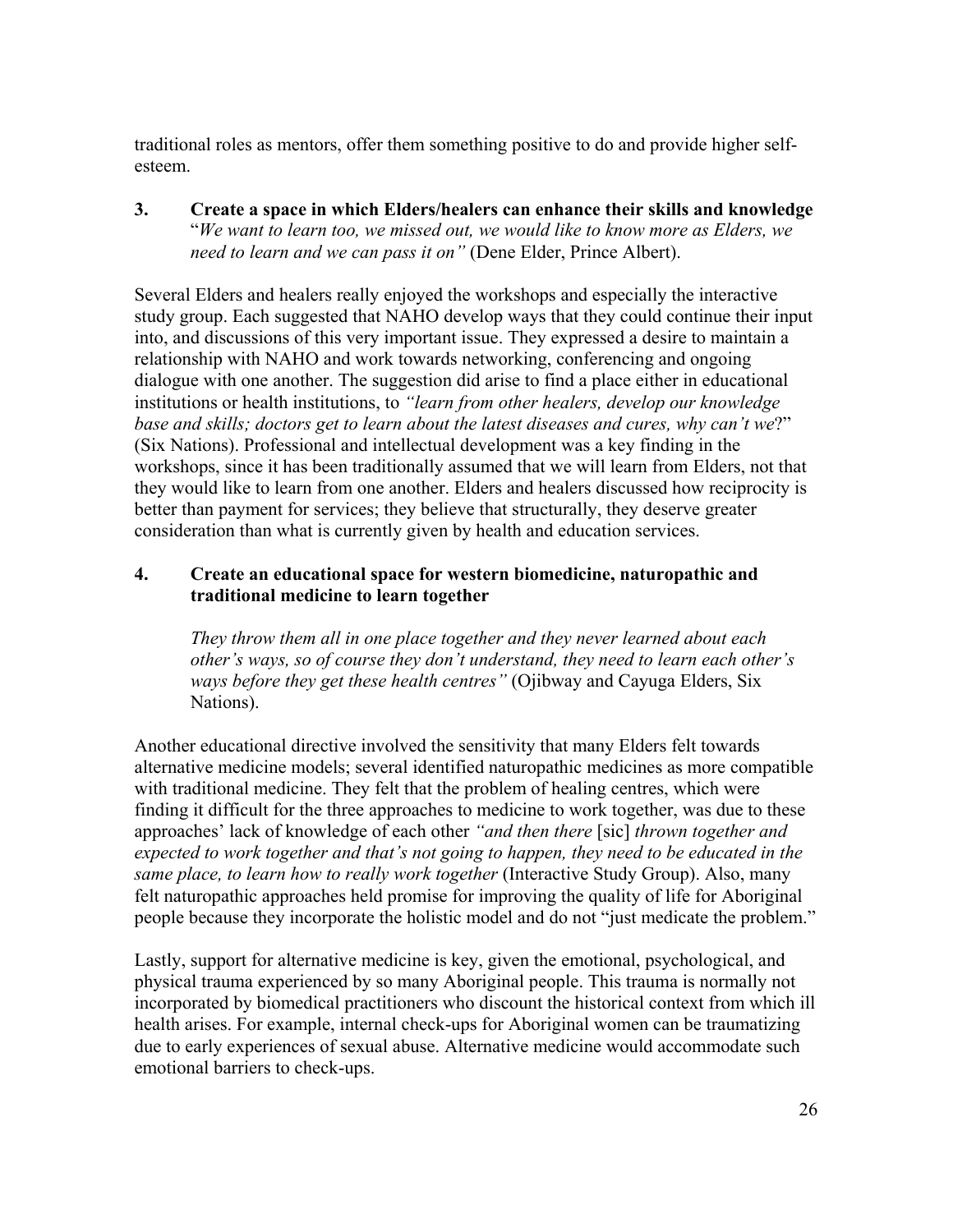*"Our native women have had many bad things happen to them, they can't stand to be touched, like a massage is even traumatizing, we need to relearn good touch and bad touch, so other invasive things are out of the question!* (Healer: Mohawk, Six Nations).

### **5. Mentorship between Youth and Elders**

Another key theme to emerge from the consultations is the loss of Indigenous knowledge pedagogy of experiential learning and apprenticing with medicine people as helpers. The Elders/healers felt that they were losing valuable knowledge because there was no interest from youth in learning Indigenous knowledge or pursuing careers as medicine people. It was suggested that schools could credit young people for apprenticing with Elders. NAHO's role could be to facilitate a data bank that would have students interested in traditional medicine and then match them with interested Elders/healers. *"No one is there interested in what we know, there is no way to pass it on* (Mi'kmaq healer: Nova Scotia).

#### **Recommendations for Section A**

- $\triangleright$  Development of curriculum that could be used by elementary and post-secondary schools on the topic of Indigenous knowledge and medicine.
- $\triangleright$  Facilitate local public awareness campaigns about traditional medicine and the colonial history that stigmatized it.
- $\triangleright$  Professional development and conferencing of healers/Elders through accessing universities, health facilities and stakeholders of Indigenous knowledge and medicine that support the Elders/healers' desire to enhance their skills, learn from one another and develop solid networks.
- $\triangleright$  Development of incentive policies for medical universities, alternative therapies, naturopath colleges and Aboriginal post-secondary institutes to work towards medical programs that would expose students to diverse approaches to medicine.
- ¾ Development of a national database of community-identified Elders/healers and students in the health and sciences programs and related career fields. Find a process to match the student with the appropriate mentor.
- ¾ A national Conference on Traditional Medicine with Elders, healers, academics, and physicians. The need for information sharing and developing relationships among healers and Elders, in conjunction with western-trained health professionals may raise awareness and facilitate understanding and learning.
- $\triangleright$  Conferences with Aboriginal primary and secondary schools with urban principals, teachers and administrators which would raise awareness of their role in preventative care through education, and instill a healthy respect for their heritage and cultures. The second focus is developing role model literature and lectures in the areas of health care to inspire children to consider pursuing careers in health.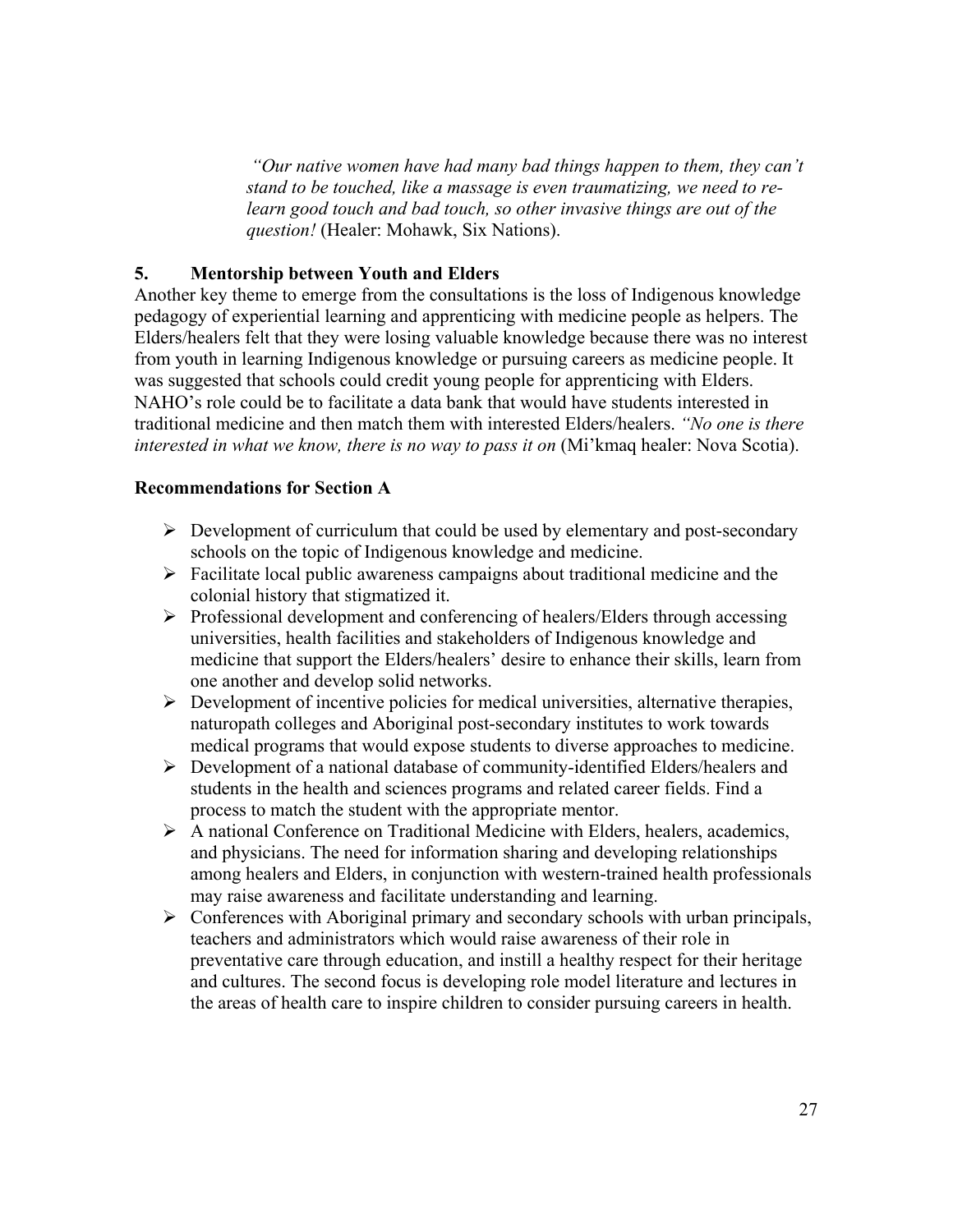### **B) Intellectual Property Rights**

### **Developing appropriate policies and protection for Indigenous knowledge.**

The ownership of all information collected from Elders and healers would belong to the communities. This is critical in developing strong relationships or "rebuilding trust" between NAHO, other health agencies, researchers and interested parties. The need for guidelines and policies in the area of traditional medicine is a crucial first step.

### **Fear of discussing traditional medicine in public.**

There is distrust of non-Aboriginal researchers and Aboriginal researchers. Several Elders/healers were not comfortable with non-Natives sitting in the circle and expressed distress over exploitation of their sacred knowledge. It was reiterated several times that ethical guidelines must be developed to prevent the further exploitation of Aboriginal people or their knowledge.

### **Recommendation for Section B**

Communities need support in developing appropriate ethical guidelines, research codes of conduct and the protection of Indigenous knowledge. Most communities are neither mandated to, or able to find the resources needed to develop a culturally-based Ethical Review Committee or Boards such as exist in Akwesasne. Elders/healers expressed a clear demand for assistance in finding ways to preserve and yet protect Indigenous knowledge of medicines.

### **C) Maintaining Indigenous Medicine's Autonomy from the State**

### **Government Control**

Another common theme throughout the discussions is Elders' apprehension about the government regulating traditional medicine or in some way controlling their activity. The Elders/healers highlighted the fact that it was in their recent history that these ways were outlawed, and perhaps now, the government is finding another way to control their spirituality, healing, and ceremonies. The legal issues arising from insurance from malpractice of traditional healers are a very current and real challenge for Aboriginal health facilities that have traditional medicine as a public service. Also, they felt threatened by any documenting of traditional medicine in health facilities.

### **The debate of paying for traditional medicine**

At the heart of the discussions of autonomy for traditional medicine practitioners was identifying the exchange of money for traditional medical services. This they then equated to the "buying of and therefore loss of control" of traditional medicine. The desire for traditional medicine to be recognized as a valid tool of healing often conflicted with the fear of losing the integrity of the medicine through buying and selling traditional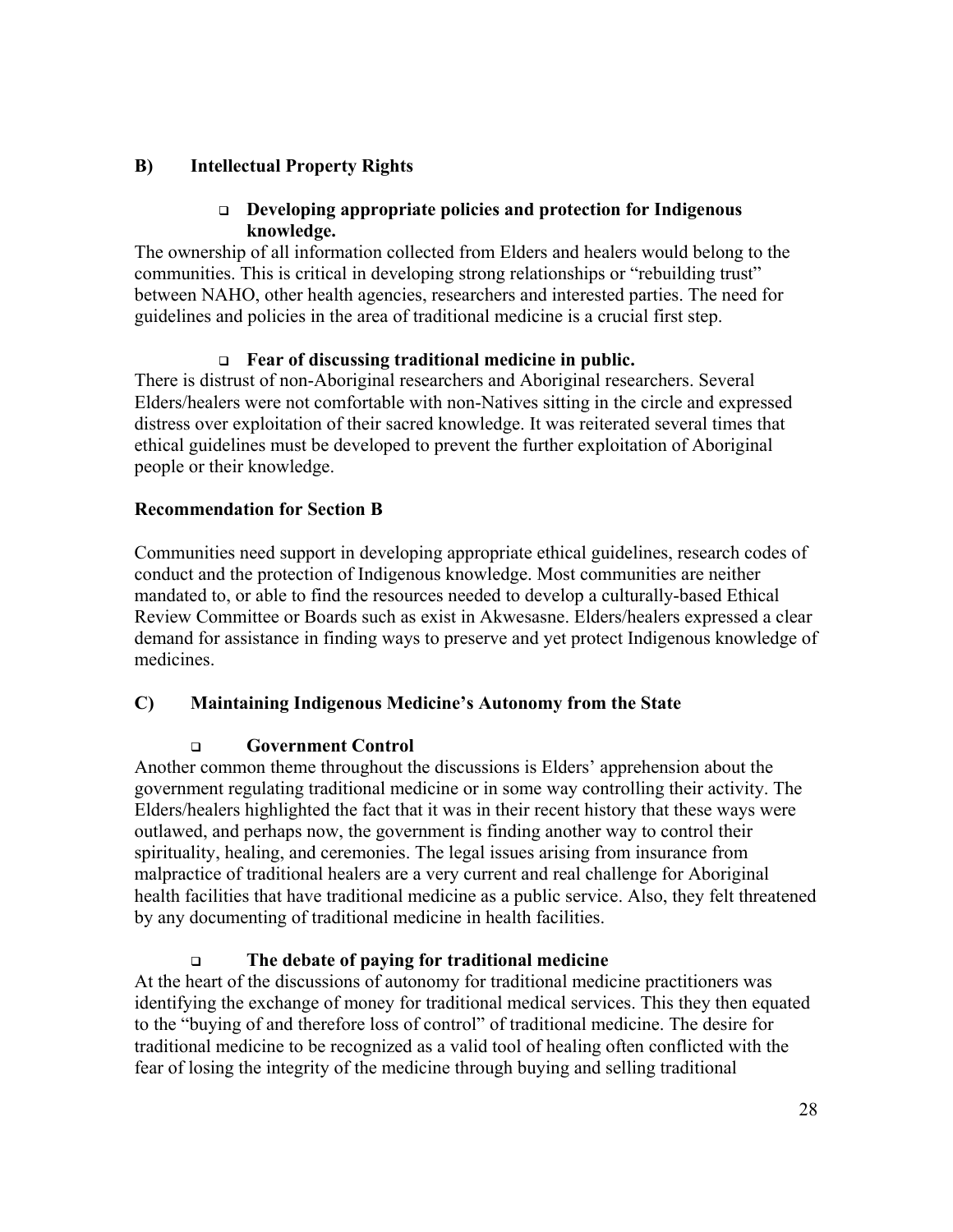medicines, and thus losing their "sacred" nature. While many of the Elders and healers agreed with the sanctioning of traditional medicine, they disagreed on the way in which it would be made available to the public. The key arguments put forth rested on the notion of traditional medicine as a sacred activity that cannot be bought or sold and the modern need for traditional healers to have stable incomes to support their families.

### **Exploitation and Authenticity**

A number of Elders/healers raised concern over the people that present themselves as healers or Elders, often away from their own communities, and who exploit both the ceremonies and the people looking for help. Suggestions to assist Aboriginal Peoples in protecting themselves from being preyed upon by charlatans are meant to raise awareness around the appropriate conduct of a healer or Elder. The development of *codes of ethical conduct* is identified as key to people protecting themselves from being abused or further exploited by those who are not authentic healers and/or Elders.

### **Recommendation for Section C**

The threat of government regulation of traditional medicine is not only a valid fear but also one that government agencies are currently assessing. Elders and healers view NAHO as an advocate for protecting their rights as tradition practitioners. NAHO may be useful to assist the Elders and healers in developing a policy position in the area of regulations. Like the Romanow Commission, submissions could be made at Health Canada outlining the position of Aboriginal healers and Elders.

### **Traditional medicine as a paid profession**

NAHO partnering with local and regional agencies could assist in developing several conferences with Elders and healers to discuss the issue of payment for services and find some resolution to the two positions. Through debate and discussion, people attending may have time to think about the short- and long-term impacts that traditional medicine payment may have on cultures and communities.

### **A Guideline for ethical conduct for traditional healers**

One such Guideline does exist in Colombia that was developed by healers and Elders; it may be an appropriate model to follow. The text, *The Beliefs of the Elders: Codes of Ethics for Indigenous Medicine of the Colombian Amazon* by The Union of Yagé Healers of the Colombian Amazon (1999), is a model not only for its written text, but also for bringing healers and Elders together and forming a union which addresses these issues. Elders and healers continued to discuss the need for networking, developing relationships, and mentoring younger people. The Amazon model may be an appropriate model to emulate in the interim of developing traditional medicine ethics guidelines.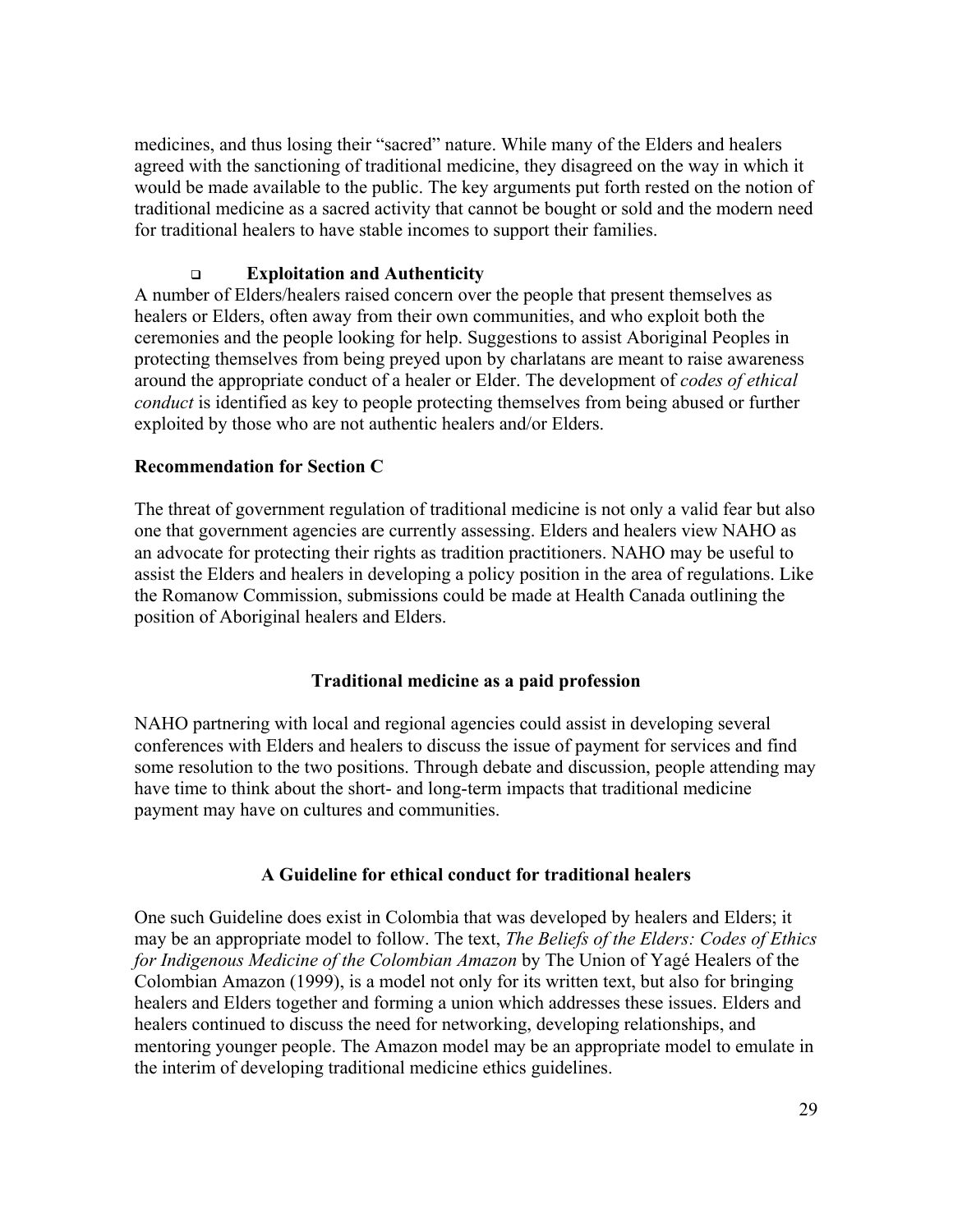The overall need for ongoing consultation with Elders and healers is primary to the traditional medicine component. The enthusiasm of Elders and healers to participate in discussions, to find solutions, and to work towards improving the state of Aboriginal health in Canada was overwhelming. Indigenous knowledge which is possessed by Elders is our greatest asset and through the above summary of Elder/healers' directives and guidance, their intellectual contributions have offered extraordinary insights that need to be implemented into policy.

### **A Last Word**

The key is to continue the dialogue with Elders and healers and act on their recommendations and continue to seek their expertise and wisdom. Nye Weh to all our Elders, healers and helpers.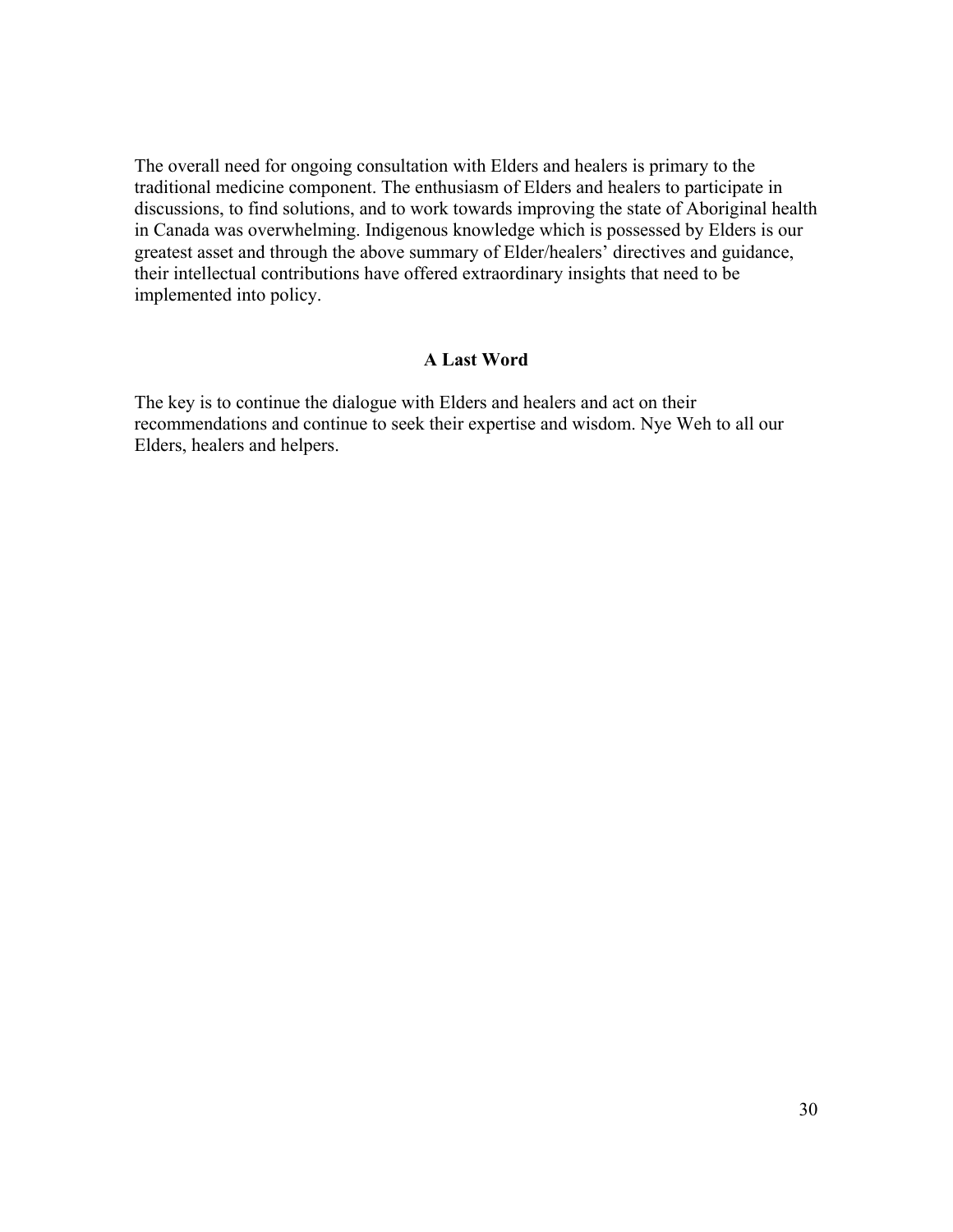#### **BIBLIOGRAPHY**

- Aldred, Lisa. "Plastic Shamans and Astroturf Sun Dances: New Age Commercialization of Native American Spirituality." *American Indian Quarterly* 24, 3 (2000): 329-352.
- Alfred, Taiaiake*. Peace, Power, Righteousness An Indigenous Manifest*o. Oxford University Press Canada, 1999.
- Anderson, Kim. *A Recognition of Being Reconstructing Native Womanhood*. Toronto: Second Story Press, 2000.
- Battiste, Marie and James Youngblood Henderson. *Protecting Indigenous Knowledge and Heritage: A Global Challenge*. Saskatoon, Saskatchewan: Purich Publishing Ltd., 2000.
- Cajete, Gregory*. Look to the Mountain: An Ecology of Indigenous Education*. Kyland, NC: Kivaki Press, 1994.
- Carter, Sarah. "First Nations Women of Prairie Canada in the Early Reserve Years, the 1870s to the 1920s: A Preliminary Inquiry." In *Women of the First Nations Power, Wisdom, and Strength*. Edited by Christine Miller, et al. Winnipeg, Manitoba: The University of Manitoba Press, 1996.
- Castellano, Marlene Brant. "Updating Aboriginal Traditions of Knowledge." In *Indigenous Knowledges In Global Contexts*. Edited by George J. Dei, Budd L. Hall, and Dorothy Goldin Rosenberg. Toronto: University of Toronto Press, 2000.
- Coulehan, J.L., M.D., MPH. "Navajo Indian Medicine: A Dimension In Healing." *The Pharos* (July 1976): 93-96.
- Churchill, Ward. *Indians Are Us? Culture and Genocide in Native North America*. Toronto: Between the Lines, 1994.
- Davis, Wade. *Shadows in the Sun: Essays on the Spirit of Place*. Edmonton: Lone Pine Publishing, 1992.
- Davis, Wade. *Light at the Edge of the World*. Vancouver/Toronto: Douglas & McIntyre, 2001.
- Dei, George J., Budd L. Hall, and Dorothy Goldin Rosenberg, eds*. Indigenous Knowledges In Global Contexts*. Toronto: University of Toronto Press, 2000.
- Dumont, James. *Journey to Daylight Land*. Sudbury: University of Sudbury, 1990.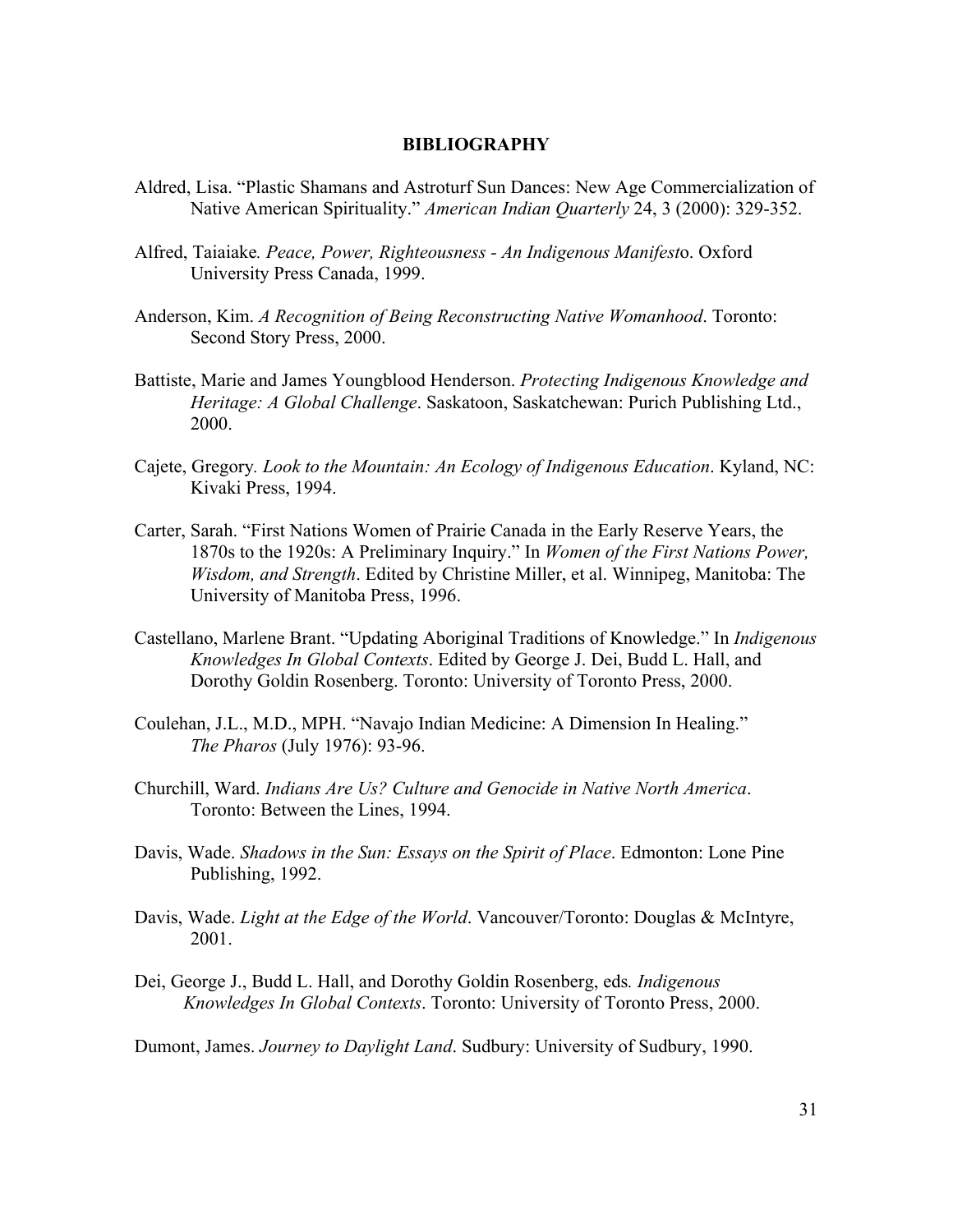- Gunn Allen, Paula*. The Sacred Hoop: Recovering the Feminine in American Indian Traditions.* Boston: Beacon Press, 1986.
- Frideres, James S. *Native Peoples in Canada: Contemporary Conflicts*. Fourth Edition. Scarborough: Prentice Hall Canada Inc., 1993.
- Hill, Dawn. *As Snow Before the Summer Sun; An Exhibit on Our Relationship to the Natural Environment.* Brantford, Ontario: Woodland Cultural Centre, 1992.
- Holm, Tom. "Patriots and Pawns State Use of American Indians in the Military and the process of Nativization in the United States." In *The State of Native America: Genocide, Colonization, and Resistance*. Edited by Annette M. Jaimes. Boston: South End Press, 1992.
- Howard, Stephanie, Debra Harry and Brett Lee Shelton, eds. *Life, Lineage and Sustenance Indigenous Peoples and Genetic Engineering: Threats to Food Agriculture and the Environment.* Wadsworth, Nevada: Indigenous Peoples Council on Biocolonialism, 2001.
- Irwin, Lee, ed. *Native American Spirituality*. Lincoln and London: University of Nebraska Press, 2000.
- Jaimes, M. Annette, ed. *The State of Native America: Genocide, Colonization, and Resistance.* Boston: South End Press, 1992.
- Jamieson, Kathleen. For the Advisory Council on the Status of Women Indian Rights for Indian Women. *Indian Women and the Law in Canada: Citizens Minus*. Ottawa: Minister of Supply and Services Canada, 1987.
- Jock, Christopher Ronwaien:te. "Native American Spirituality for Sale: Sacred Knowledge in the Consumer Age." In *Native American Spirituality,* 2000.
- Johnson, Sandy. *The Book of Elders: The Life Stories & Wisdom of Great American Indians.* New York: Harper San Francisco, 1994.
- Kasee, Cynthia R. "Identity, Recovery, and Religious Imperialism: Native American Women and the New Age." *Women & Therapy* 2-3 (1995): 83-93.
- Knight, Diane. *The Seven Fires Teachings of the Bear Clan As Recounted by Dr. Danny Musqua*. Saskatchewan: Many Worlds Publishing, 2001.
- Knudtson, Peter and David Suzuki, eds. *Wisdom of the Elders*. Toronto: Stoddart Publishing Co. Ltd., 1992.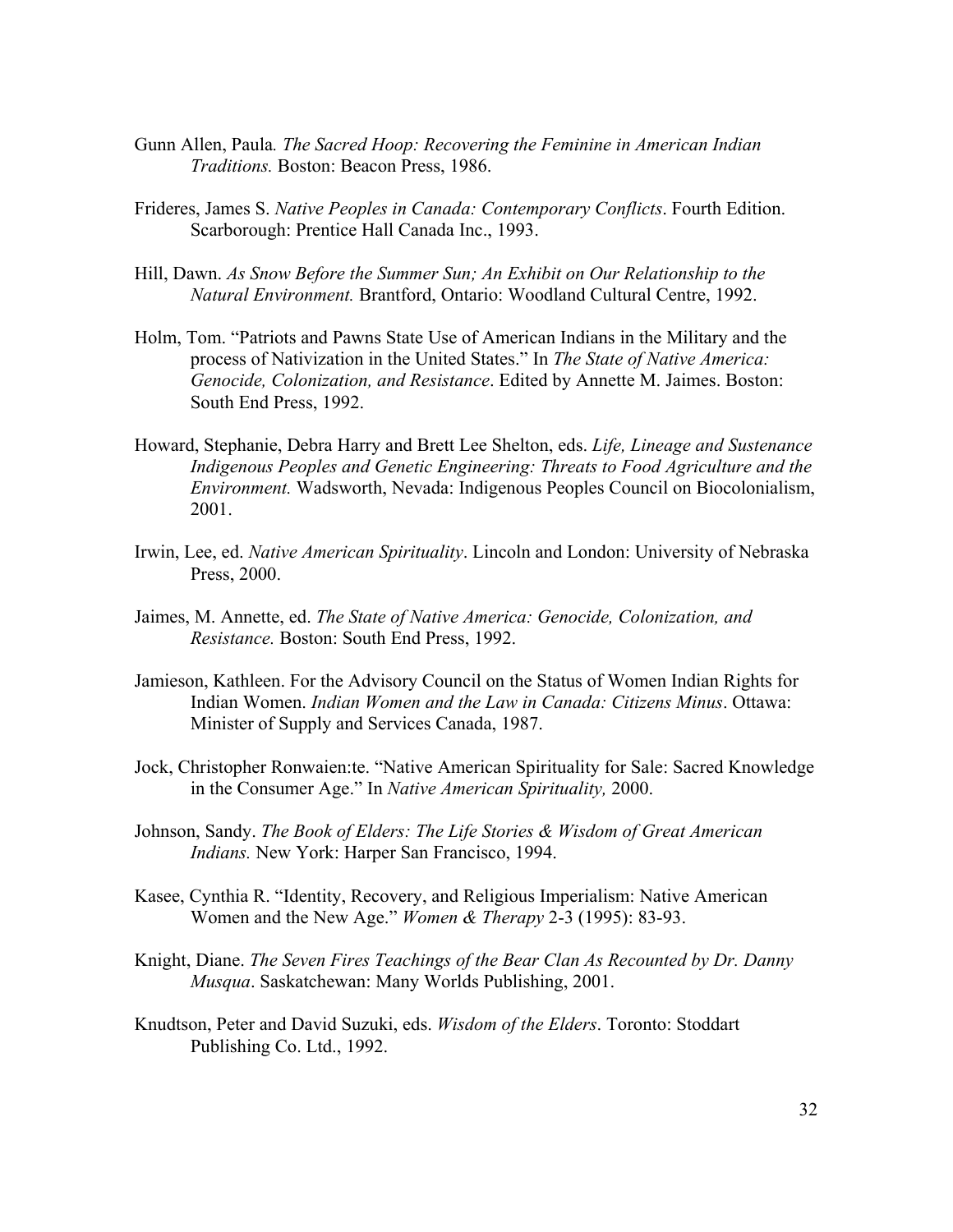- Locust, Carol. "Wounding the Spirit: Discrimination and Traditional American Indian Belief Systems." *Harvard Educational Review* 58, 3 (August 1988): 315-329.
- Lux, Maureen K. *Medicine That Walks Disease, Medicine, and Canadian Plains Native People, 1880-1940*. Toronto: University of Toronto Press, 2001.
- Lyon, William S. *Encyclopedia of Native American Healing*. New York-London: W.W. Norton & Company, 1996.
- Mandelbaum, David G. *The Plains Cree: An Ethnographic, Historical, and Comparative Study.* Regina: Canadian Press, 1964.
- McFadden, Steven. *Profiles in Wisdom Native Elders Speak About the Earth.* Santa Fe: Bear & Company Publishing, 1991.
- McGillivray, Anne and Brenda Comaskey*. Black Eyes All of the Time Intimate Violence, Aboriginal Women, and the Justice System*. Toronto: University of Toronto Press, 1999.
- Meili, Dianne. *Those Who Know: Profiles of Alberta's Native Elders*. Edmonton: NeWest Press, 1991.
- Peat, David. *Lighting the Seventh Fire: The Spiritual Ways, Healing and Science of the Native American*. New York: Birch Lane Press, 1994.
- Perreault, Jeanne and Sylvia Vance, eds. *Writing the Circle: Native Women of Western Canada.* Edmonton: NeWest, 1990.
- Ridington, Robin. *Trail to Heaven: Knowledge and Narrative in a Northern Native Community.* Iowa City: University of Iowa Press, 1988.
- Ross, A.C*. Mitakuye Oyasin: "We Are All Related."* Denver: Bear, 1989.
- Ross, Rupert. *Return to the Teachings*. Toronto: Penguin Books, 1996.
- Shiva, Dr. Vadana. "Forward: Cultural Diversity and the Politics of Knowledge." In *Indigenous Knowledges In Global Contexts*. Edited by George J. Dei, Budd L. Hall, and Dorothy Goldin Rosenberg. Toronto: University of Toronto Press, 2000.
- Shore, Fred J., and Lawrence J. Barkwell. Conference: 28-31 November 1991. Winnipeg, Manitoba, 1997.
- Smith, Linda Tuhiwai. *Decolonizing Methodologies Research and Indigenous Peoples*. London & New York: Zed Books Ltd., 1999.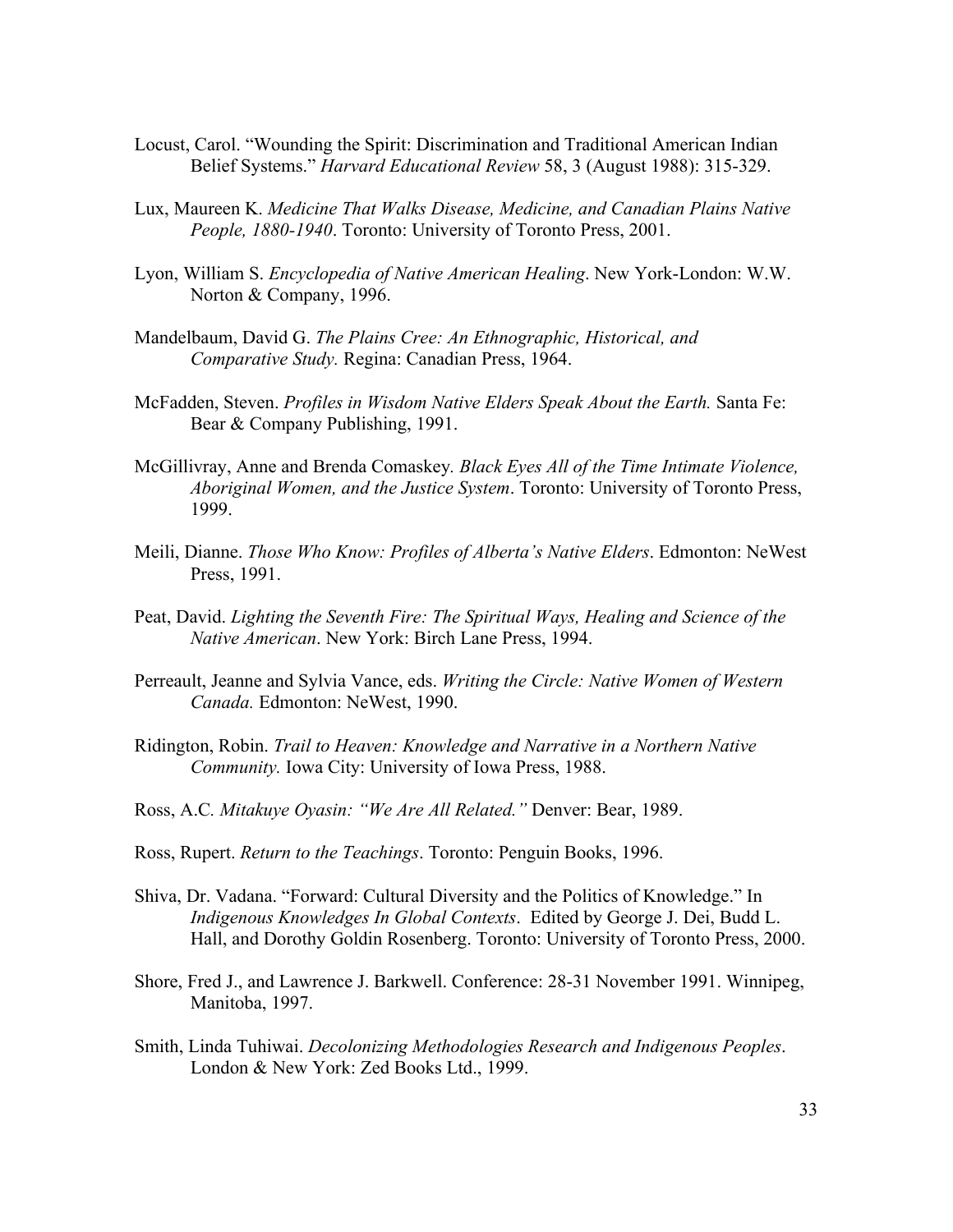Thomas, Jake. *Teachings From the Longhouse*. Don Mills, Ontario: Stoddart, 1993.

Trinh, Minh Ha*. Woman, Native, Other*. Bloomington: Indiana University Press, 1989.

- Union of Traditional Yagé Healers of the Colombian Amazon UMIYAC*. Gathering of Shamans in the Colombian Amazon, Ceremonies and Reflections*. Published by UMIYAC, Mocoa, Putumayo, 1999.
- UMIYAC. *The Beliefs of the Elders, Codes of Ethics for Indigenous Medicine of the Colombian Amazon*. Published by UMIYAC, Mocoa, Putumayo, 1999.
- Van Kirk, Sylvia*. "Many Tender Ties": Women in Fur-Trade Society, 1670-1870*. Norman: University of Oklahoma Press, 1980.
- Waldram, James B. *The Way of the Pipe Aboriginal Spirituality and Symbolic Healing in Canadian Prisons*. Peterborough, Ontario: Broadview Press, 1997.
- Wall, Steve. *Wisdom's Daughters: Conversations with Women Elders of Native America*. New York: Harper Collins Publishers, 1993.
- Weatherford, Jack. *Indian Givers: How the Indians of Americas Transformed the World.*  New York: Crown Publishing, 1988.
- Weaver, Sally M. *Medicine and Politics Among The Grand River Iroquois: A Study of the Non-Conservatives.* Ottawa: National Museum of Canada Publications in Ethnology, 1972.
- Wilson, Shawn. *Gwitch'in Native Elders Not Just Knowledge, But a Way of Looking at the World.* Fairbanks, Alaska: Alaska Native Knowledge Network, 1996.
- World Health Organization. "World Health Organization Essential Drug and Medicine Policy, 21 Aug. 2001." 30 Oct. 2001. http://www.who.int/medicines/organization/trm/orgtrmdef.shtml
- Wright, Ronald. *Stolen Continents: The New World Through Indian Eyes Since 1492*. Toronto: Viking, 1992.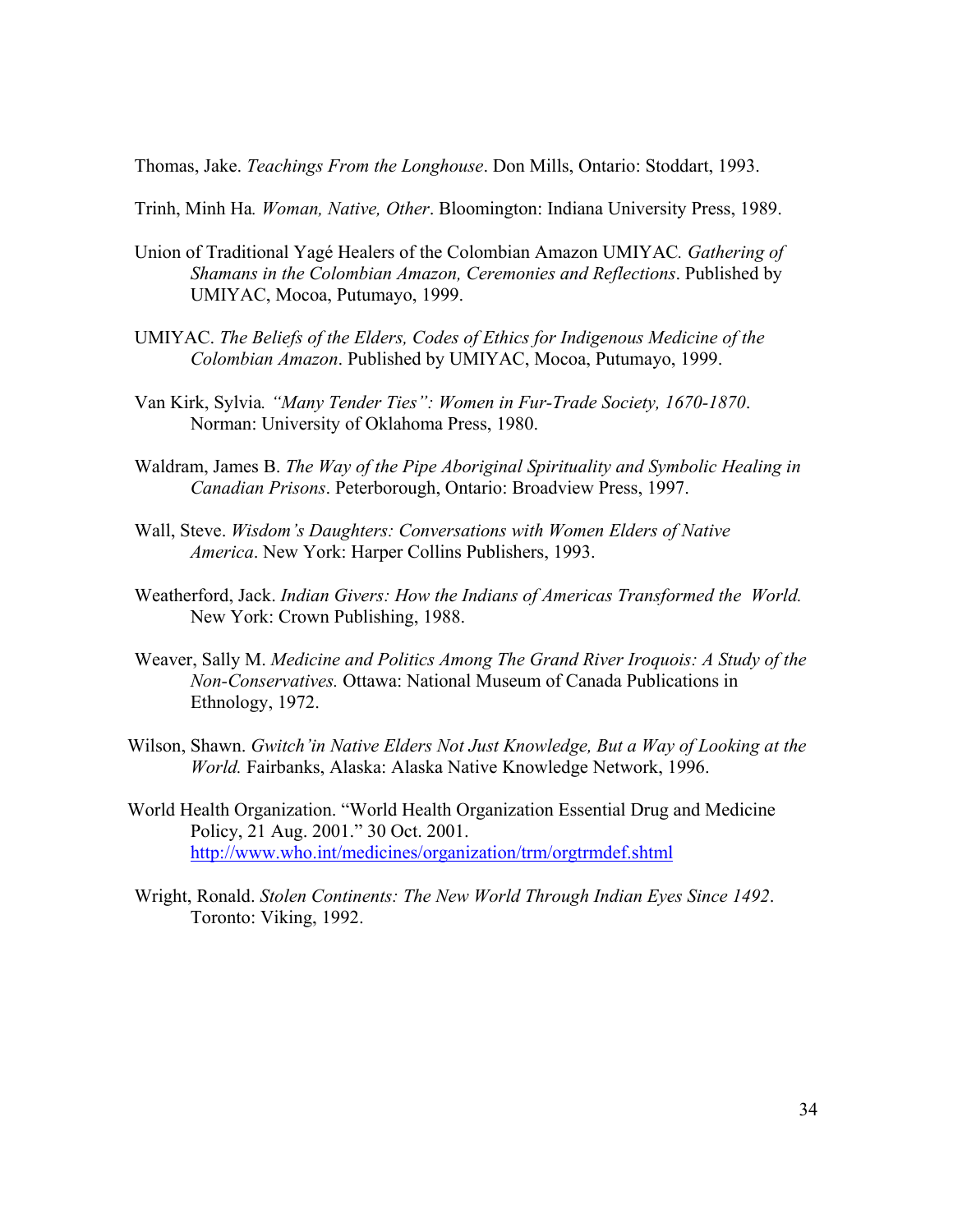### **ANNOTATED BIBLIOGRAPHY ON TRADITIONAL MEDICINE**

### **Traditional Health and Healing**

The annotated bibliography consists of academic journal articles and books that examine a variety of aspects of traditional medicine through case studies and research projects. The list includes articles from social work, psychology, sociology, anthropology, medical and alternative medicine journals, and academic dissertations. The unit of study across all disciplines is traditional medicine. Both time and resources limit the environmental scan of academic research in the area of traditional medicine. The location of the relevant literature is a barrier to access and the search is time-consuming given the interdisciplinary nature of the research topic. The task of canvassing the literature in order to provide annotation is labour-intensive.

The annotated bibliography should serve as a foundation for a desperately needed collection of research in the area of traditional medicine. The annotated bibliography will be useful for organizations, researchers, medical practitioners, and health care providers.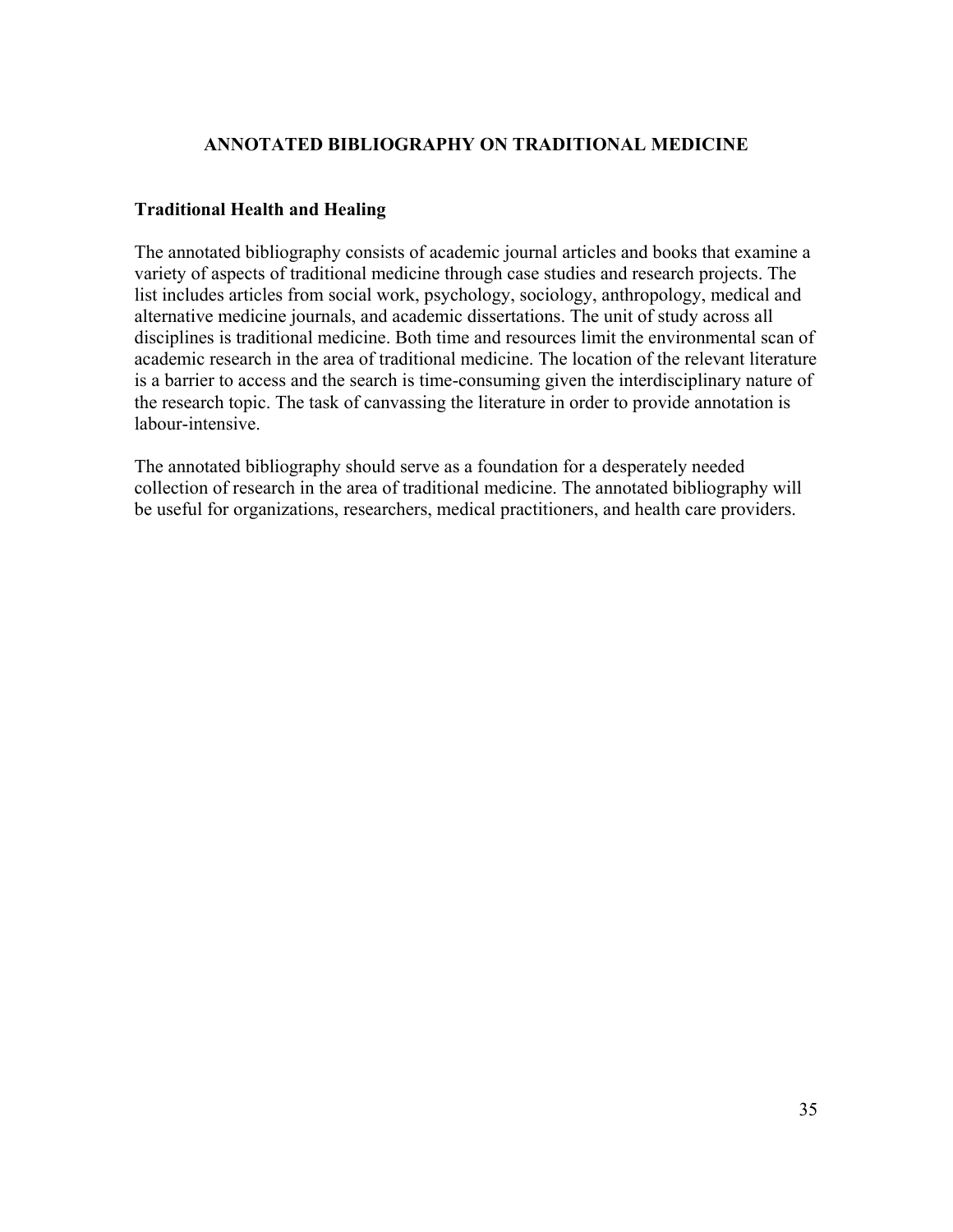Abbott, P.J. **Traditional and Western healing practices for alcoholism in American Indians and Alaska Natives**. *Substance Use and Misuse* 33, 13 (November 1998): 2605- 46. (UI: 99034300)

How traditional healing practices are applied in the treatment of alcohol-related problems. The healing practices include Nativistic movements, sacred dances, sweat lodges, talking circles, and cultural enhancement programs.

#### Akisu, Joamie. **Interviewing Inuit Elders: Perspectives on Traditional Health**

The book gathers Inuit perspectives of traditional medical knowledge through Elders' testimonies. Several categories of traditional medicine emerged: diagnosis, physical and mental states, material used for healing, counselling and botany. The objective is a direct exploration of traditional knowledge by Inuit themselves.

### Aldred, Lisa. **Plastic Shamans and Astroturf Sun Dances: New Age Commercialization of Native American Spirituality.** *American Indian Quarterly* 24, 3 (Summer 2000): 329-352.

An excellent paper describing the exploitation and appropriation of Native American spirituality by individuals who commodify the sacred. Arguments by "plastics" that they have a "right" and that "spirituality is not something that can be owned" are countered by pointing out that copyrighting work is indeed "owning" a piece of Native American spirituality. As the author notes, "their imperialistically nostalgic fetishization of Native American spirituality hinders any recognition of their own historical and social complicity in the oppression of Indigenous Peoples."

Anawak, Jack. **Report of the Nunavut Traditional Knowledge Conference**. *Nunavut Social Development Council.* Igloolik. March 20-24, 1998. Interim Commissioner of Nunavut.

The report embraces the traditional knowledge of Elders, spirituality, shamanism and customary law as a framework for holistic well-being of the Inuit people. Agencies that deliver programs and develop policy must incorporate the traditional knowledge into their organizational structure.

Arviso Alvord, Lori. **The Scalpel and the Silver Bear**. New York: Bantam Books, 1999. The first Navajo woman surgeon in America details the validity of ceremony, traditional medicinal practices and philosophies. She articulates the lack of respect and understanding the West has afforded traditional knowledge of wellness and suggests that the incorporation of these values would enhance the health system of the West.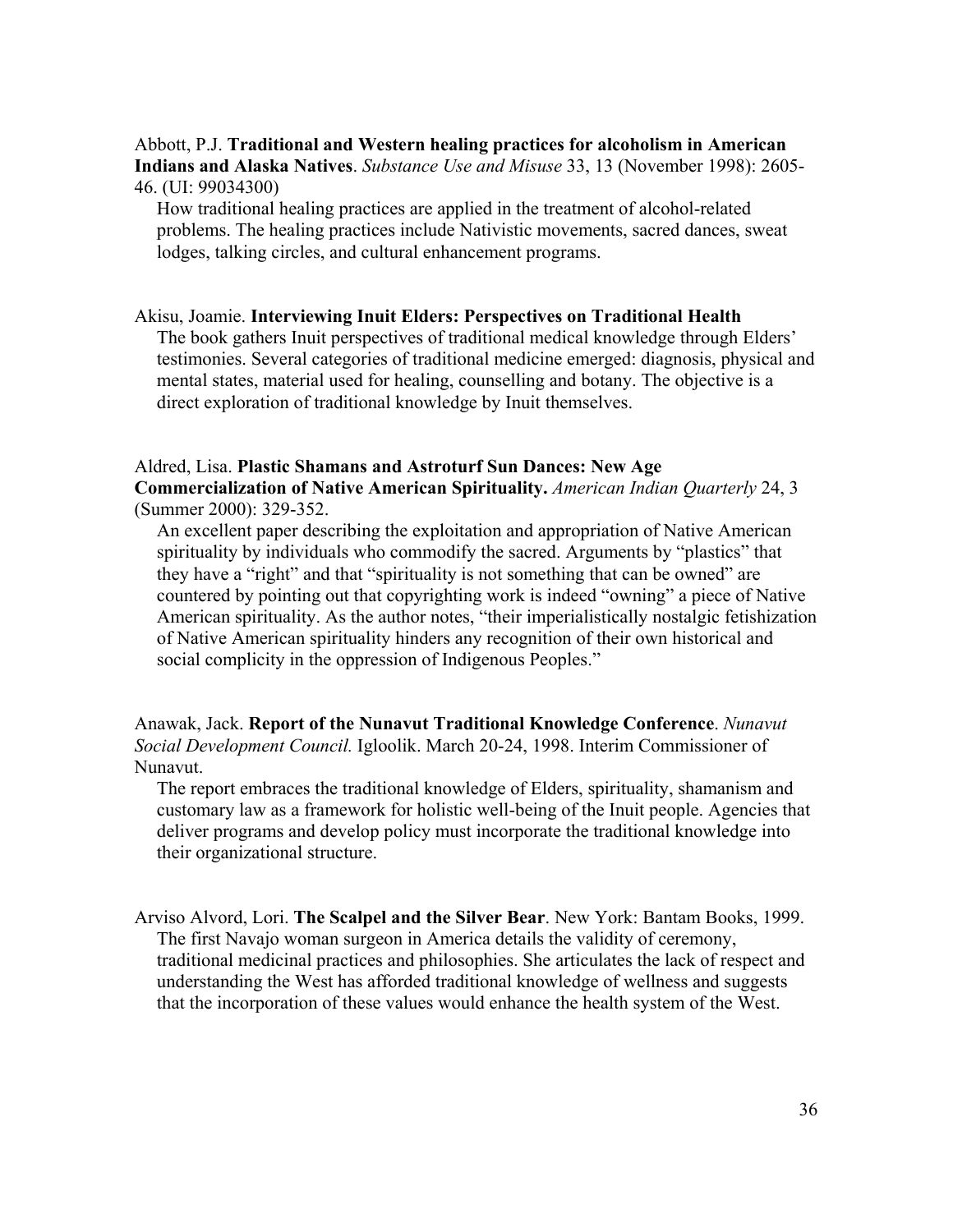Avery, Charlene, M.D. **"Native American Medicine: Traditional Healing."** *Journal of American Medical Association* 265, 17 (May 1991): 2271-2273.

The author elaborates on the philosophical principles of Native American traditional healing practices. She explains the wide diversity and specialties that exist in Native American health systems.

Blondin, George. **Yamoria: The Lawmakers, Stories of the Dene**. Edmonton: NeWest, 1997.

A Dene Elder, George Blondin, overviews Dene stories and presents their laws regarding medicine, social, political, and spiritual life. The explicit analysis he offers frames what a medicine man or woman can and cannot do, and is very helpful in understanding the Dene cultural milieu.

Borins, M. **"Native healing traditions must be protected and preserved for future generations."** *Canadian Medical Association Journal* 153, 9 (November 1995): 1356-7. (UI: 96067025)

A Toronto physician, Mel Borins travelled throughout developing countries examining traditional healing practices, including speaking to Elders from an Ontario reserve. He argues Indigenous healing practices should be preserved and protected.

Brady, M. "**Culture in Treatment, Culture as Treatment. A critical appraisal of developments in addictions programs for indigenous North Americans and Australians**." *Social Science and Medicine* 41, 11 (December 1995):1487-98. (UI: 96188228)

Examines the incorporation of traditional healing practices with western programs in Canada and the U.S., and how Australia is using these models to develop its own programs of treatment.

Brassard, P., C. Smeja, and C. Valverde. "**Needs assessment for urban native HIV and AIDs prevention program**." *Aids Education and Prevention* 8, 4 (August 1996): 343-51. (UI: 97028638)

Data collected using the guidelines of the World Health Organization's Global Program on AIDS (RAP) in an urban Native community in Montreal. Findings suggest a potential for explosive transmission and argue how health policies must use community and culture to apply healing practices, as well as preventions.

Burt, Helene. "**Issues in art therapy with culturally displaced American Indian youth**." *Arts in Psychotherapy* 20, 2 (1993): 143-151.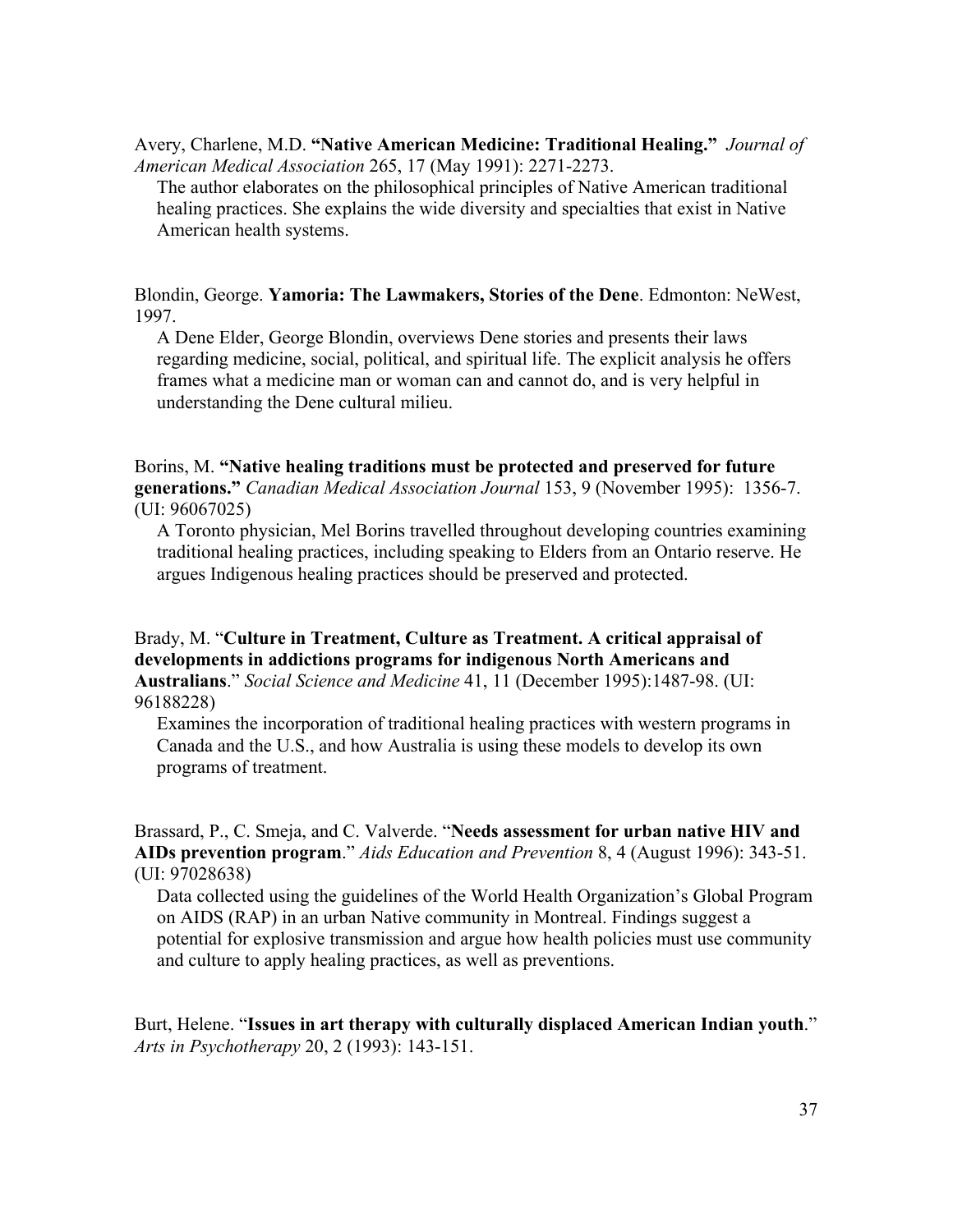A case study demonstrating the treatment of a 14-year-old female foster child with suicidal, self-mutilation and aggressive behaviours who acquired a sense of belonging when interdependent relationships were established. The article examines how art therapy can encourage American Indian children to express themselves visually.

Cohen, K. "**Native American Medicine.**" *Alternative Therapies in Health and Medicine* 4, 6 (November 1998): 45-57. (UI: 99027762)

This article illustrates the common principles, best practices and ethics of Native American healing, while describing the role that community, family and ceremonies play in healing the whole of a being.

Conners, Edward A., and Maurice L. B. Oates, Jr. "**The emergence of sexual abuse treatment models within First Nations communities**." In *Child Abuse: New Directions in prevention and treatment across the lifespan*. Edited by David A. Wolfe, Robert Joseph McMahon, et al. Thousand Oaks, CA, USA: Sage Publications, Inc., 1997; xiv, 223-247: 293 pp.

The authors examine the last 15 years of First Nations healing developments and approaches and conclude that the use of traditional practices provide useful models of treatment.

Coulehan, J.L., M.D., MPH. **"Navajo Indian Medicine: A Dimension In Healing."** *The Pharos* (July 1976): 93-96.

This article describes a case study of the Navajo system of health and healing that coexists with contemporary scientific medical practices. The author explores the different approaches and concludes the reductionist approach of western medicine limits its view of wellness.

Coulehan, J.L., M.D., MPH. "**Navajo Indian Medicine: Implication for Healing**." *The Journal of Family Practice* 10, 1 (1980): 55-61.

Coxe, Matilda. **"Medical Practice."** In *The Zuni Indians: Their Mythology, Esoteric Societies, and Ceremonies.* Twenty-Third Annual Report. 1901-1902. Washington, DC: Bureau of Ethnology, Smithsonian Institution, 1904: 384-392.

This ethnographer described the practices of the Zunis as rich in legitimate drugs and having real medical medicinal value. She observed that practitioners are both male and female, described various plants used for specific illnesses, and recorded "primitive" surgery. Caution: Material is old.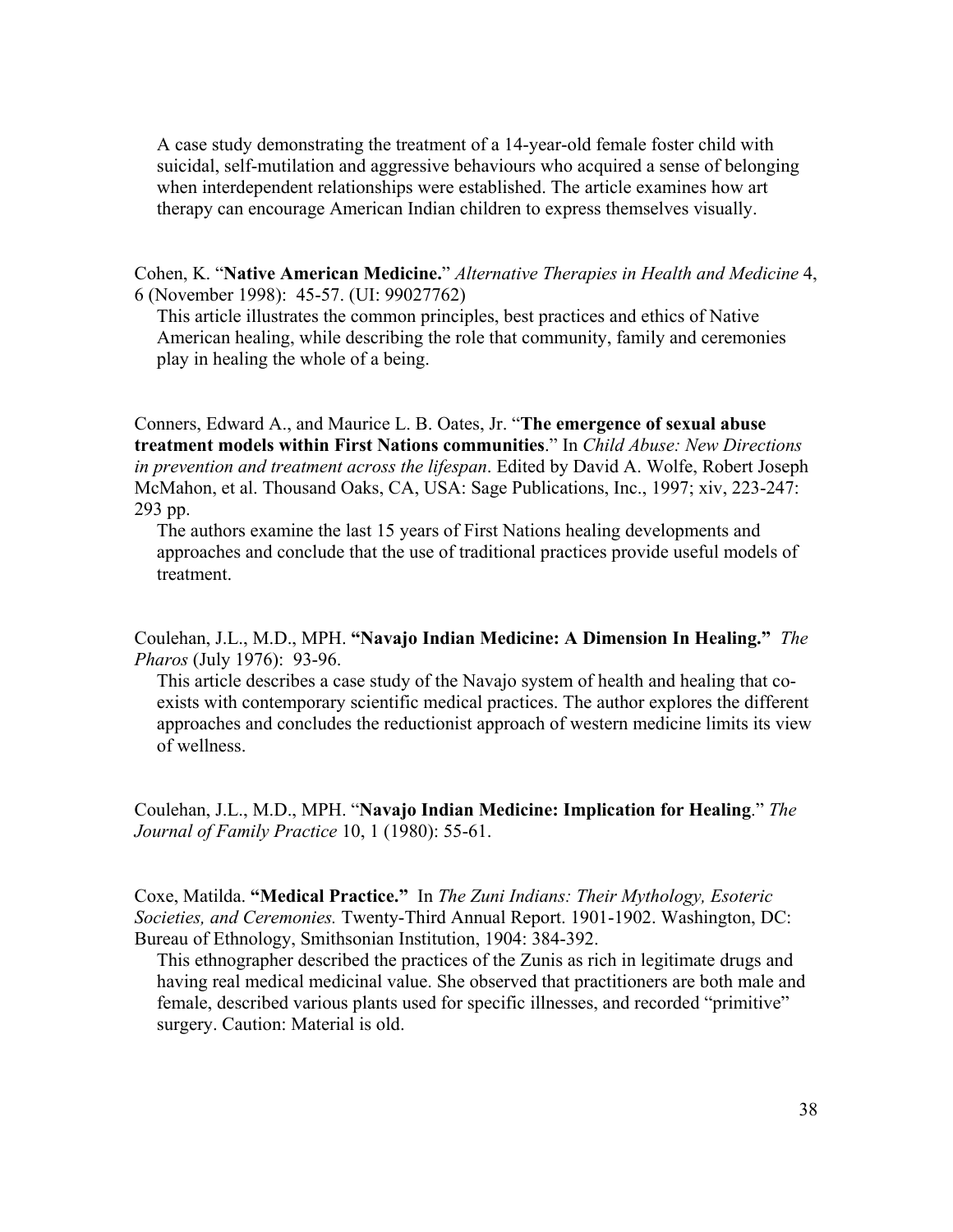Csordas, Thomas J. "**Ritual healing and the politics of identity in contemporary** 

**Navajo society**." *American Ethnologist* 26, 1 (February 1999): 3-23.

The author reviews the diverse healing practices among the Navajo – Traditional, Native American Church and Christian faith healing. The paper discusses issues of identity and politics within the nuances of traditional healing.

Debruyn, LM. "**Tewa children who have epilepsy: a health care dilemma**" *American Indian and Alaska Native Mental Health Research* 4, 2 (Winter 1990): 25-41. (UI: 92135245)

The author provides the reader with this cultural assessment study explaining disease within a western model. Culturally aware health care providers share their understandings of traditional etiology of diseases.

Dumont-Smith, Claudette. "**Aboriginal children who witness and live with violence**." In *Ending the Cycle of violence: Community responses to children of battered women. Edited* by Einat Peled, Peter G. Jaffe, et al. Thousand Oaks, CA, USA: Sage Publications, Inc., 1995. x, 275-283: 306 pp.

The author describes how too many Aboriginal children and youth in Canada are living in violent and depressive environments, compounded by extreme poverty. This article offers the reader the option that traditional healing can be a rehabilitative process that can help to break the cycle of violence in our homes and communities.

Fischer, Margeret. "**Shamanism in Alaska**." In *Spirit versus Scalpel: Traditional Healing and Modern Psychotherapy*. Edited by Leanore Loeb Adler, Runi Mukherji, et al. Westport, CT, USA: Bergin & Garvey/Greenwood Publishing Group, Inc., 1995. xxv, 137- 144: 219 pp.

The author describes criteria and training assessments used by shamans in this examination of modern shamanistic healing practices in several Alaskan villages.

Fortune, Robert, M.D. **"Traditional Surgery of Alaska Natives."** *Alaska Medicine,* J.F.M. (1984): 22-25.

No information.

### Fuchs, M. **"Use of Traditional Indian Medicine Among Urban Native Americans."** *Medical Care* 3, 11 (November 1975): 915-927.

This is an empirical study of urban Native Americans living in the San Francisco area to survey their usage of traditional Native medicine. Interviews with 277 families yielded results that indicate Native Americans (across socio-economic strata) use traditional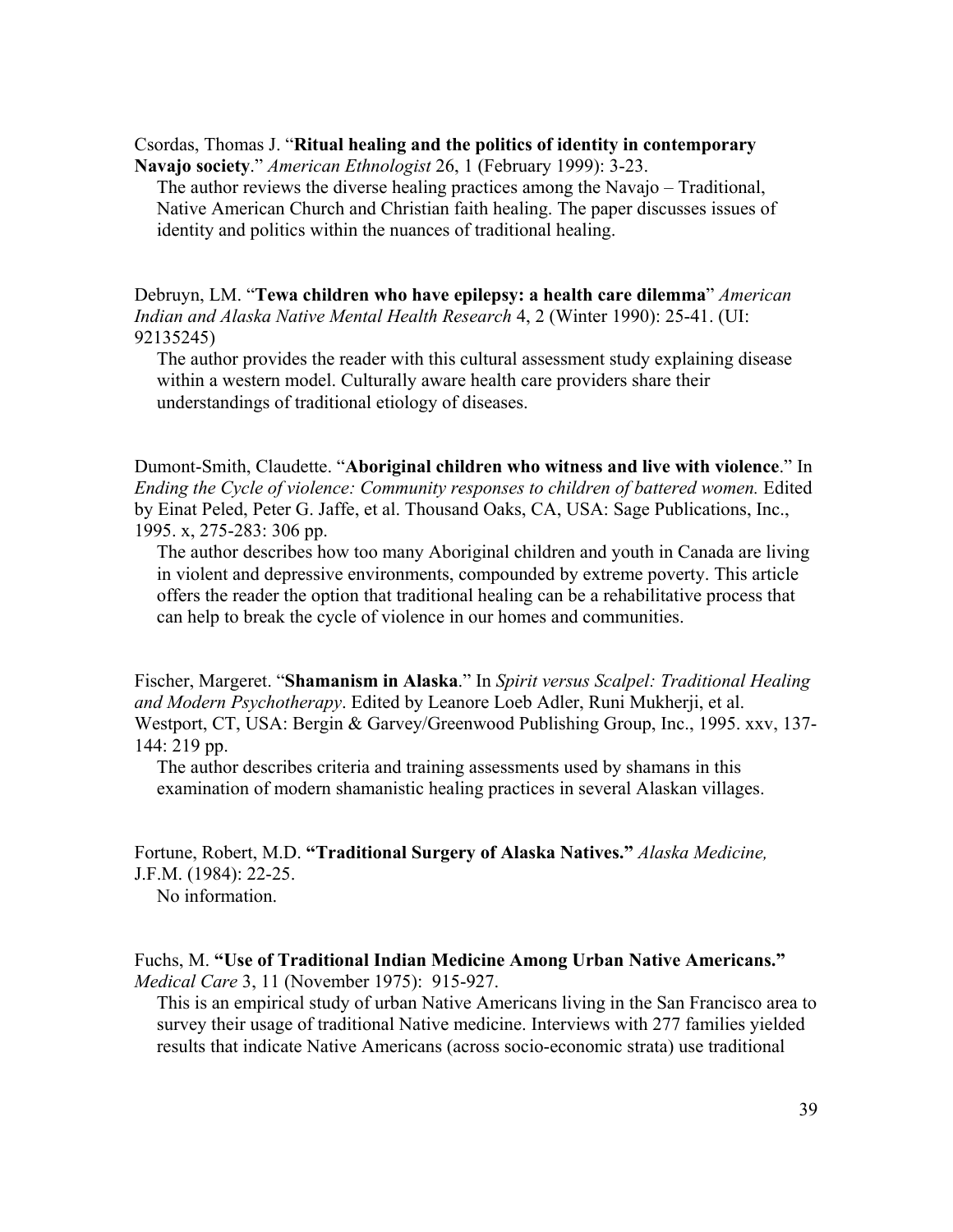medicine more if they: speak their language; frequent their reservation; and state a preference to live on a reservation.

#### Garwick, Ann and Sally Auger. "**What do providers need to know about American Indian Culture? Recommendations from urban Indian family caregivers**." *Families, Systems & Health* 18, 2 (Summer 2000): 177-189.

An empirical study that focused on what families thought caregivers should know when dealing with American Indian children with chronic conditions. The study included 30 American Indian families in a large midwestern city who shared their cultures and provided recommendations on cultural sensitivity for use by caregivers.

## Gray, Gail. "**Health Care in the North must acknowledge Inuit values, traditional**

**medicine**." *Canadian Medical Association Journal* 155 (1996): 1613-1614 An overview of traditional uses of medicines within the Inuit community of Baffin Island. The author describes how individuals and communities must be encouraged to maintain both the values and traditional knowledge. One suggestion – the support of health policies.

Grinde, Donald A., and Bruce E. Johansen. "**Ecocide of Native America: Environmental Destruction of Indian Lands and Peoples."** Santa Fe, NM: Clear Light Publishers, 1995. The authors begin with an introduction to Native American perspectives on the environment and detail the devastation of their homelands. From uranium mining and toxic waste spills in the Navajo homelands to Mohawk homelands in Akwesasne, where turtles qualify as toxic waste, this book is made more powerful by the environmental testimonies found throughout. These testimonies repeatedly speak to the interconnectedness of all life.

Gurley, Diana, et al. "**Comparative use of biomedical services and traditional healing options by American Indian Veterans**." *American Psychiatric Assn, US. Psychiatric Services* 52, 1 (January 2000): 68-74.

An empirical study comparing patterns of use by America Indian veterans across biomedical care and traditional care. Results demonstrate that tribal groups had similar socio-demographic and health problems.

Heilbron, Carrie, and Mary Alice Guttman. "**Traditional healing methods with First Nations women in group counselling**." *Canadian Journal of Counselling* 34, 1 (January 2000): 3-13.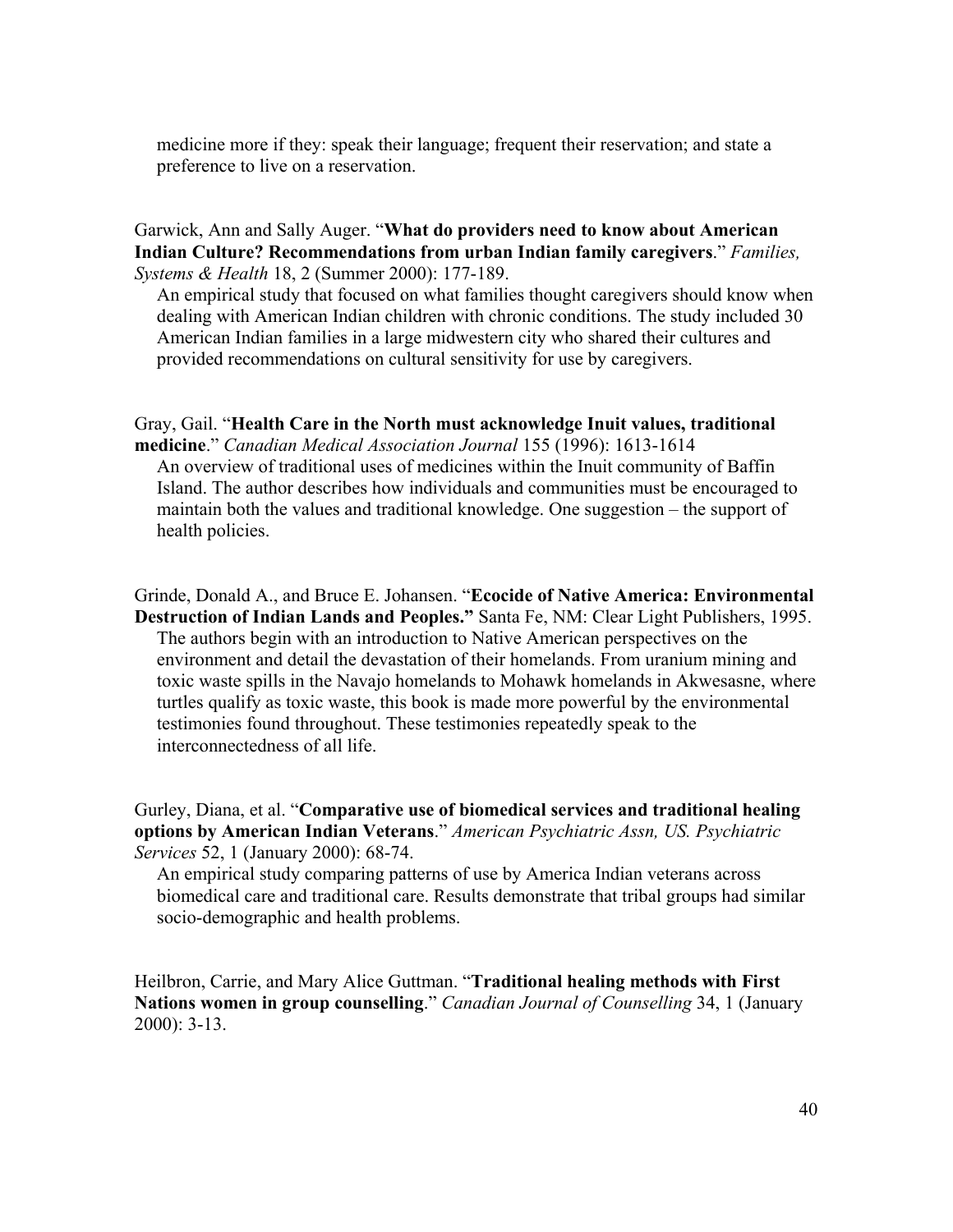An empirical study of women healing from sexual abuse using traditional methods and ceremony. There are suggestions for non-Aboriginal counsellors in facilitating healing through the use of culture.

Henderson, Donna, and Samuel Gladding. "**The creative arts in counseling: a multicultural perspective.** *Arts in Psychotherapy* 25, 3 (1998): 183-187.

The therapeutics of expression through arts may be helpful to Indigenous children specifically. This study reviews 8- to11-year-old Hawaiian children's movement towards self-consciousness and self-awareness. The authors include protocols developed to help Native Americans, with implications for traditional healing among African and Hispanic children.

Huttlinger, K., and D. Tanner. "**The Peyote Way: Implications for Culture Care Theory.**" *Journal of Transcultural Nursing* 5, 2 (Winter 1994): 5-11. (UI: 95032962) A narrative of a Navajo peyote ceremony is used to illustrate the importance of incorporating traditions with care. It includes a definition of the culture care theory and practice.

Kahn, Marvin, et al. "**An indigenous community mental health service on the Tohono O'odham (Papago) Indian reservation; Seventeen years later.**" *American Journal of Community Psychology* 16, 3 (June 1988): 369-379.

The Tohono O'odham community staffs and delivers a mental health program and services and this article details how their 17-year-old program has dealt with a wide range of needs and issues that include suicide and child sexual abuse. Traditional healing is integrated into the services provided as medicine men and women are utilized as consultants.

\*\*(no title) Kakubeire Baguma, ed. et al. Sovenga, South Africa: UNIN Press, 1999. 55-68: 374 pp.

This article provides an exploration of the key role identity plays in the healing process. The use of Medicine Wheel teachings is brought into play to demonstrate the healing process as it relates to First Nations identity.

Kasee, Cynthia. "**Identity, recovery, and religious imperialism: Native American women and the new age**." *Women & Therapy* 2-3 (1995): 83-93.

The author offers a critical examination of the disadvantaged position of Aboriginal women and their use of traditionalism as a recovery tool from substance abuse/addictions. In an era when non-Aboriginals are appropriating Aboriginal religious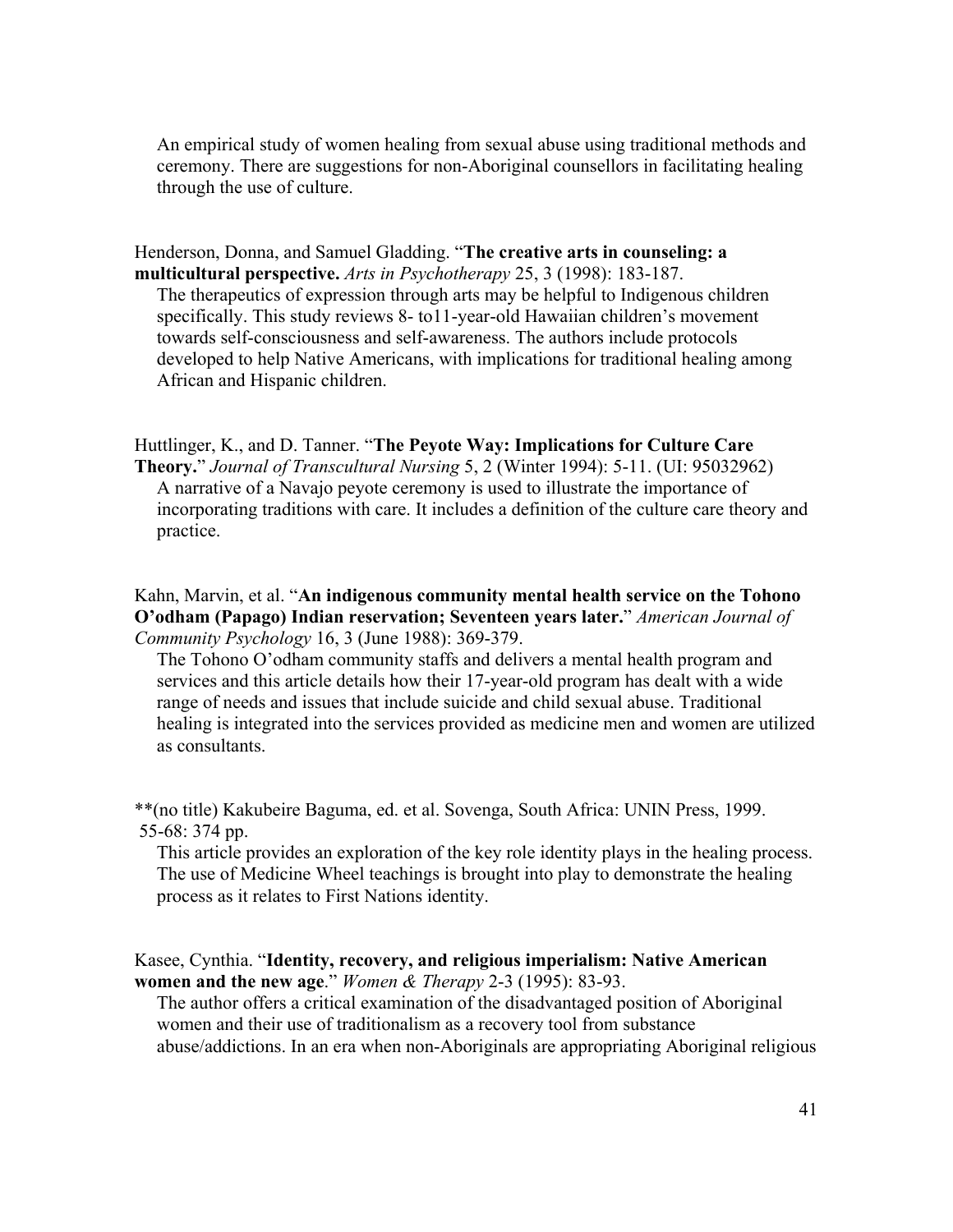beliefs, this article provides thoughts on the imperialism of spirituality in a modern setting and the marginalization and re-victimization of Aboriginal women.

Kim, Catherine and Yeong Kwok. "**Navajo Use of Native Healers**." *The IHS Primary Care Provider* 24, 1 (January 1999): 1-6.

This is a study of 300 Navajo patients in a rural Indian Health Service hospital that surveys their use of traditional healers. The study demonstrates there are no class or age indicators of usage other than religious affiliation. The findings indicate that over 60 per cent of those surveyed use a traditional healer at least once in their lifetime.

### King, S.R., T.J. Carlson, and K. Moran. "**Biological Diversity, Indigenous Knowledge, Drug Discovery and intellectual property rights: Creating reciprocity and Maintaining Relationships."** *Journal of Ethnopharmacology* 51, 1-3 (April 1996): 45-57. (UI: 96214137)

As pharmaceutical companies harvest Indigenous knowledge of plants, equitable agreements should benefit Aboriginal Peoples. Additionally, there should be a method of reciprocity to enhance the well-being of those populations.

LaFromboise, Theresa D., Anneliese M. Heyle, and Emily J. Ozer. "**Changing and diverse roles of women in American Indian cultures.**" In *Gender, Culture and Ethnicity: Current research about women and men*. Edited by Letitia Ann Peplau, Sheri Chapman Debro, et al. Mountain View, Ca, USA: Mayfield Publishing Co., 1999. xii, 48- 61: 363 pp.

This article is an exploration of the traditional gender roles of Indian men and women. The researchers examine the roles of Native American women prior to European contact, concluding that achieving wellness and balance highlights the spiritual source of their strength.

LaFramboise, Teresa D., Joseph Trimble, and Gerald Mohatt. "**Counseling intervention and American Indian tradition: an integrative approach**." In *Counseling American Minorities.* 5<sup>th</sup> edition. Edited by Donald Atkinson, George Morten, et al. Boston, MA, USA: McGraw Hill, 1998. vii, 159-182: 391 pp.

A description of traditional healing perspectives in maintaining wellness and balance. Studies are reviewed which support the efficacy of the traditional approach and cultural sensitivities of Native Americans.

Long, Walker A., M.D. **"Lessons from the Traditional American Indian Medicine Man."** *The Pharos* (Winter 1984): 7-10.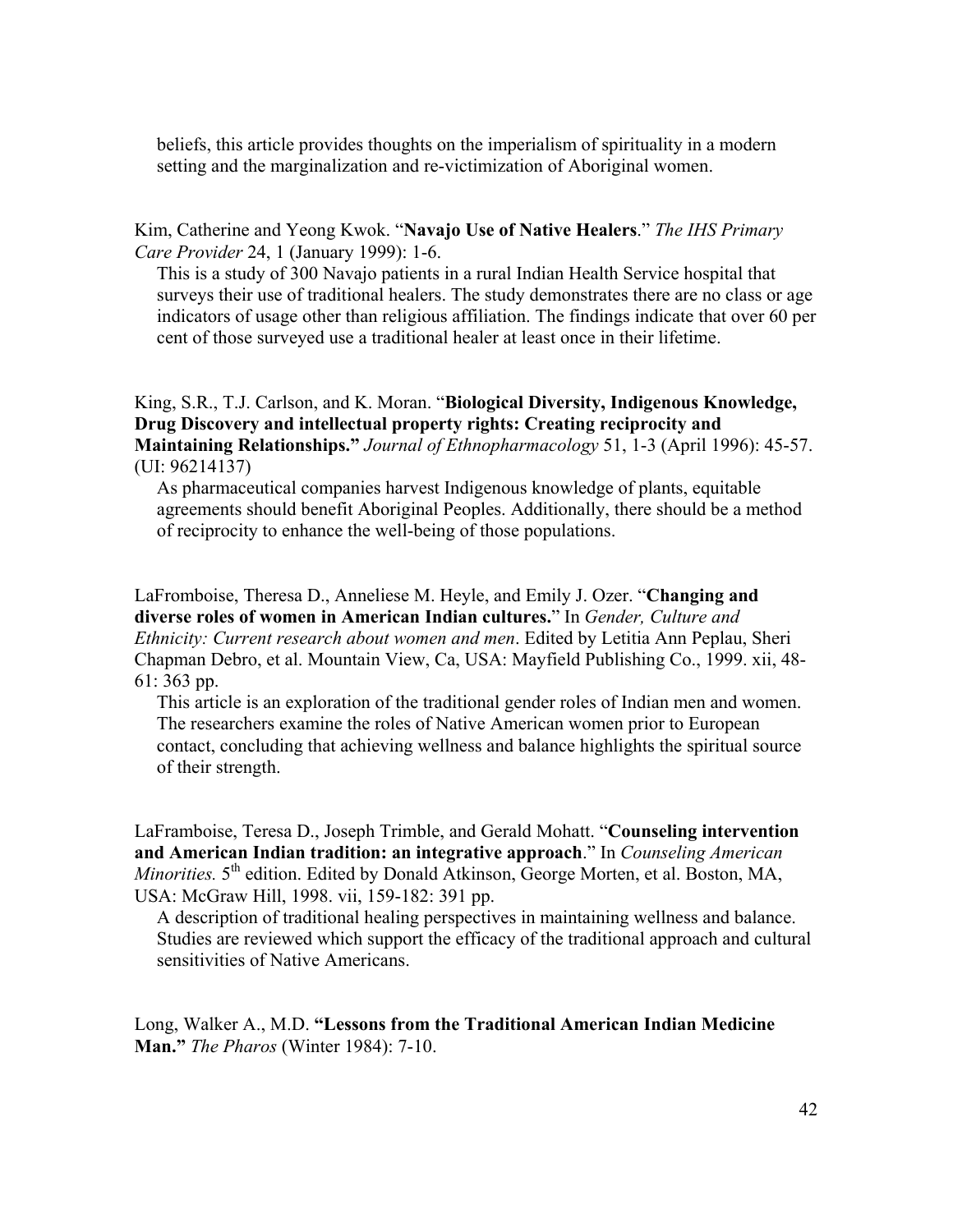The author provides overviews of various principles offered by medicine men, such as harmony, and compares such views with western assumptions.

### Malone, Judi. "**Working with Aboriginal women: Applying feminist therapy in a multi-cultural counselling context.**" *Canadian Journal of Counselling* 34, 1 (January 2000): 33-42.

The paper explores the application of multicultural feminist theory specific to Aboriginal women. Other factors in healing Aboriginal women and their specific issues involve aspects of traditional healing, which the author suggests that counsellors should be able to integrate into practice.

Manson, Spero M. "**Depression and related mental illness among American Indians: The current state of the art treatment**." In *Mashkiki: Old Medicine Nourishing Ne*w. Edited by Edwin W. Haller, Larry P.Aitkin, et al. Lanham, MD, USA.: University Press of America, 1992. xiv, 81-91: 196 pp.

An examination of literature concerning the treatment of mental illness or depression of Native Americans and Alaska Natives. The author finds little empirical evidence about the effectiveness of several western approaches and raises the critical issue of the need to develop research in the area of traditional healing practices.

### Marbella, A.M., et al. "**Use of Native American healers among Native American patients in an urban Native American health center**." *Archives of Family Medicine* 7, 2 (March-April 1998): 182 -5.

(UI: 98178747)

This paper describes a study using semi-structured interviews with patients at an Indian Health Service clinic in Wisconsin. Over 30 per cent of the people use traditional healers and over 80 per cent consider doing so. The paper recommends that physicians should be aware of patient use of traditional medicines.

### Matheson, Lou. **"Valuing spirituality among Native American populations."**

*Counseling & Values* 41, 1 (October 1996): 51-58.

This is a critical assessment of the use or overuse of Native American spirituality by counsellors in their treatment of Native Americans. The author explores the principles of Native American spirituality and suggests that patients may attain their own spirituality without the intervention of non-Native therapists.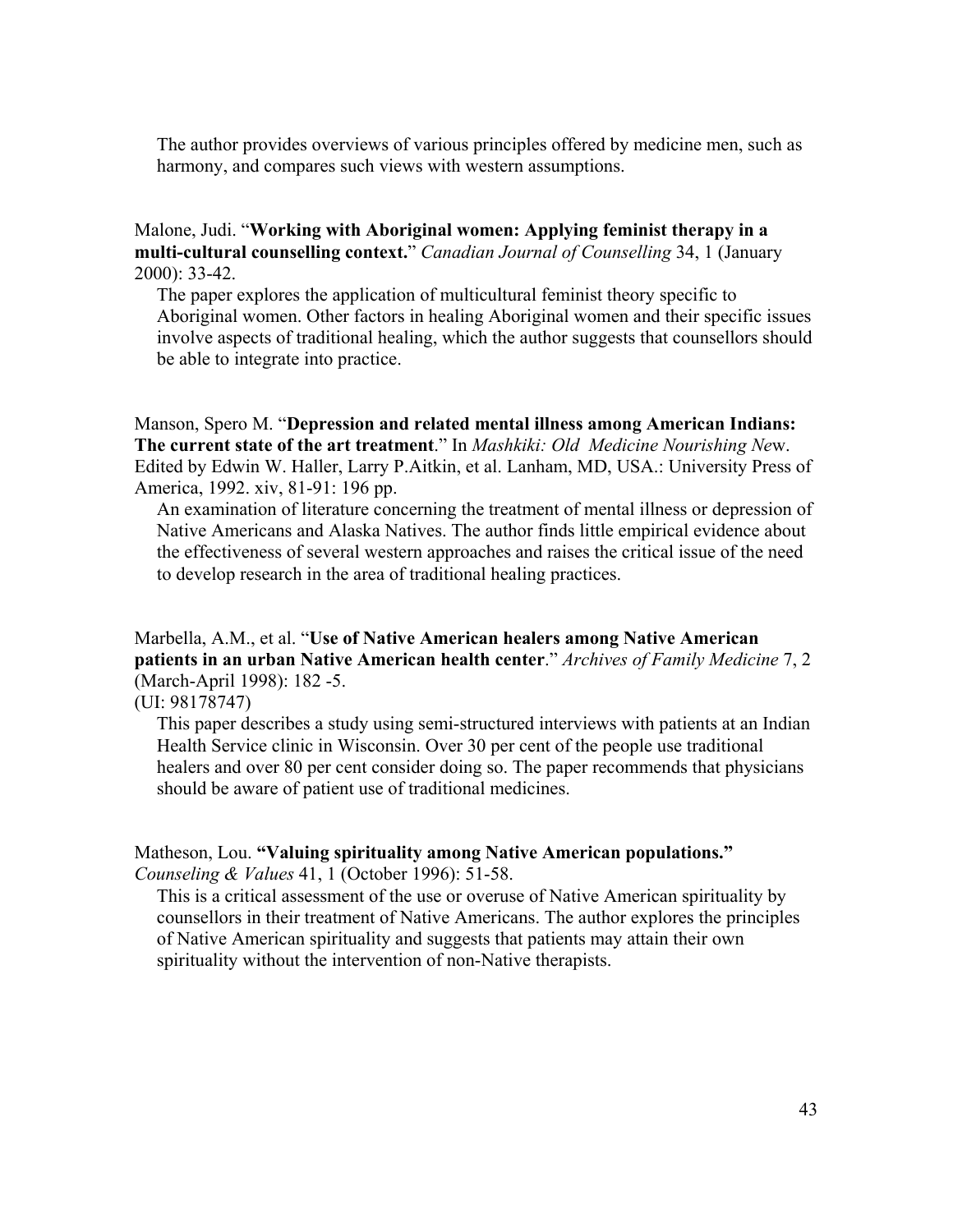McWhorten, John. **"American Indian Medicine."** *Southern Medical Journal* 185, 6 (June 1992): 625-627.

This essay attempts to validate traditional healing practices through an acknowledgment of their approaches and demonstrates that their methods of trial and error are not unlike their western counterparts'.

Mead, Aroha Te Pareake. "**A Policy and Ethical Framework to Improve Maori Health Through Maori Traditional Healing**." Paper presented at the 5<sup>th</sup> World Congress on Bioethics: Ethics, Law and Public Policy, Imperial College, London (UK), 20-24 (September 2000). Manager, Cultural Heritage & Indigenous Issues unit, Te Puni Kokiri: Ministry of Maori Development & Senior Lecturer, Maori Business, School of Business and Public Management, Victoria. University of Wellington, New Zealand.

This paper describes the impact colonialism has had on Maori health systems that led to the prioritization of their health agenda. The first priority is to redress the poor health of Maori. The second priority is an attempt to promote traditional knowledge for future generations. The third is to share traditional knowledge in an environment of consent, access protocols and benefits of their knowledge in traditional medicine. The author also highlights the three components of traditional medicine and applies the term "medical pluralism" to this practice.

Mehl-Madrona, LE. "**Native American medicine in the treatment of chronic illness: developing an integrated program and evaluating its effectiveness**." *Alternative Therapies in Health Medicine* 5, 1 (January 1995): 36-44. (UI: 99109192).

The author arranged for a series of meetings with traditional healers and created a dialogue on traditional worldviews and biomedicine. The study demonstrated that over 80 per cent of the patients showed significant benefits.

Meketon, Melvin J. **"Indian mental health: an orientation**." *American Journal of Orthopsychiatry* 53, 1 (January 1983): 110-115.

This paper provides an orientation of American Native health needs, with a focus on the issues arising over traditional Indian healing and the coverage of such services. The author considers the problems in developing a policy capable of integrating traditional healing and western methods.

Mohatt, Gerald, and Joseph Eagle Elk. *The Price of a Gift: A Lakota Healer's Story*. Lincoln, NE, USA: University of Nebraska Press, 2000.

A biographical account of a respected traditional Lakota healer who has practised over 30 years on the Rosebud Reservation, South Dakota. It provides an introspective look at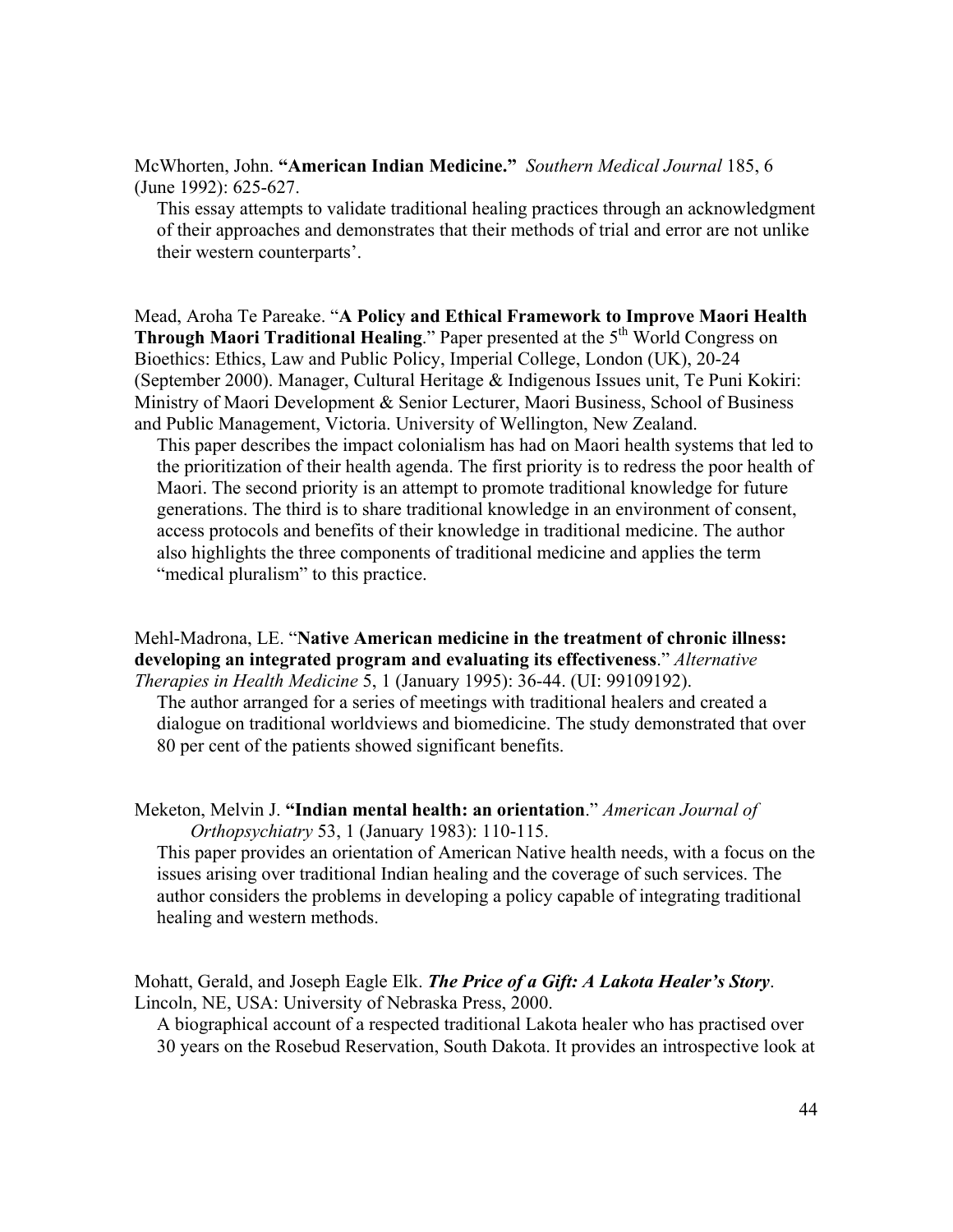the career of a traditional healer and demonstrates the relationship between a healer's personal and cultural dimensions.

Nabigon, Herb and Anne-Marie Mawhiney. **"Aboriginal theory: A Cree Medicine Wheel guide for healing First Nations."** In *Social Work Treatment: Interlocking Theoretical Approaches.* 4<sup>th</sup> edition. Edited by Francis Joseph Turner, et al. New York, NY. USA: The Free Press, 1996. xiv, 18-38: 738 pp.

A holistic approach to healing the self, groups and community, using Cree traditional teachings. The Medicine Wheel is described and applied to build bridges of understanding.

Nader, Kathleen, at al., eds*. Honoring Differences; Cultural Issues in the Treatment of Trauma and Loss.* Philadelphia, PA, USA: Brunner/Mazel Inc., 1999.

The authors consider how culture contributes to healing trauma and loss. An overview is provided of the diversity of cultures and how health professionals should be sensitized to their patients' traditions and beliefs in their healing practices.

Napholz, Linda. "**Balancing multiple roles among a group of urban midlife American Indian working women**." *Health Care for Women International* 21, 4 (2000): 255-266. This six-week study draws on the role that conflict reduction intervention plays in the lives of eight urban American Indian women. The balancing of multiple roles and integrating traditional, and contemporary feminine strengths in a positive manner, are the focus of the study.

Papin, Liliane. "**Healing Voices.**" *Ms. Magazine*10, 6 (October-November 2000): 37. One-page article about violence against women in New Mexico.

Ponchillia, Susan. "**The effect of cultural beliefs on the treatment of Native Peoples with diabetes and visual impairment**." *Journal of Visual Impairment & Blindness* 87, 9 (November 1993): 333-335.

The author reviews the diabetes epidemic among Native Americans, and the use of traditional cultural beliefs to affect the success of services to Natives experiencing vision loss.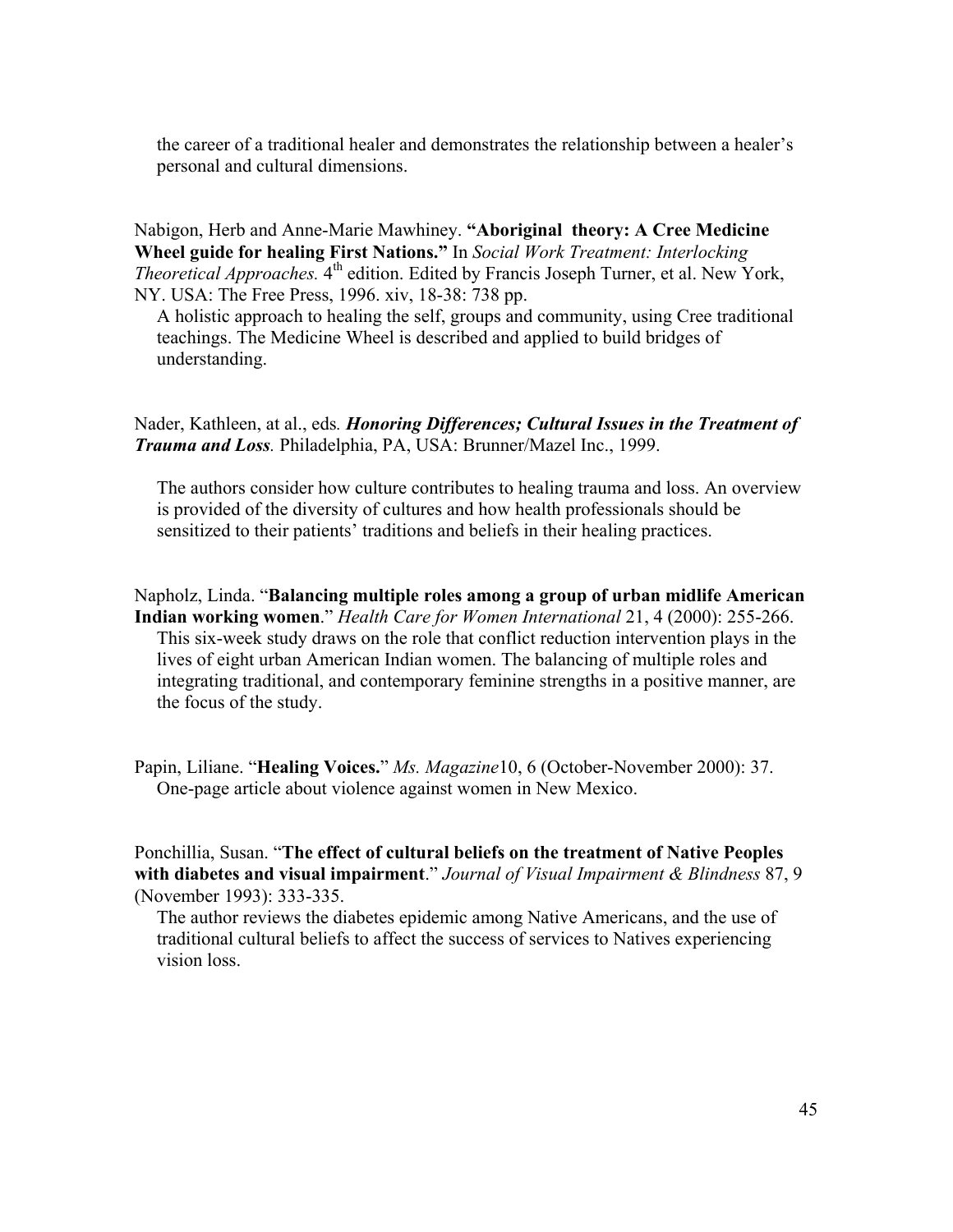### Prieto, David. **"Commentary on Native Americans in Medicine: The Need for Indian Healers."** *Academic Medicine* (July 1989): 388-389.

This article provides a demographic profile of Natives in the health system and how few opt for careers in medicine.

Quintero, Gilbert A. "**Gender, Discord, and illness: Navajo philosophy and healing in the Native American Church.**" *Journal of Anthropological Research* 51, 1 (Spring 1995): 69.

This research study explores how family discord is related to disease, and the role that the Native American Church plays in healing.

Robin, Mitchell W., and Raymond DiGiuseppe. **"Endorsing Irrational Beliefs Cross-Culturally: Clinical Implications.**" In *Spirit versus Scalpel: Traditional Healing and Modern Psychotherapy.* Edited by Leonore Loeb Adler, B. Runi Mukerji, et al. Westport,CT, USA: Bergin & Garvey/Greenwood Publishing Group, Inc.,1995. xxv, 147- 165: 219 pp.

An empirical assessment of the Belief Scale II theory – that people who endorse irrational beliefs have a tendency to suffer from emotional disturbance, and the implications for cross-cultural therapy.

#### Scurfield, Raymond M. "**Healing the Warrior: Admission of two American Indian war-veteran cohort groups to the specialized inpatient PTSD unit**." *American Indian & Alaska Native Mental Health Research* 6, 3 (1995): 1-22.

The American Lake VA Post-Traumatic Stress Disorder (PTSD) Treatment Program's outreach efforts to Native American Indians of the northeast U.S. altered their treatment to be more culturally sensitive in this study of American Indian war veterans.

Slagle, Logan, and Joan Weibel-Orlando. **"The Indian Shaker Church and Alcoholics Anonymous Revivalistic Curing Cults."** *Human Organization* 45, 4 (1986): 310-319. This study examines the Indian Shaker Church, an intertribal religious movement and curing cult, and how it has intervened in culture-based alcohol treatment and prevention.

Smith, Teresa S. **"Ojibwe Persons: Toward a phenomenology of an American Indian Lifeworld."** *Journal of Phenomenological Psychology* 20, 2 (Fall 1989): 130-144. Using A.I. Hallowell's (1960) fieldwork observations of the Ojibwe, the author describes or constructs a traditional Ojibwe world, which determines the shape of reality through dreams, language and relationships. Through this analysis, she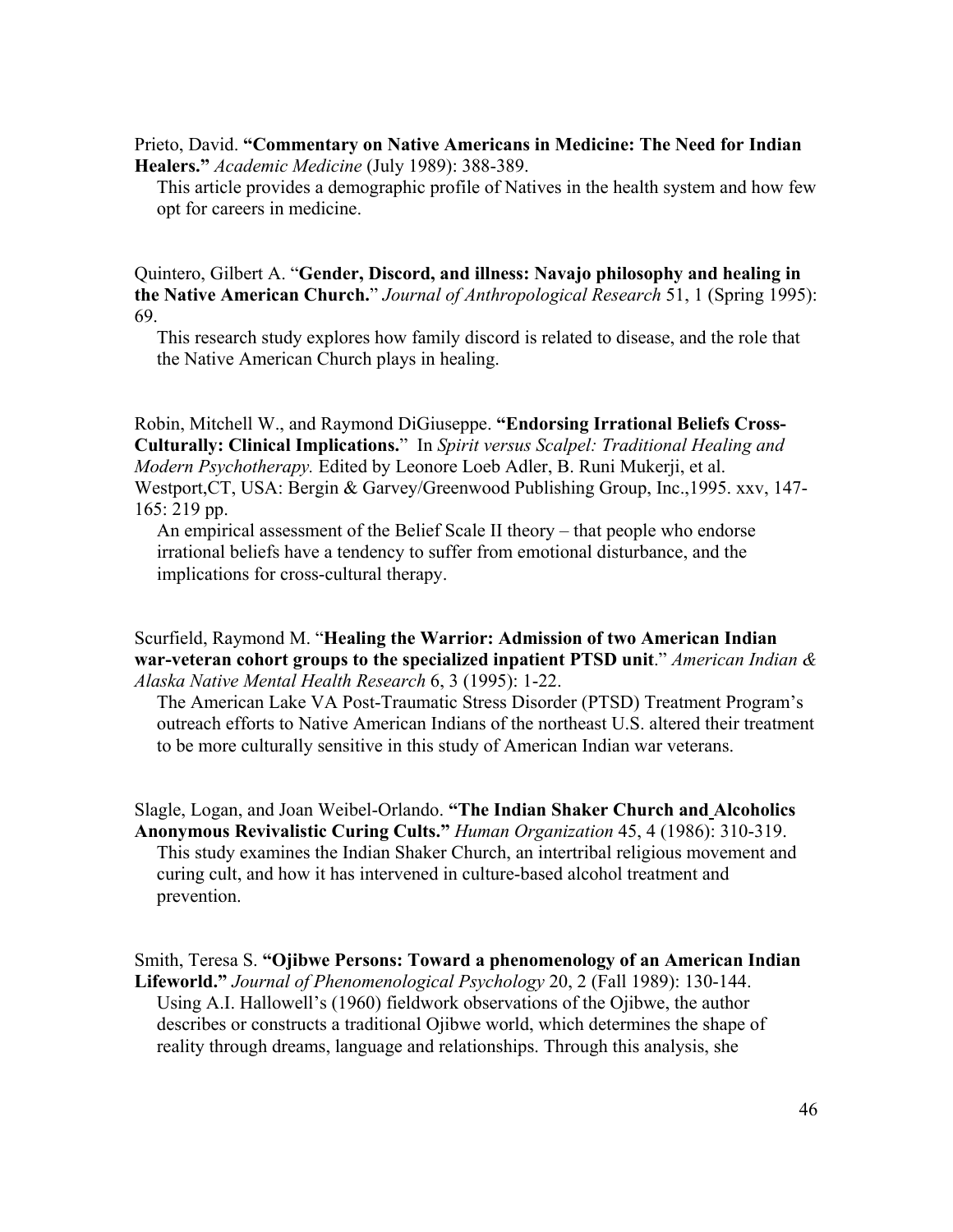demonstrates the power of myth through a Windigo and explains its relevance to the community healing after the suicide of seven teenagers.

Tafoya, Terry. "**Circles of Cedar: Native Americans and Family Therapy**." *Journal of Psychotherapy & the Family* 6, 1-2 (1989): 71-98.

The author presents a traditional Sahaptin legend as a paradigm to explain relationships and responsibilities. He offers several ways that therapists can better understand Native American holistic learning and teaching as treatment tools.

Thomson, Timothy. "**Counseling Native Americans: An Introduction for non-Native American Counselors.**" *Journal of Counseling and Development* 69, 4 (March -April): 321.

A model for healing from a Native American perspective, explores its diversity and offers practical approaches for use in counselling individuals.

Trujillo, Micheal. "**IHS Partners With Tribal Communities.**" (retitled from "**Design for Success: Working in Partnership Toward a Healthier Future for American Indians and Alaska Natives.**") *U.S. Medicine* 37, 1 (January 2001).

An overview and historical summary of Indian Health Services in the U.S. which includes the development of policies that included the tribes in collaborative efforts for the delivery of health services. The article demonstrates the progress made, such as budgets allocated directly to tribes (44 per cent of \$1.06 billion), and continued work towards partnerships that include traditional health.

Union of Yagé Healers of the Columbian Amazon. *The Beliefs of the Elders: Code of Ethics of Indigenous Medicine of the Columbian Amazon.* Amazon Conservation Team. September 2000.

This document was signed by Yagé shamans of the Columbian Amazon in July 2000. The Code of Ethics for the Practice of Indigenous medicine and Code of Medical Ethics agreed to by the shamans describes the beliefs of the Elders, medicinal plants, healers and the community, conduct of healers and much more. The Code developed by Yagé healers can be a useful starting point for other Indigenous nations to adapt for their own nation's needs.

Vick, Ronald D. Sr., Linda M. Smith, and Carol Iron Rope Herrera. "**The Healing Circle: An alternative path to alcoholism recovery**." *Counseling & Values* 42, 2 (January 1998): 133-141.

The authors describe how the values of AA, especially concerning spirituality, can be in conflict with traditional Native Americans beliefs and spirituality. This article examines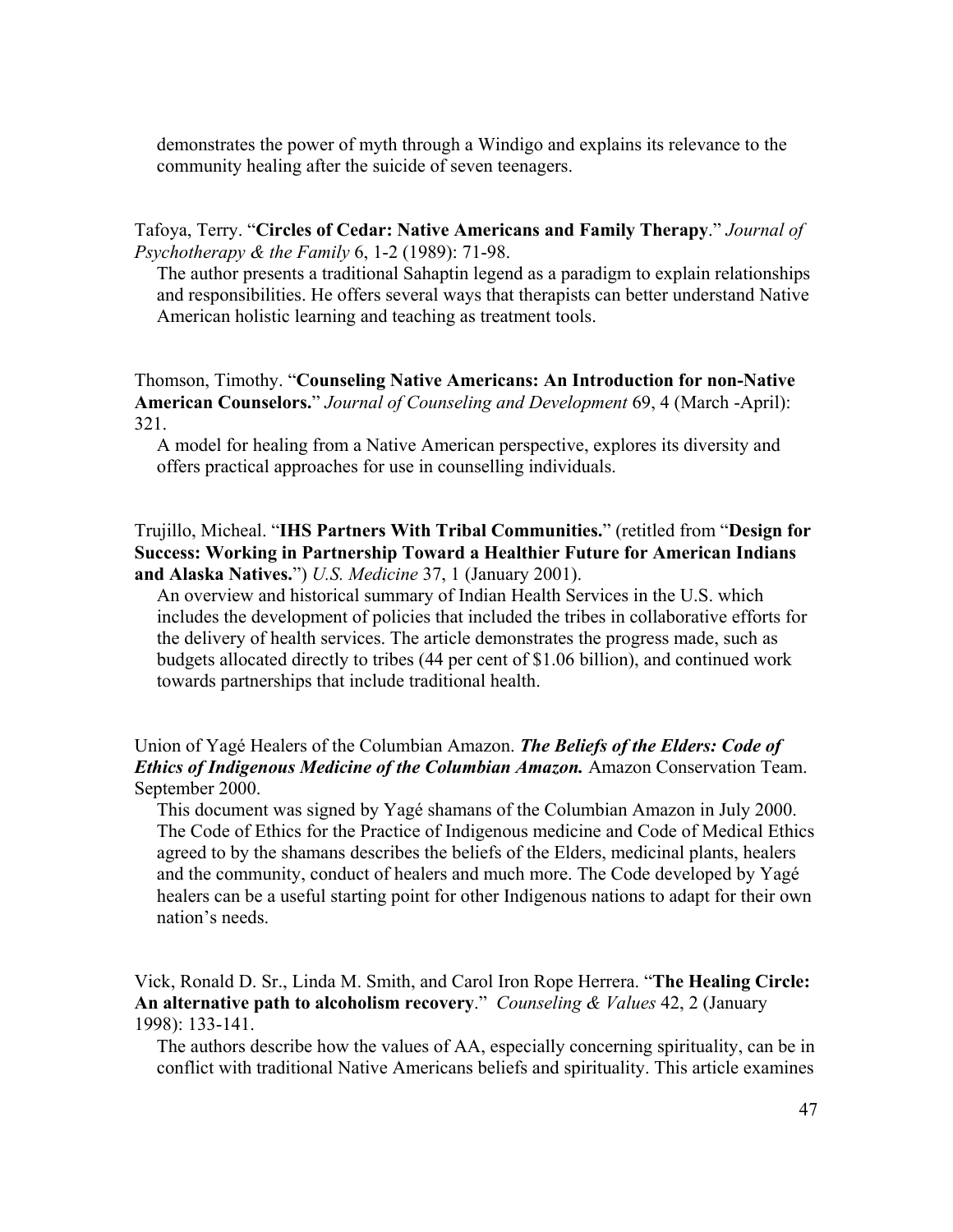healing methods of the Oglala Lakota and how their traditional treatments may be more effective.

Voss, Richard, et al. "**Wo'lakol kiciyapi.**" *Journal of Multicultural Social Work* 7, 1-2 (Winter-Spring 1999): 73.

Traditional philosophies of helping and healing among the Lakota are described as moving towards a Lakota-centric practice of social work.

\*\*\*\*(author missing) "**Tribal and Shamanic-based Social Work Practice: A Lakota Perspective.**" *Social Work* 44, 3 (May 1999): 228. Ibid.

Waldram, James. **"Access to Traditional Medicine in a Western Canadian City."** *Medical Anthropology* 12: 325-348.

This paper discusses changes in the biomedical views of traditional medical practices since the World Health Organization's (WHO) Alma-Ata Declaration. The author acknowledges the role of colonialism, and oppression of North American Natives' practices, and provides opinions on their contemporary relevance.

He summarizes the diversity of Native practices and notes the lack of research across the board, specifically with Métis Peoples. He conducted the study in Saskatoon and concludes there is widespread adherence to traditional medicine within his study group.

Wiedman, Dennis. **"Big and Little Moon Peyotism as Health Care Delivery Systems."** *Medical Anthropology* 12 (1990): 371-387.

North American Indians are explored within a historical and contemporary context. The development of the Native American Church is examined in a historical and contemporary context, with the focus on the healing aspects of peyote ceremonies. It is the largest inter-tribal religion practised by over 125,000 North American Indians.

Wilkinson, Doris Y. "**Traditional Medicine in American families: Reliance on the Wisdom of Elders**." *Marriage and Family Review* 11, 3-4 (1987): 65-76.

The article deals with an examination of Indigenous healing practices, as well as the role of kinship in healing disrupted family patterns. Also presented are the responsibilities of grandparents, and the knowledge and use of intergenerational medicines that survive and are still used, despite modern health care.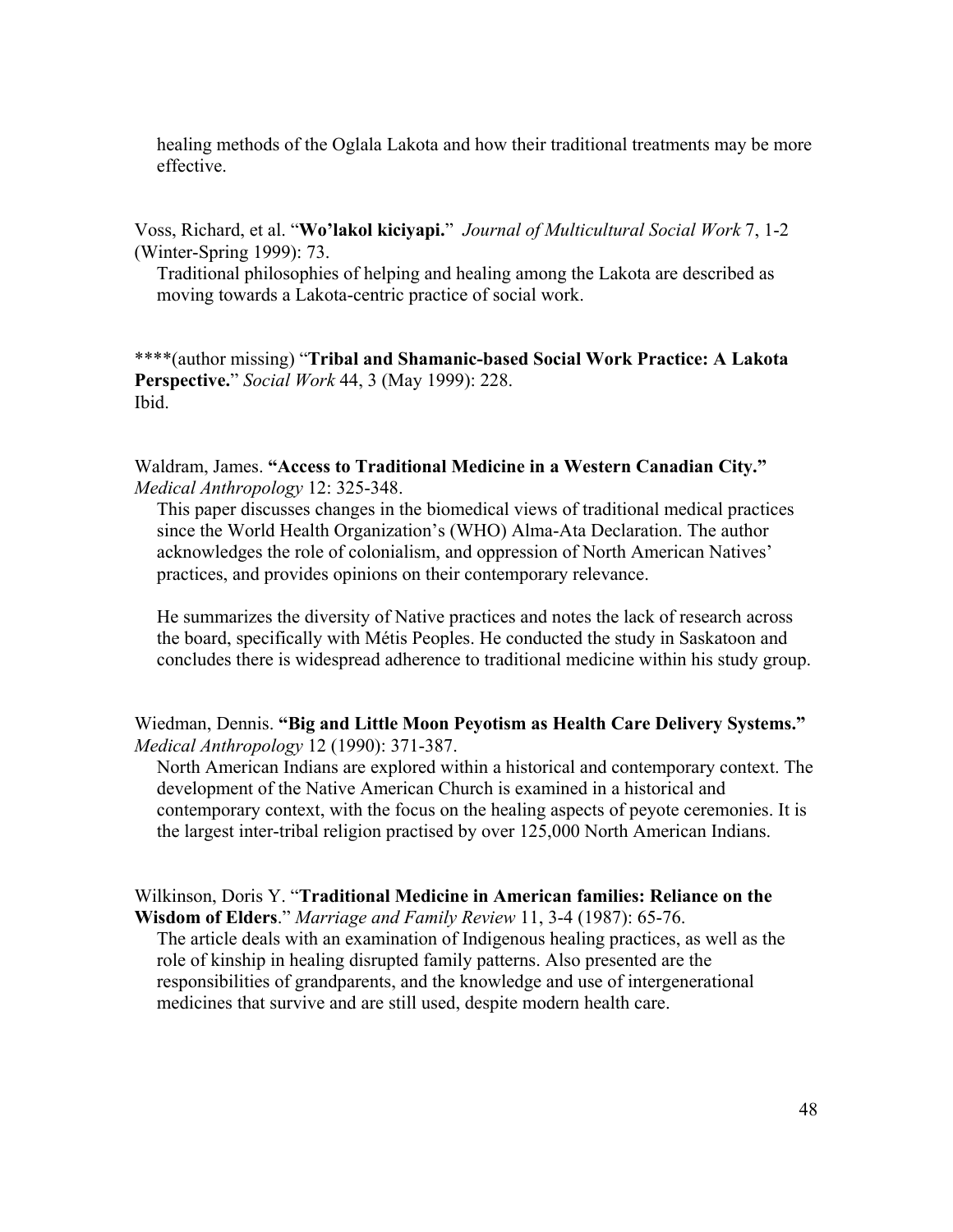Wirth, D.P. "**The significance of belief and expectancy within the spiritual healing encounter**." *Social Science and Medicine* 41, 2 (July 1995): 249-60. (UI: 95397202) A study was conducted in California with an American-born healer trained in the Philippines. The correlation between the high expectancy of the patient and healer influenced their treatment success. The author concluded that it is the bonding relationship between healer and patient that is a primary factor for success in the healing process.

Works, Sarah. "**Governmental Coverage of Traditional Indigenous Medicine, and Ethical Justification**." *Unpublished*. University of Arizona, Department of Philosophy. P.O. Box 21007, Tucson, Arizona 85721.

This article engages the reader by explaining the lack of definition for traditional medicine, and suggests that one's own community defines traditional medicine. She also argues for the protection, promotion and preservation of the healing practices of Indigenous Peoples.

Wyrostok, Nina, and Barbera L. Paulson. "**Traditional Healing practices among First Nations students."** *Canadian Journal of Counselling* 34, 1 (January 2000): 14-24. This empirical study assessed post-secondary First Nation students' attitudes toward traditional healing practices. The majority of students expressed varying levels of acceptance.

Yellow Horse Brave Heart, Maria. "**The Return to the Sacred Path: Healing Historical Trauma and Historical Unresolved Grief Response among Lakota Through a Historical Psycho Educational Group Intervention**." *Smith College Studies in Social Work* 68, 3 (June 1998): 288-305.

Historical trauma and unresolved grief are examined and related to the Wounded Knee Massacre, explaining how this past traumatic event impaired traditional Lakota grieving. The author has developed an assessment for treatment using psychoeducational group interventions for healing.

## Zubeck, E.M. **"Traditional Native Healing: Alternative or Adjunct to Modern**

**Medicine?"** *Canadian Family Physician* 40 (November 1994): 1923-31. This study in British Columbia examines the question of how adaptable traditional and modern medicines are, and whether they can co-exist? The author also identifies the difficulty in defining "traditional Native medicine" in conducting the study.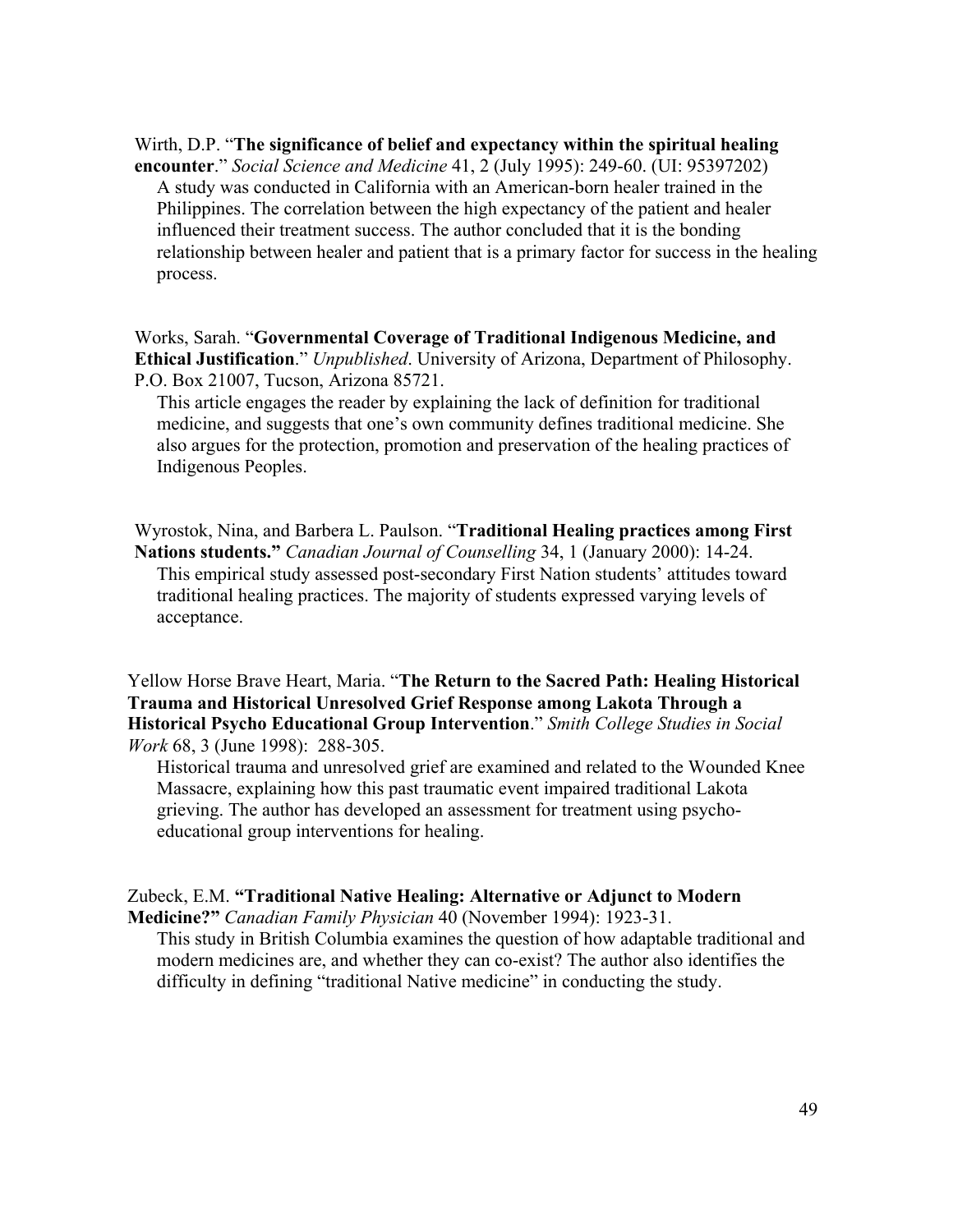#### **DISSERTATIONS**

Brave Heart-Jorden, Maria Yellow Horse. **The Return to the Sacred Path: Healing from Historical Trauma and historical unresolved grief among the Lakota.** *Smith College School for Social Work,* USA. UMI Order: AAM9600362 Dissertation Abstracts International Section A: Humanities & Social Sciences. (March 1996) v56 (9-A): 3742.

The study examines the impact of several massive, cumulative traumas associated with the assassination of Sitting Bull, boarding schools and the Wounded Knee Massacre. The author developed a psycho-educational group intervention plan to resolve and heal historical unresolved grief and trauma. Her methodology included the participation of 45 Lakota human service providers and confirmed her hypothesis.

Duran, Eduardo F. **Archetypal consultation: A service delivery model for Native Americans.** *California School of Professional Psychology, Fresno.* Dissertation Abstracts International, (April 1984) v44 (10-B): 3182 pp.

No information.

Garrity, John Francis. **The Ethos of Power: Navajo Religious Healing of Alcohol and Substance Abuse.** *Case Western Reserve* U, USA. UMI order number: Am (833883. Dissertation abstracts International Section A: Humanities and Social Sciences (November 1998) v59 (5-A): 1641 pp.

This empirical study examines three distinct healing traditions of the contemporary Navajo health care system. The three included in this study are the Native American Church, Pentecostal Christian Healing and the traditional Navajo healing methods. The author demonstrates that the traditional Navajo practitioners are less involved in the treatment of alcohol and substance abuse, while suggesting that the Church's response includes aspects of traditions while treating a modern problem.

Hovland, Marcia Lee Kaiser. **Wellness stories of Native American patients of the Winnebago/Omaha Project: An Ethnographic perspective**. *University of South Dakota,* USA> UMI Order Number: AAM9535508. Dissertation Abstracts International Section A: Humanities & Social Sciences (December 1995) v56 (6-A): 2116 pp.

This empirical study draws from narratives of participants in the Winnebago/Omaha Diabetes Project. The researcher develops narratives and themes into areas of traditional/cultural spirituality and health care treatment.

Lewton, Elizabeth. **Living Harmony: The Transformation of Self in Three Navajo Religious Healing Traditions.** *Case Western Reserve U, US*. UMI Order Number: